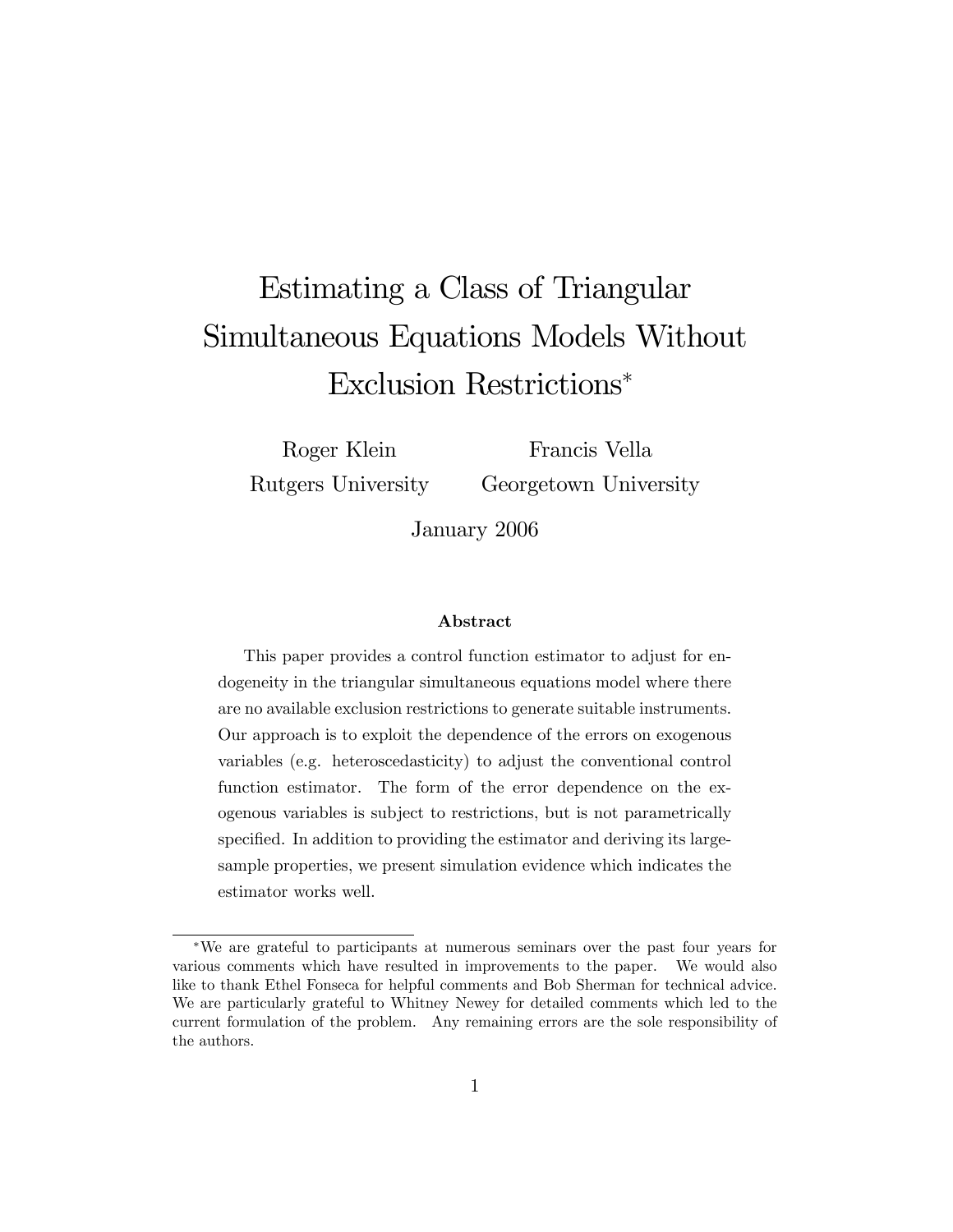#### 1 Introduction

Instrumental variables (IV) is a method commonly employed in empirical applications for estimating models with endogenous regressors. However, while there is general agreement that IV is appropriate for a large class of models with endogeneity, there is frequently disagreement about the exclusion restrictions imposed in specific empirical applications. In fact, the difficulty in obtaining instruments has generated a rapidly growing and important literature related to inference in the presence of weak instruments (see, for example, Staiger and Stock 1999).

When the primary equation of interest contains an endogenous regressor, it is well known that IV is equivalent to an OLS regression that includes an additional regressor to control for endogeneity. Commonly, this additional variable or control is the reduced form residual for the endogenous regressor. In the linear case, as the control is a linear combination of the endogenous regressor and exogenous variables, the model is only identified in the presence of at least one exclusion restriction.<sup>1</sup>

In the above case the control's impact, as reflected by the residual's coefficient, is a constant that is estimated along with the parameters of interest. As a result, without further information, identification requires an exclusion restriction. However, when the error distribution depends on the exogenous variables, it is possible and in some sense natural to develop a control whose impact is not constant. In particular, as elaborated on below, we assume a generalized form of heteroscedasticity for both errors.<sup>2</sup> We then develop a "feasible" control whose impact is not constant and show that the model is identified without exclusion restrictions.

As discussed in section 3, other papers have explored identification via

<sup>&</sup>lt;sup>1</sup>This control function approach is equivalent to two-stage-least-squares.

<sup>&</sup>lt;sup>2</sup>Identification results are provided for both nonparametric and semiparametric specifications of the conditional variance functions. To obtain reasonable results at moderate sample sizes, most of this paper focuses on the semiparametric case.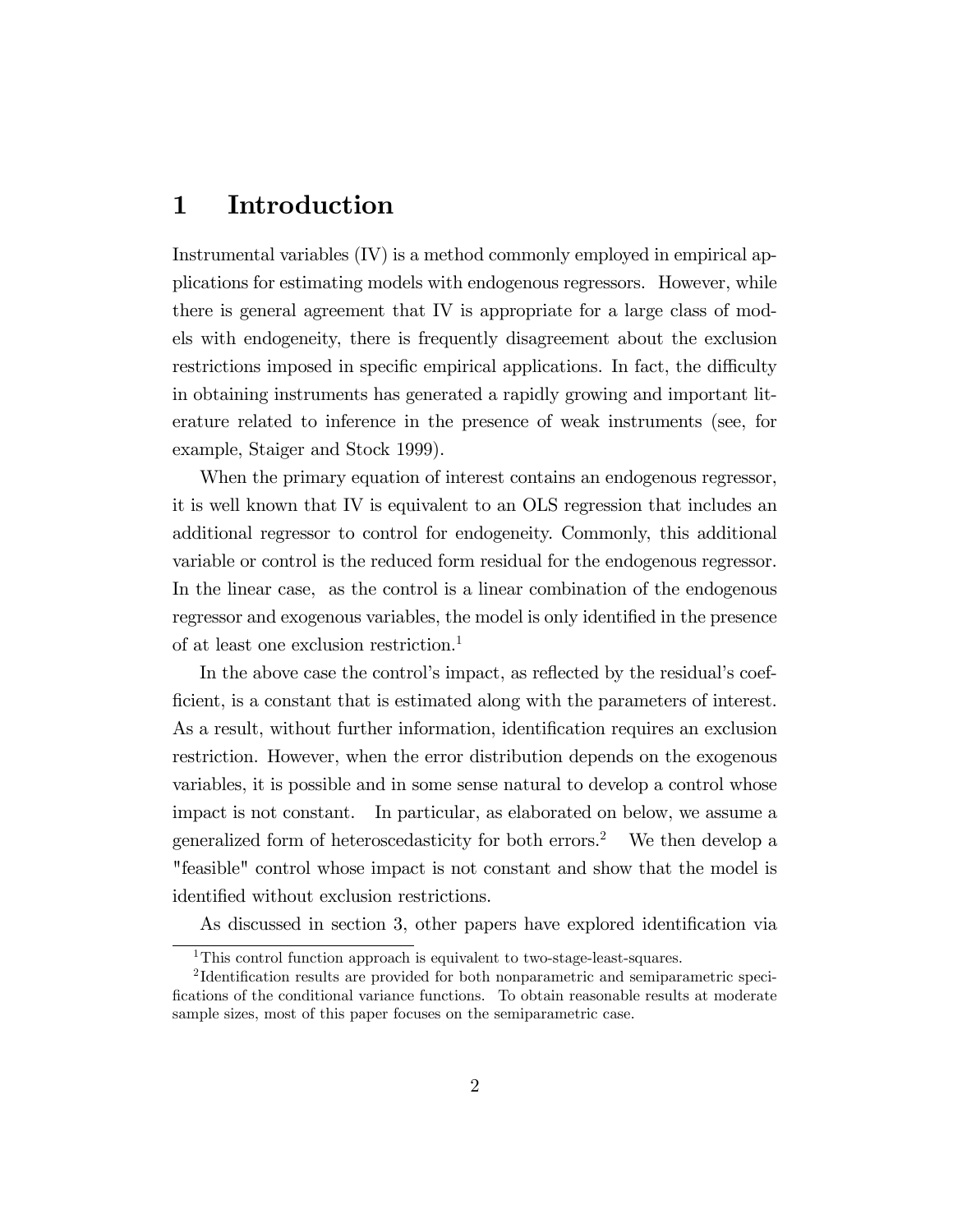second moments (e.g. Vella and Verbeek 1997, Rummery et al 1999, Sentana and Fiorentini 2001, Rigobon 2003 and Lewbel 2004). For the model that we consider, identification depends on there being heteroscedasticity in one or both equations of interest and that it "differs" across equations in a manner made precise below. The estimator is then based on estimating a semiparametric model of heteroscedasticity in each equation. For the structural equation of interest, such heteroscedasticity must be estimated simultaneously with the modelís parameters as consistent residuals are unavailable. We do this in a setting where the conditional variance of each error is an unknown function of an index which needs to be estimated. While this semiparametric treatment of the unknown functions complicates the analysis, it avoids the reliance on parametric assumptions for identification.<sup>3</sup>

In the following section we outline the model. In section 3 we discuss the estimation method and how to implement it. Formal results are stated in section 4. This section also outlines the proof strategy for obtaining these results. Section 5 provides simulation evidence and section 6 concludes. The Appendix contains detailed proofs of all theorems and intermediate lemmas.

#### 2 Model and Identification Sources

With  $\theta_o$  and  $\pi_o$  as vectors of true parameter values, consider the following linear triangular model:

$$
Y_{1i} = X_i \theta_{1o} + Y_{2i} \theta_{2o} + u_i \equiv Z_i \theta_o + u_i \tag{1}
$$

$$
Y_{2i} = X_i \pi_o + v_i, \tag{2}
$$

where  $Y_{1i}$  and  $Y_{2i}$  are continuous endogenous variables;  $X_i$  is a vector of variables that are mean-independent of the error components  $u_i$  and  $v_i$ . We

 ${}^{3}$ In the Appendix, we provide an identification result for both nonparametric and semiparametric models of heteroscedasticity.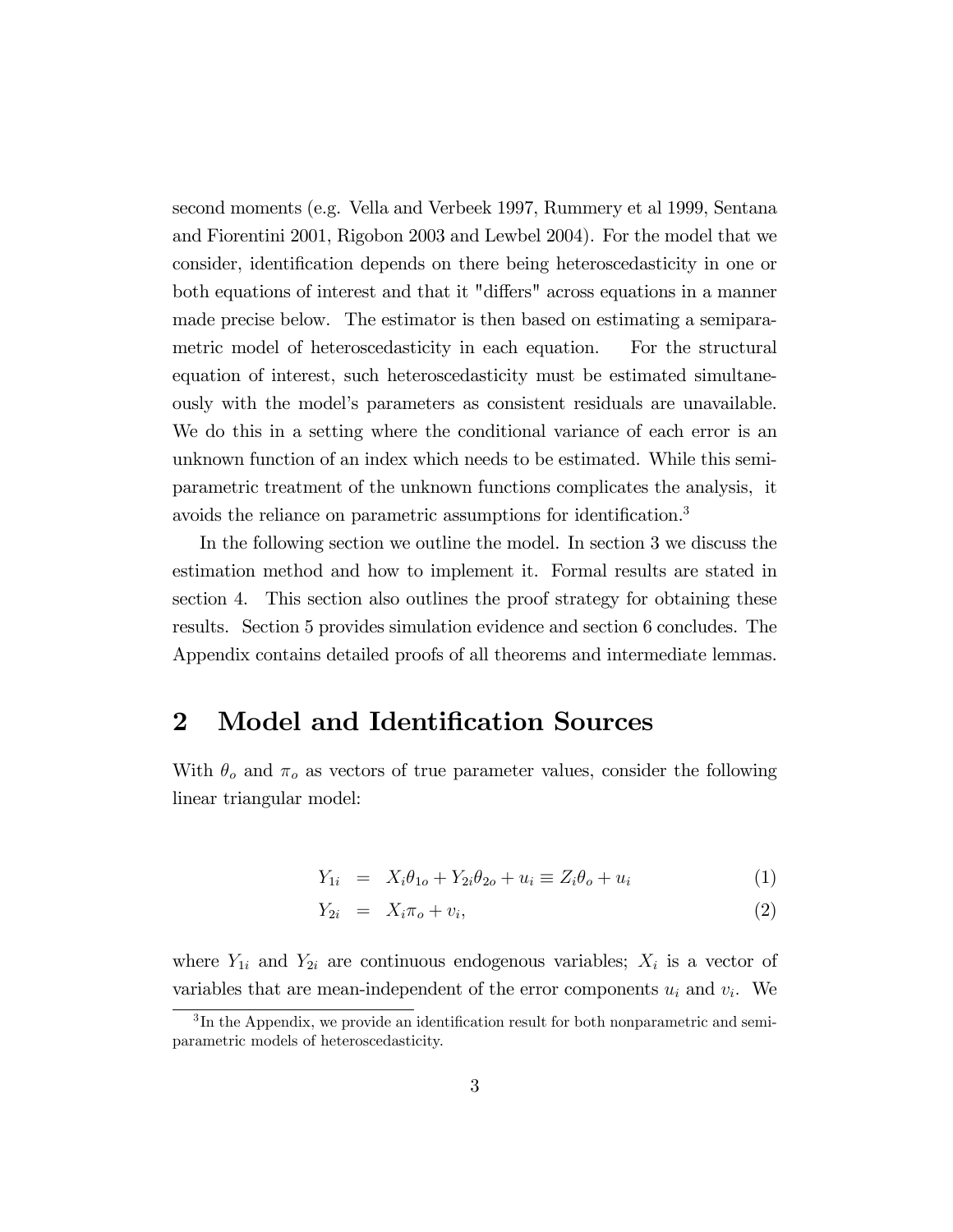further assume that these errors are correlated. We use the terms primary and secondary to refer to the first and second equations respectively. The main objective of estimation is to conduct inference on  $\theta_o$ , the vector of true parameter values in the primary equation. Notice that the model allows the same  $X's$  in both equations without imposing any restrictions on the parameter values.

When the errors do not depend on  $X$ , the (linear) relation between errors is captured by the following unconditional population regression:

$$
a_o = \underset{a}{\arg\min} E [u - av]^2 \Rightarrow a_o = cov (u, v) / Var(v).
$$

By construction,  $\varepsilon \equiv u - a_0 v$  is uncorrelated with v and therefore uncorrelated with  $Z$ , which provides the basis for the controlled regression:

$$
Y_{1i} = Z_i \theta_o + a_o v_i + \varepsilon_i.
$$

Provided that the matrix  $[Z \, v]$  has full column rank, the OLS estimator for this regression is consistent and would be implemented in practice by replacing  $v_i$  by the corresponding residual. However, in the absence of an exclusion restriction this full rank condition is not satisfied.

When the distribution of the errors depends on the X-variables, obtain the (linear) conditional relation between the errors by the following conditional population regression:<sup>4</sup>

$$
A_o(X_i) = \underset{A}{\arg\min} E [u_i - Av_i | X_i]^2 \Rightarrow
$$
  

$$
A_o(X_i) = cov (u_i, v_i | X_i) / Var(v | X_i).
$$

In this case,  $\varepsilon_i \equiv u_i - A_o(X_i)v_i$  is uncorrelated with  $v_i$  conditioned on  $X_i$ ,

<sup>4</sup>We would like to thank Whitney Newey for this interpretation of the control.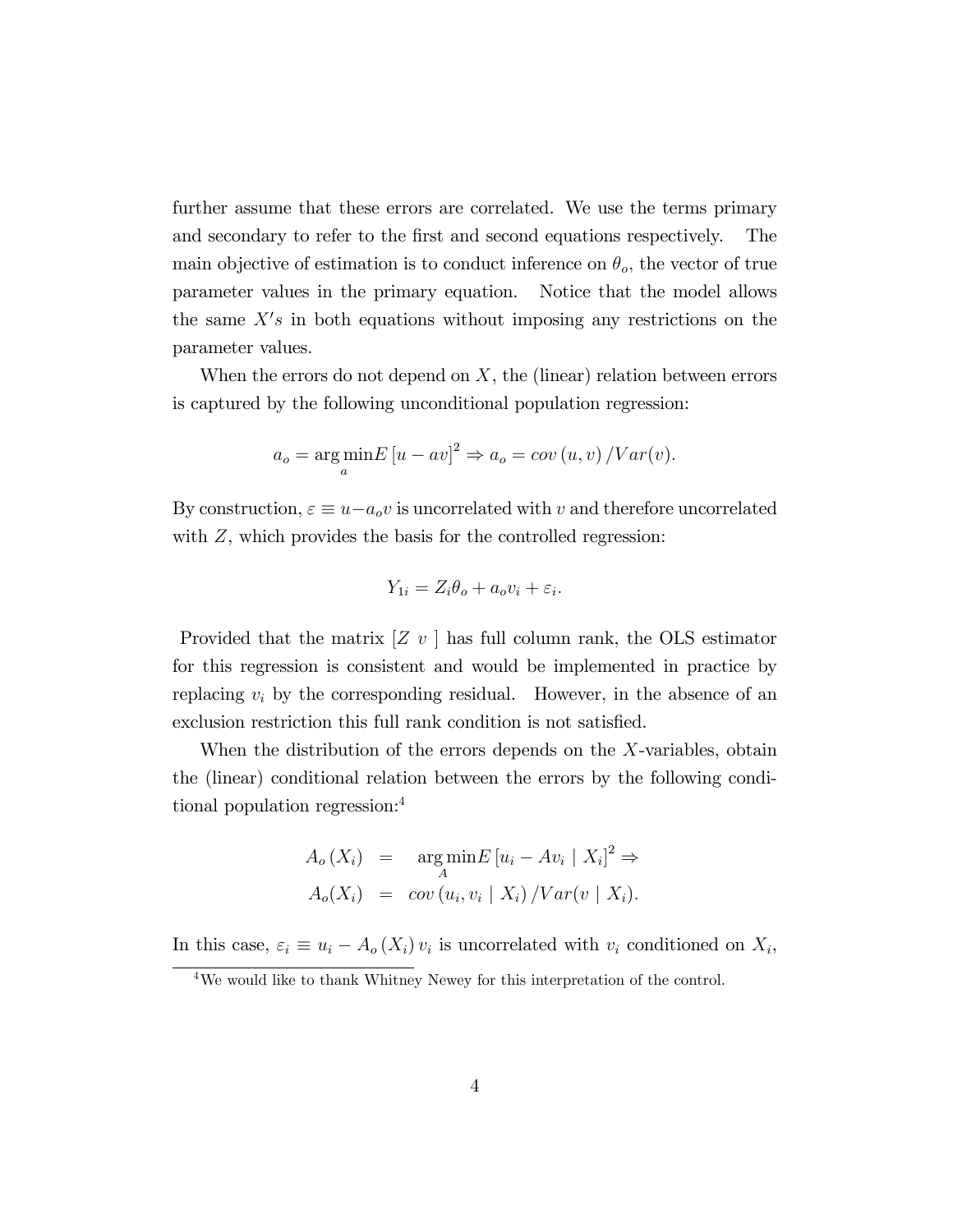which provides the basis for the controlled regression:

$$
Y_{1i} = Z_i \theta_o + A_o(X_i)v_i + \varepsilon_i.
$$

Let R be the matrix with  $i^{th}$  row:  $R_i \equiv [Z_i \ A_o(X_i)v_i]$  and assume that  $A_o$ depends on  $X_i$ , which would be reasonable when the error distributions depend on  $X_i$ . In this case, the matrix R will have full column rank and identification will follow without exclusion restrictions.

As  $A_o(X_i)$  is unknown, it must be estimated and restrictions must be imposed to obtain identification. Here, we explore the restrictions implied by a generalized form of heteroscedasticity. To this end, assume:

$$
u_i \equiv S_{ui} u_i^*; \quad v_i \equiv S_{vi} v_i^*,
$$

where

$$
S_{ui}^2 \equiv Var(u_i|X_i)
$$
  
\n
$$
S_{vi}^2 \equiv Var(v_i|X_i)
$$
  
\n
$$
E(u_i|X_i) = E(v_i|X_i) = 0.
$$

Further, there is a constant relation between unscaled error components:<sup>5</sup>

$$
\rho_o \equiv E\left(u_i^* v_i^* | X_i\right) = E\left(u_i^* v_i^*\right).
$$

Subject to the above restrictions, for observation  $i$  the error components can arbitrarily depend on  $X_i$ . With the correlation  $\rho_o$  constant, the control is given as:

$$
A_o(X_i)v_i = \rho_o[S_{ui}/S_{vi}]v_i.
$$

Before discussing how to implement the above control, note that if the

 $5$ Note that Bollerslev (1990) also employs a constant correlation assumption in a timeseries context.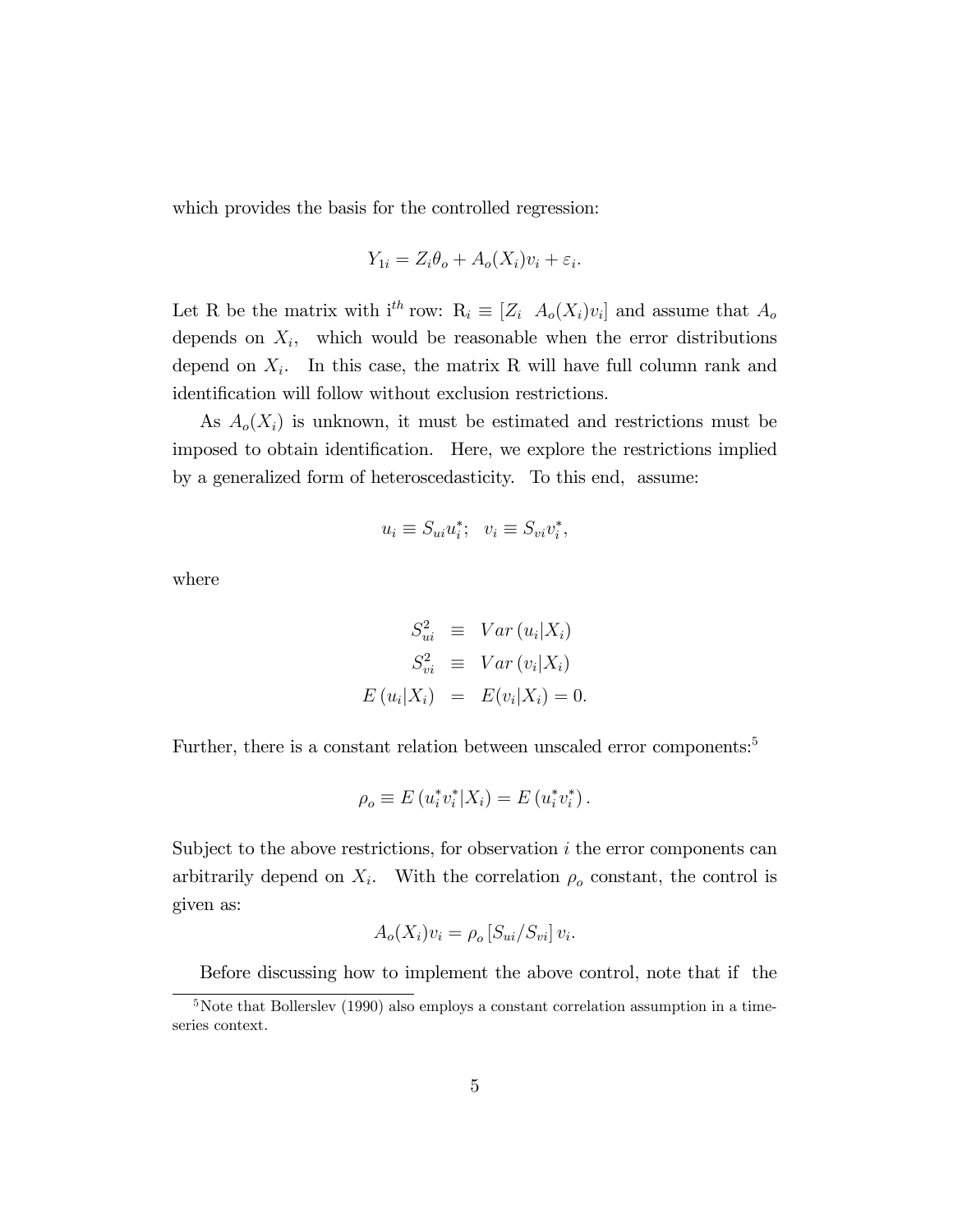scaling functions are known or can be consistently estimated, then identification holds if these scaling functions "differ" in that for observation i,  $S_{ui}/S_{vi}$ depends on  $X_i$ . As a specialized interpretation, view  $u_i^*$  and  $v_i^*$  as unobserved variables with non-constant impacts that depend on the endogenous variables. These impacts differ and are functions of  $X_i$  given by  $S_{ui}$  and  $S_{vi}$  respectively. For this type of error structure, parametric forms of conditional variance functions have been employed in a variety of applications, and we expect there will be a number of others where it will be relevant and reasonable.

Other papers exploit second moment information as a source of identi-Öcation. Vella and Verbeek (1997) and Rummery et al (1999) develop an estimation procedure based on the rank order of an individual's position in the reduced form residual distribution for subsets of the data. The variable determining the selection of subsets is also assumed to be responsible for the heteroscedasticity. In the context of normal factor models, Sentana and Fiorentini (2001) examine heteroscedasticity as a source of identification. Rigobon (2003) formulates a model in which there are two known regimes. The parameters of interest and the covariance between the equations' errors do not depend on the regime indicator. However, the error variances do depend on the known regime indicator. Employing an error covariance restriction similar to that in Rigobon, Lewbel (2004) examines a model of heteroscedasticity with second moment information depending on a known vector of variables  $Z$ . As  $Z$  may coincide with  $X$ , for comparative purposes we focus on this case and without loss of generality take  $E(X) = 0$ . He then considers a model in which:

$$
E(X_i u_i v_i) = E[X_i E(u_i v_i | X_i)] = 0; E(X_i v_i^2) \neq 0.
$$

The model considered here differs in several respects from those above. First, for the model outlined earlier,  $E(u_i v_i | X_i)$  depends on  $X_i$ . Consequently, while the Örst restriction above may hold in special cases, it will not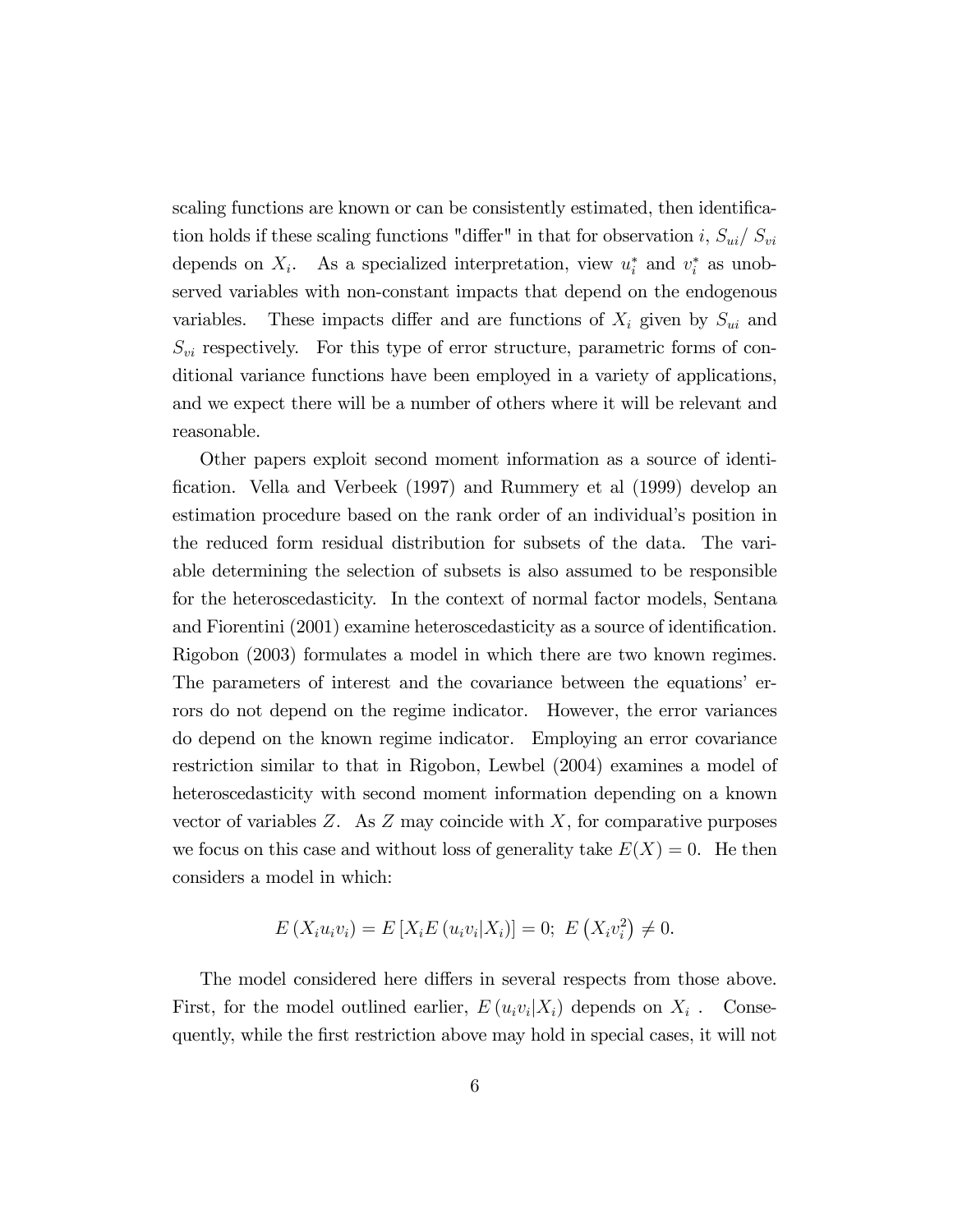hold in general for the model considered here. Second, with the conditional  $\alpha$  covariance and variance functions depending on  $X_i$ , here the conditional variance of each error is modeled as an unknown function of an index.

In a different model, Klein and Vella (2004) we also exploit heteroscedasticity to estimate a triangular treatment model where the endogenous regressor is binary. To flexibly model both the shape and conditional variance for the error distribution in the binary model, a double index formulation is employed. In so doing, with the estimated binary response probability as an instrument, the model is "well-identified" without exclusion restrictions. While the treatment paper is related to this paper, the identification and estimation strategies are fundamentally different from those employed here.

Finally note that the use of instruments in the absence of exclusion restrictions is not limited to cases of heteroscedasticity. Dagenais and Dagenais (1997) and Lewbel (1999) also discuss estimation of models where there are endogenous regressors and no exclusion restrictions. They show that when there is measurement error of a specific form one is able to use instruments based on the higher powers of the included variables. The model and estimator presented below both differ from the approaches in these papers.

#### 3 The Estimator: Implementing Strategies

#### 3.1 The Secondary Equation

Before presenting the main results, this section outlines and motivates the estimation strategy. From the above discussion, we will require residuals and the conditional variance function for the secondary equation. Accordingly, first obtain consistent estimates of the secondary equation's conditional mean parameter values by regressing  $Y_2$  on X to get  $\hat{\pi}$ . We then estimate the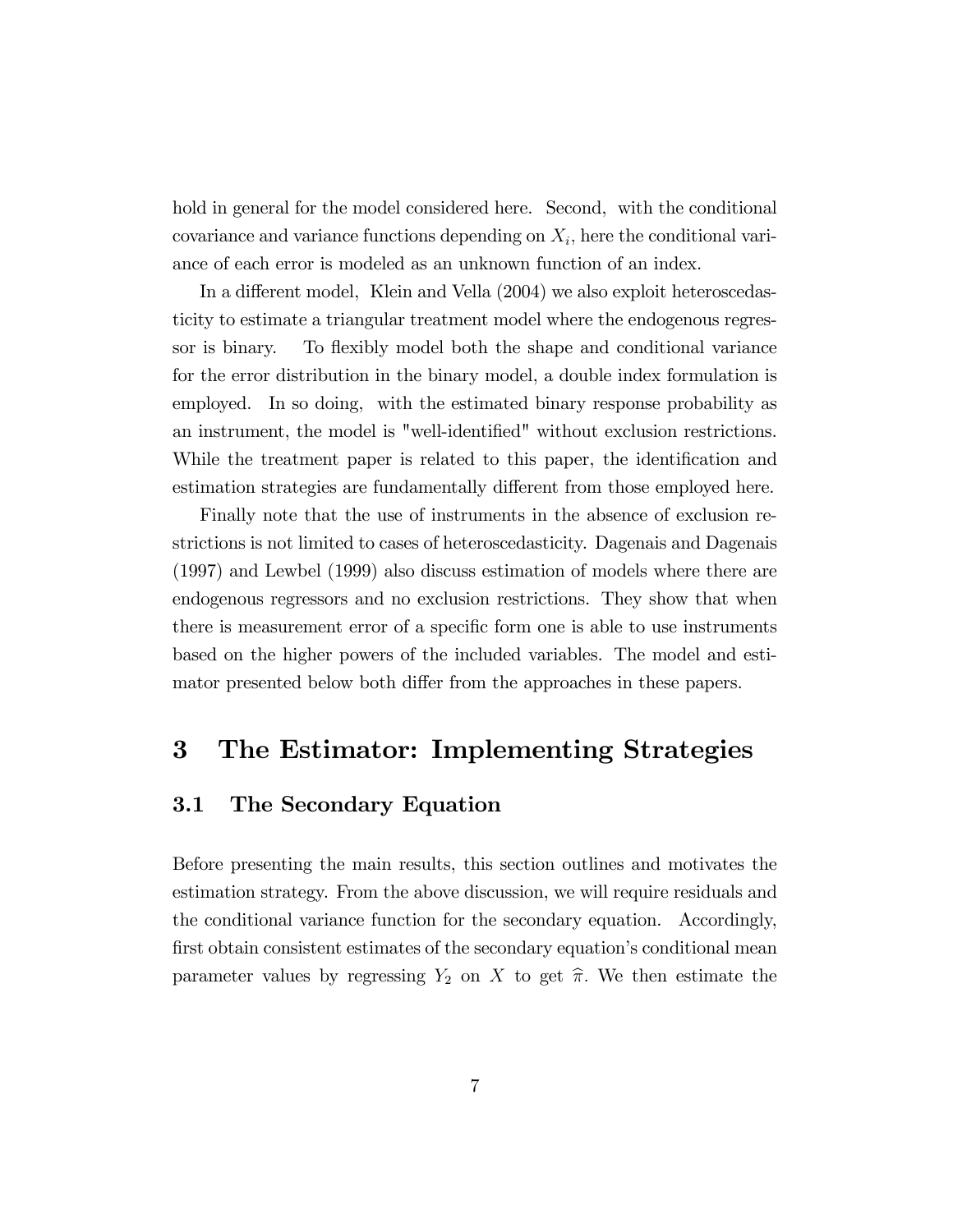residuals as:<sup>6</sup>

$$
\widehat{v} = Y_2 - X\widehat{\pi}.
$$

To estimate  $S_v$ , we impose a single index structure:<sup>7</sup>

$$
S_{v_i}^2 \equiv E[v_i^2 \mid X_i] = E[v_i^2 \mid I_{vi}(\delta_o)],
$$

where  $I_{vi}(\delta_o) \equiv X_{1i} + X_{2i}\delta_o$ . Next, estimate  $\delta_o$  using semiparametric least squares with  $\hat{v}_i^2$  as the dependent variable (see Ichimura, 1993). Namely:

$$
\hat{\delta} = \argmin_{\delta} \sum \hat{\tau}_i \left[ \hat{v}_i^2 - \hat{E} \left( \hat{v}_i^2 \mid I_{vi} \left( \delta \right) \right) \right]^2,
$$

where  $\hat{\tau}_i$  is a trimming function that restricts  $X_i$  to a compact set depending on sample quantiles. Employing the estimated index:

$$
\hat{S}_{vi}^{2} = \widehat{E}\left(\widehat{v_{i}}^{2} \mid I_{vi}\left(\widehat{\delta}\right)\right)
$$

where  $\widehat{E}$  is a non-parametric estimator for the indicated conditional expectation. Employing the above initial estimator  $\hat{S}_{vi}$ , we then repeat the above process in a GLS step.<sup>8</sup> For notational convenience below, denote the vector of parameter estimates as:  $\hat{\eta} \equiv (\hat{\pi}' \hat{\delta}')'$ . As our focus will be on the primary equation, we will refer to these parameters as nuisance parameters.

#### 3.2 The Primary Equation

As consistent residuals are not available for the primary equation, the conditional variance function for this equation and the parameters of interest are

<sup>&</sup>lt;sup>6</sup>These residuals could be obtained in a more general nonparametric or semiparametric regression.

 $7As$  discussed below, identification also holds under a nonparametric formulation.

<sup>&</sup>lt;sup>8</sup>While it is possible to avoid a GLS step, we have found that the estimator for  $S_{vi}$ based on  $\hat{\pi}_{GLS}$  is improved and that there is a corresponding improvement in the estimates of the primary equation of interest.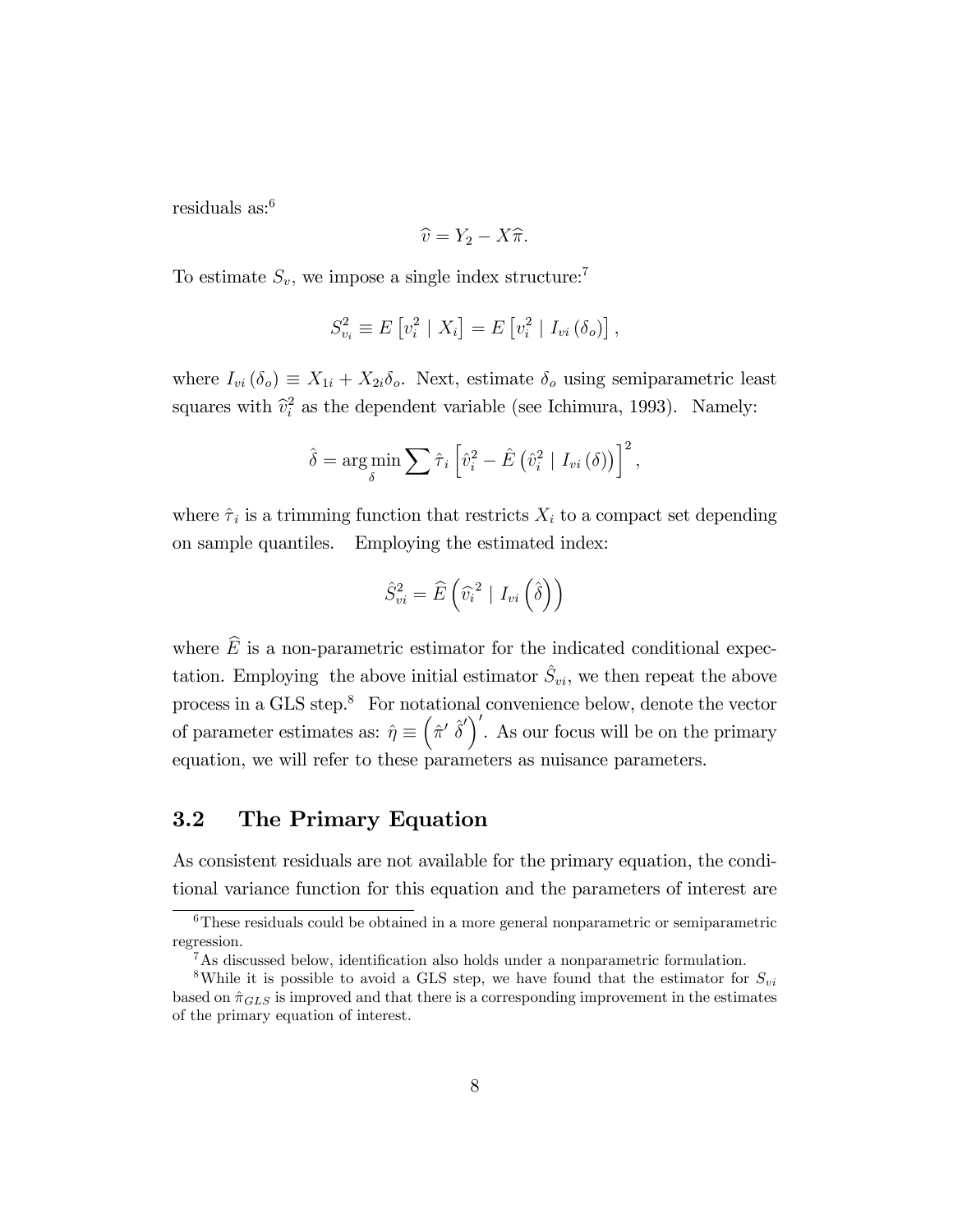estimated simultaneously. In so doing, we distinguish two cases according to whether or not the conditional variance function has an index structure. Identification arguments for the primary equation do not depend on whether or not an index structure is imposed on the conditional variance function for the secondary equation. However, for the primary equation, identification arguments are quite different depending on whether or not an index structure is imposed on its conditional variance function. As will become clear below, while the index case can be expected to perform better in practice, it is more difficult to formulate and analyze an estimator for this case. Beginning with a nonparametric formulation for the conditional variance function, let  $Z_i \equiv [X_i, Y_{2i}]$  and define:

$$
u_i(\theta) \equiv (Y_{1i} - Z_i \theta)
$$
  

$$
\hat{S}_{ui}^*(\theta)^2 \equiv \hat{E} [u_i^2(\theta) | X_i].
$$

With  $\beta \equiv (\theta, \rho)$  and  $i = 1, ..., N$  observations, let:

$$
\hat{A}_{i}(\beta) \equiv \rho \left[ \hat{S}_{ui}^{*}(\theta) / \hat{S}_{vi} \right]
$$
\n
$$
\hat{M}_{i}(\beta) \equiv W_{i}\theta + \hat{A}_{i}(\beta) \hat{v}_{i}
$$
\n
$$
\hat{Q}(\beta) \equiv \frac{1}{N} \sum_{i} \hat{\tau}_{i} \left[ Y_{1i} - \hat{M}_{i}(\beta) \right]^{2}.
$$

An estimator for the primary equation is now defined as:

$$
\hat{\beta} \equiv \arg \min_{\beta} \hat{Q}(\beta).
$$

Conditioning on  $X_i$ , assume that the conditional correlation between  $u_i^*$ and  $v_i^*$  is constant. Theorem 2a then provides consistency and identification results for this nonparametric case under a full rank condition. For this case, the conditional variance function from the secondary equation may be taken as known, and it is therefore irrelevant (for theoretical purposes) whether or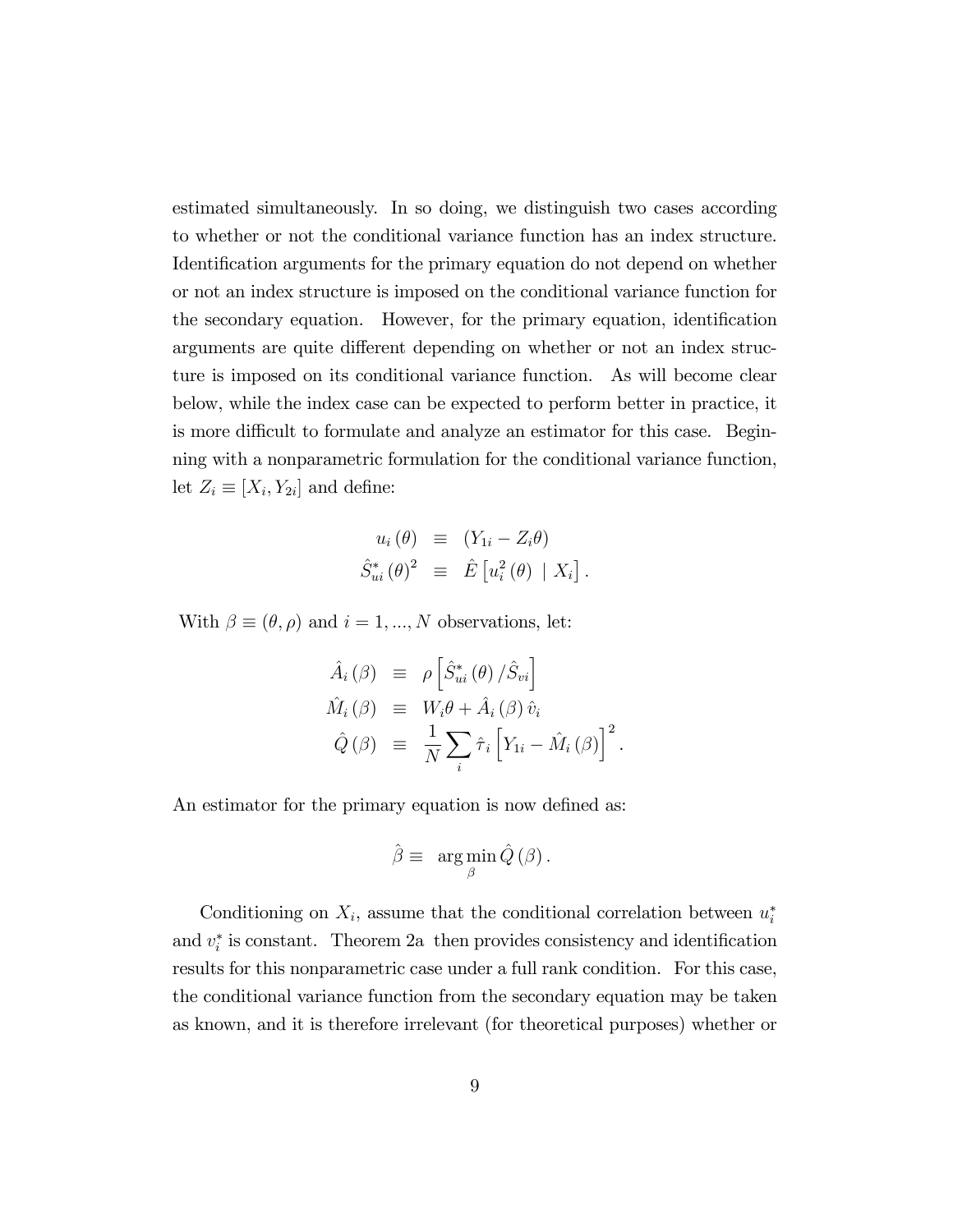not it satisfies an index condition. However, the structure of the conditional variance function in the primarily equation does have a critical impact on the identification argument.

To obtain reliable parameter estimates at moderate sample sizes, the remainder of this paper imposes an index structure on both conditional variance functions. For reasons discussed below, identification becomes more difficult in an index formulation for the conditional variance function of the primary equation. In this case, the following index restriction holds at the true parameter values:

$$
E\left[u_i^2\left(\theta_o\right) \mid X_i\right] = E\left[u_i^2 \mid I_{ui}\left(b_o\right)\right],
$$
  

$$
I_{ui}\left(b_o\right) \equiv X_{1i} + X_{2i}b_o.
$$

For whatever objective function that is employed, for purposes of identification it is important that the set of potential minimizers satisfy an index restriction. As an example of an objective function that implies this restriction, for illustrative purposes suppose that we knew  $\theta_o$ . In this case, for the primary equation it would only remain to estimate the index parameter values of the conditional variance function. Employ SLS as was done for the secondary equation to obtain:

$$
\hat{b} = \arg\min \hat{S}, \ \hat{S} \equiv \frac{1}{N} \sum \hat{\tau}_i \left[ u_i^2 \left( \theta_o \right) - \hat{E} \left( u_i^2 | I_{ui} \left( b \right) \right) \right]^2.
$$

It can be shown that  $\hat{S}$  is uniformly close to

$$
\frac{1}{N}E\sum \tau_i \left[ u_i^2 - E\left( u_i^2 | I_{ui}(b) \right) \right]^2.
$$

Let  $b^*$  be a minimizing value of this objective function. As a necessary condition for a minimum, it can be shown that the following index restriction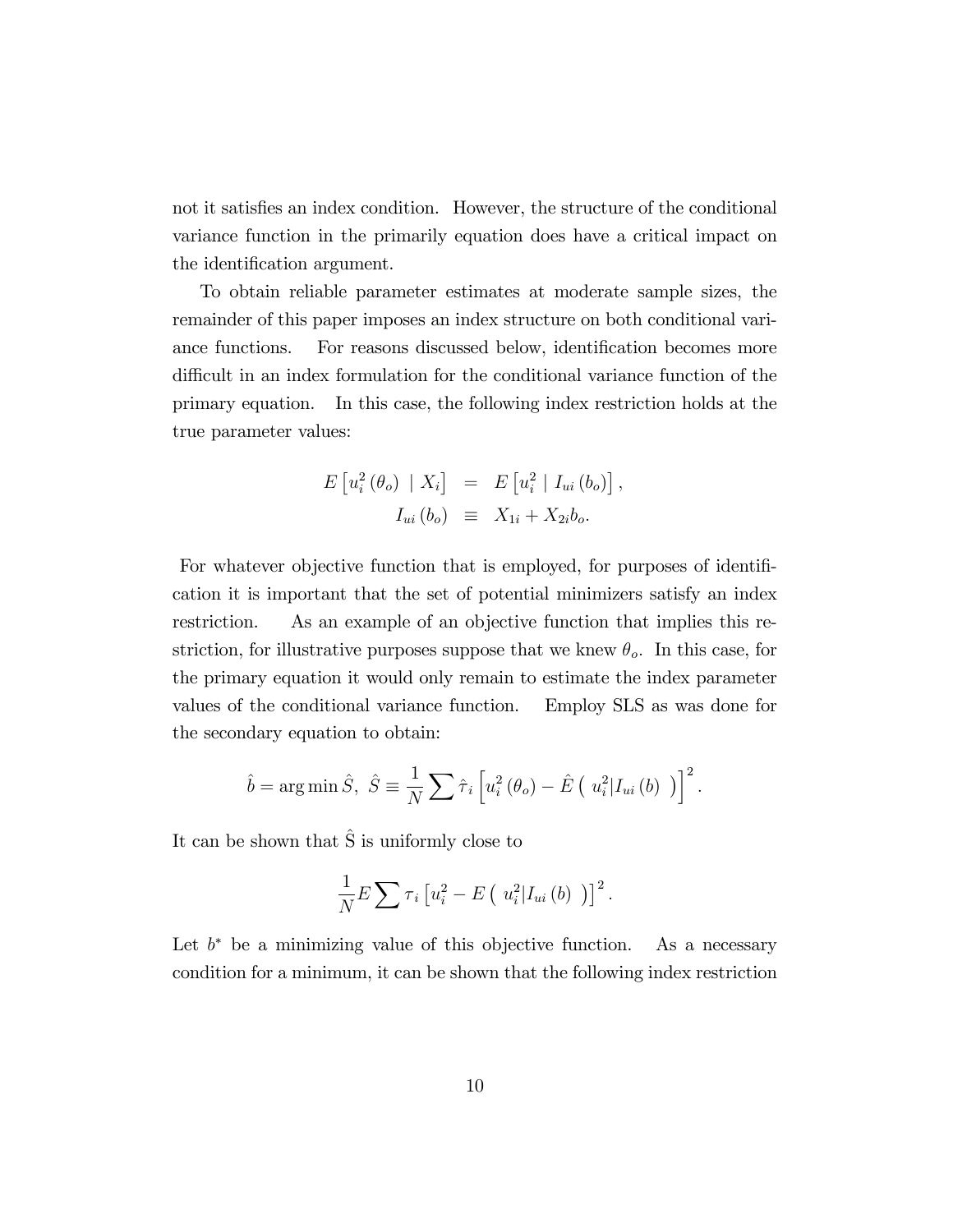must be satisfied:<sup>9</sup>

$$
E\left(u_i^2\left(\theta_o\right)|I_{ui}\left(b^*\right)\right)=E\left(u_i^2\left(\theta_o\right)|X\right)=E\left(u_i^2\left(\theta_o\right)|I_{ui}\left(b_0\right)\right).
$$

With this restriction holding away from the truth, the set of potential minimizers is sufficiently reduced so as to enable an identification argument.

With  $\theta_o$  being unknown, identification becomes problematic as it is difficult to impose an index restriction away from the truth. To illustrate both the problem and a solution, return to the objective function employed to obtain nonparametric identification, with the appropriate modifications made to accommodate an index structure. In examining this case, for purposes of exposition, throughout we take N to be large and discuss the problem in terms of population objective functions. Let

$$
S_{ui}^{2}(\theta, b) \equiv E(u_{i}^{2}(\theta) | I_{ui}(b)).
$$

Then, similar to the strategy for the nonparametric case above, write  $||Q|| \equiv$  $\Sigma Q_i^2/N$  and with  $\alpha \equiv (\theta, b, \rho)$  define:

$$
M_{1i}(\alpha) \equiv Z_i \theta + \rho \left[ S_{ui}(\theta, b) / S_{vi} \right] v_i
$$
  
\n
$$
Q_1(\alpha) \equiv Q(M_1) \equiv ||\hat{\tau} [Y_1 - M_1]||
$$
  
\n
$$
\alpha^* \equiv \arg \min E [Q_1(\alpha)].
$$

<sup>9</sup>Write:

$$
E\left(\left[u_i^2 - E\left(\right|u_i^2 | I_{ui}(b^*)\right)\right]^2 | X\right) =
$$
  
\n
$$
E\left(\left[u_i^2 - E\left|u_i^2 | X\right|\right)^2 | X\right) +
$$
  
\n
$$
\left(\left[E\left|u_i^2 | X\right\rangle - E\left|u_i^2 | I_{ui}(b^*)\right|\right)^2\right).
$$

The second term above attains a minimum of zero when  $b^* = b_o$ . Therefore, for any minimum,  $b^*$  :

$$
E(u_i^2|X) = E(u_i^2|I_{ui}(b^*))
$$

on a set where  $\tau \neq 0$ .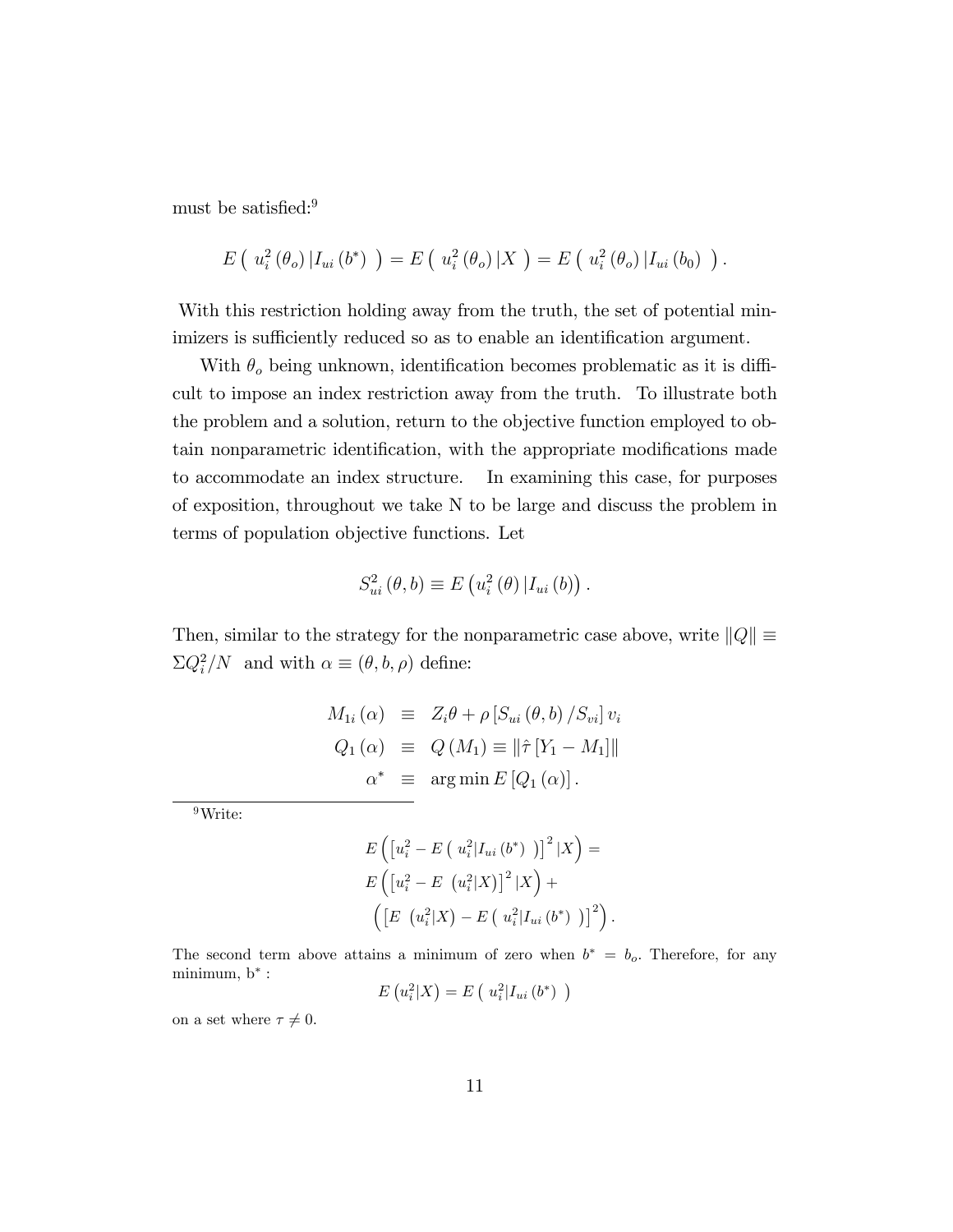With an orthogonality condition holding between  $Y_1-M_1(\alpha_o)$  and  $[M_1(\alpha^*)-M_1(\alpha_o)],$ it can be shown that for any candidate for a minimum,  $\alpha^*$ , must satisfy:

$$
M_1(\alpha^*) - M_1(\alpha_o) = 0.
$$

In other words:

$$
Z_i(\theta^* - \theta_o) + [\rho^* S_{ui}(\theta^*, b^*) - \rho_o S_{ui}(\theta_o, b_o)] v / S_{vi} = 0.
$$

With additional information relating  $S_{ui}(\theta^*,b^*)$  to  $S_{ui}(\theta_o,b_o)$ , the identification strategy would be greatly simplified. For example, if minimizing values satisfied:  $S_u(\theta^*, b^*) = S_u(\theta_o, b_o)$ , then identification would readily follow. In this case, let R be the matrix with  $i^{th}$  row:  $R_i \equiv [X_i \ Y_{2i} \ (S_{ui}(\theta_o, b_o) / S_{vi}) v_i].$ From above:

$$
R\left[\begin{array}{c}\theta^*-\theta_o\\\rho^*-\rho_o\end{array}\right]=0.
$$

Accordingly, identification would follow from a full (column) rank assumption on R.

While it does not appear possible to guarantee the strong index restriction:  $S_{ui}(\theta^*,b^*)=S_{ui}(\theta_o,b_o)$  apriori as in the above example, it is possible to modify the objective function so as to ensure that the set of minimizers is sufficiently restricted to yield identification. To this end, let:

$$
S_{ui}^{*2} (\theta, b) \equiv E (u_i^2 (\theta) | I_{ui} (b), I_{vi})
$$
  
\n
$$
M_{2i} (\theta, b) \equiv Z_i \theta + \rho [S_{ui}^* (\theta, b) / S_{vi}] v_i
$$
  
\n
$$
Q_2 (\theta, b, \rho) \equiv Q (M_2) \equiv ||\hat{\tau} [Y_1 - M_2]||.
$$

Then, with  $\alpha \equiv (\theta, b, \rho)$  consider the "overall" population objective function:

$$
Q(\alpha) \equiv Q_1(\alpha) + Q_2(\alpha).
$$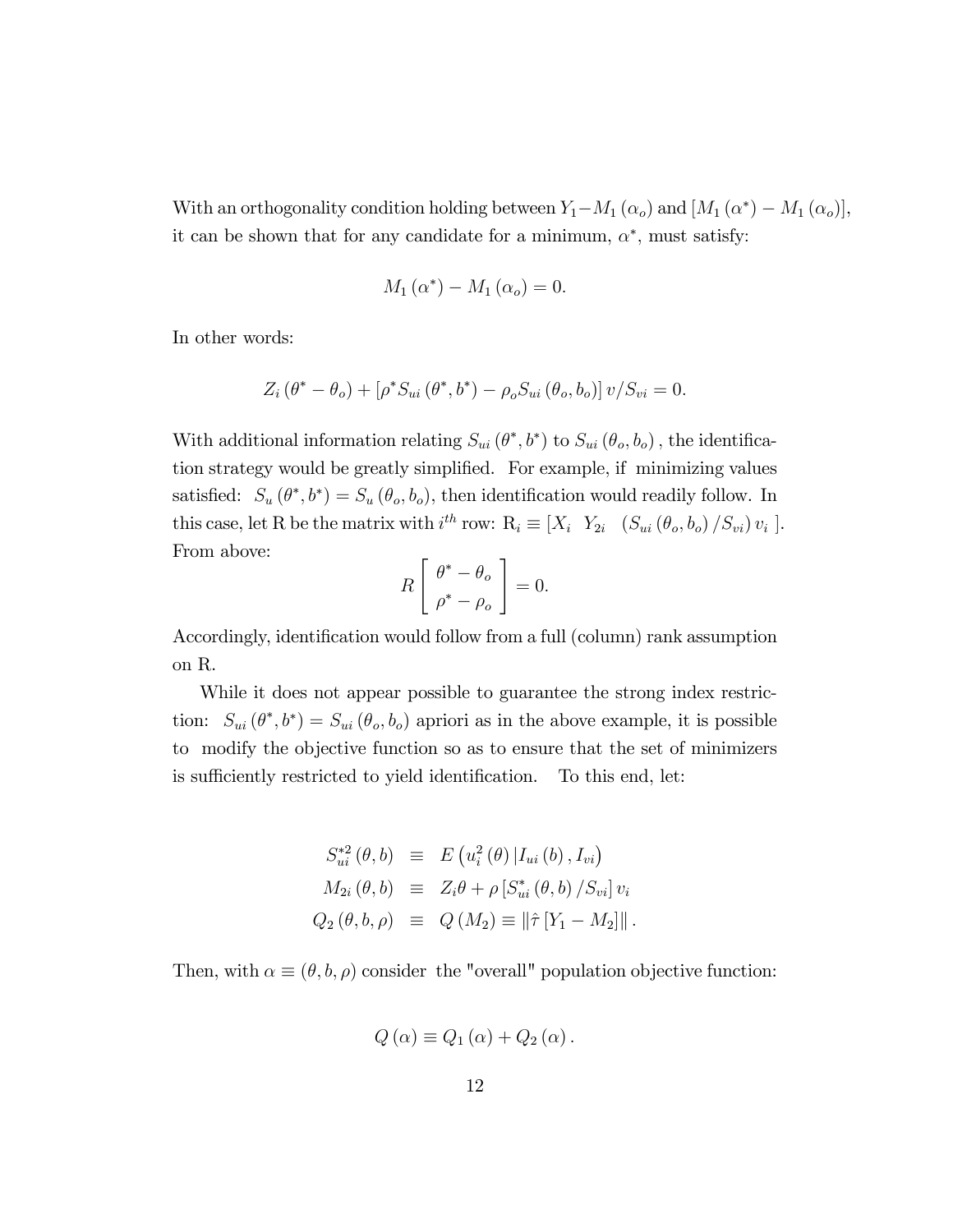Denote  $\alpha^*$  as a minimizer for  $Q(\alpha)$ . In the Appendix it is shown that  $\alpha_o$ , the vector of true parameter values, is a minimizer not only for Q but also separately for  $Q_1$  and  $Q_2$ . It follows that  $\alpha^*$  must also minimize each of these component objective functions. As a result,  $\alpha^*$  must satisfy minimizing conditions implied by minimizing each separate objective function. Taken together, we show below that these restrictions and a full rank condition suffice to establish that  $\alpha_o$  is the unique minimizer.

To indicate the nature of these restrictions, in an argument similar to that above we show that  $\alpha^*$  must satisfy the restrictions:  $M_k(\alpha^*) = M_k(\alpha_o)$ ,  $k =$ 1, 2. Therefore, with  $X_i^* \equiv [I_{ui}(b^*) , I_{vi}]$ :

$$
(Ra) : Z_i (\theta^* - \theta_o) + [\rho^* S_{ui} (\theta^*, b^*) - \rho_o S_{ui} (\theta_o, b_o)] v_i / S_{v_i} = 0
$$
  
\n
$$
(Rb) : Z_i (\theta^* - \theta_o) + [\rho^* S_{ui}^* (\theta^*, b^*) - \rho_o S_{ui} (\theta_o, b_o)] v / S_{vi} = 0
$$
  
\n
$$
(Rc) : E [u_i^2 (\theta^*) | I_{ui} (b^*)] = E [u_i^2 (\theta^*) | X_i^*],
$$

where the index restriction in  $(Rc)$  follows by differencing the first two restrictions and employing the definitions of  $S_{ui}^*$  and  $S_{ui}$ . In Theorem 2b below, we show these restrictions in conjunction with a full rank assumption are sufficient to provide identification.

From the above discussion, we are motivated to formulate the following estimator for the primary equation under an index structure. Recall that

$$
S_{ui}^* (\theta, b)^2 \equiv E [u_i^2 (\theta) | I_{ui} (b), I_{vi}]
$$
  
\n
$$
S_{ui} (\theta, b)^2 \equiv E [u_i^2 (\theta) | I_{ui} (b)]
$$
  
\n
$$
S_{vi}^2 \equiv E [v_i^2 (\theta) | I_{vi} (\delta_o)].
$$

As defined in the next section, let  $\hat{S}_{ui}^* (\theta, b)$ ,  $\hat{S}_{ui} (\theta, b)$ , and  $\hat{S}_{vi}$  be estimators for the above functions obtained from semiparametric regressions. Obtain  $\hat{Q}_k$ from  $Q_k$  by replacing known functions with the above estimators,  $k = 1, 2$ . Then, with  $\alpha \equiv [\theta, \rho, b]$ , the estimator for the primary equation is now defined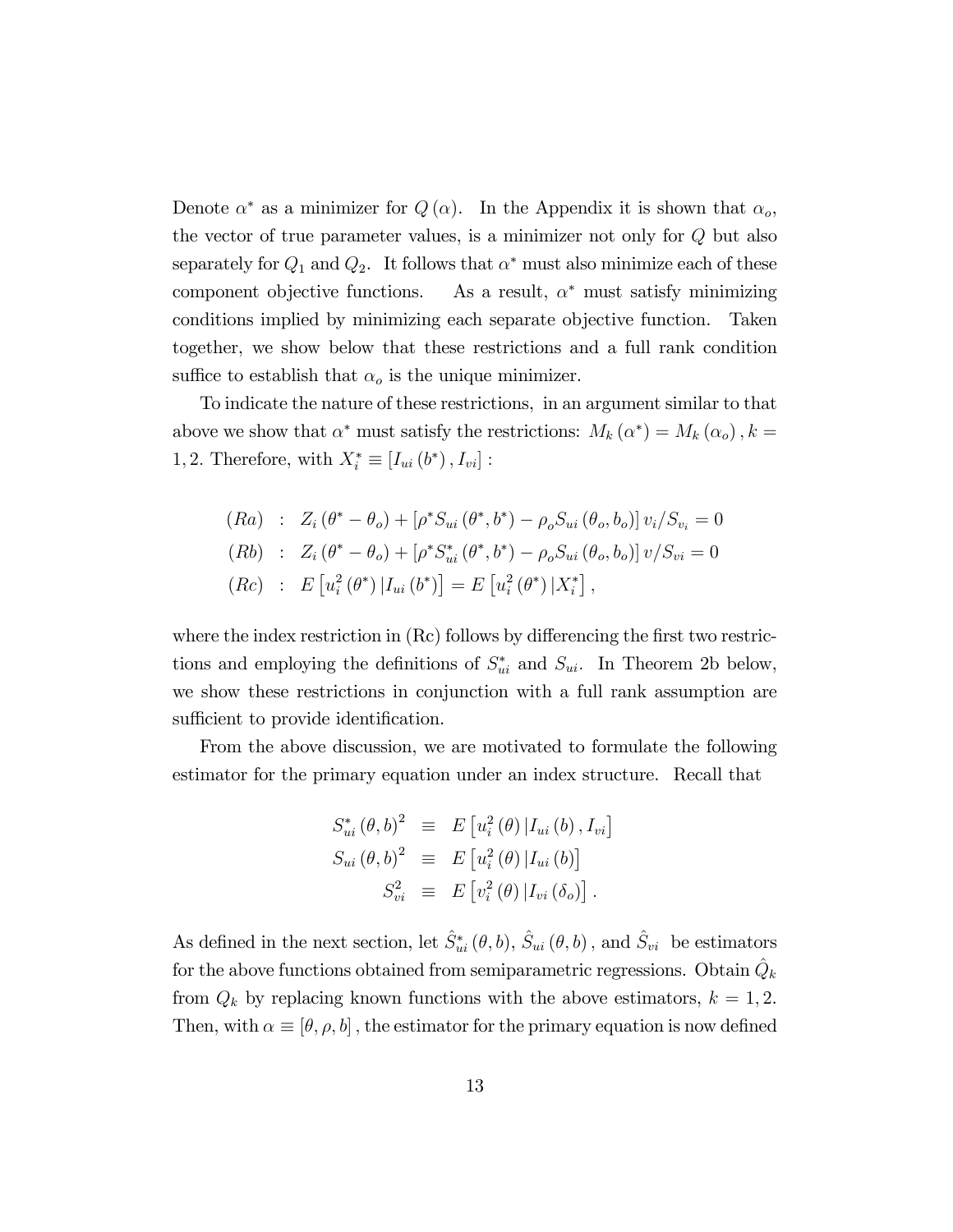$\text{as}:^{10}$ 

$$
\hat{\alpha} \equiv \argmin_{\alpha} \hat{Q}(\alpha), \ \hat{Q}(\alpha) \equiv \sum_{k=1}^{2} \hat{Q}_k(\alpha).
$$

## 4 Assumptions, Definitions, and Results

In obtaining asymptotic results, we make the following assumptions:

- **A1** The vector  $(Y_{1i}, Y_{2i}, X_i, u_i, v_i)$  is i.i.d distributed over i, with the variables  $X_i$  being bounded.<sup>11</sup>
- **A2** The parameter vector:  $\gamma \equiv (\pi, \theta, \delta, b, \rho)$  is in a compact parameter space,  $\Theta$ , where  $\gamma_o$  is in the interior of  $\Theta$ .
- A3 Write the error components as:

$$
u \equiv S_u u^*, \ S_u^2 \equiv Var(u|X)
$$
  

$$
v \equiv S_v v^*, \ S_v^2 \equiv Var(v|X);
$$

Assume:

$$
E(u|X) = E(v|X) = 0
$$
  

$$
\rho_o \equiv E(u^*v^*|X) = E(u^*v^*), \ 0 < \rho_o < 1.1^2
$$

**A4** Let f be the density of either  $u^2$  or  $v^2$ . Assume there exists  $c > 0$  such

 $10$ It would be interesting to explore a variance minimizing weighting for these objective functions. However, this extension is beyond the scope of the present paper.

 $11$ While it is possible to handle the unbounded case, uniform convergence arguments are simplified under this assumption.

<sup>&</sup>lt;sup>12</sup>If the errors are not sufficiently different ( $\rho_o = 1$ ), we are unable to identify the parameters. If  $\rho_o = 0$ , the main parameters of interest are identified, but the index parameters of the primary equation are not identified by the estimator for the primary equation. Identification of index parameters from squared (primary-equation) residuals would hold when  $\rho_o = 0$ .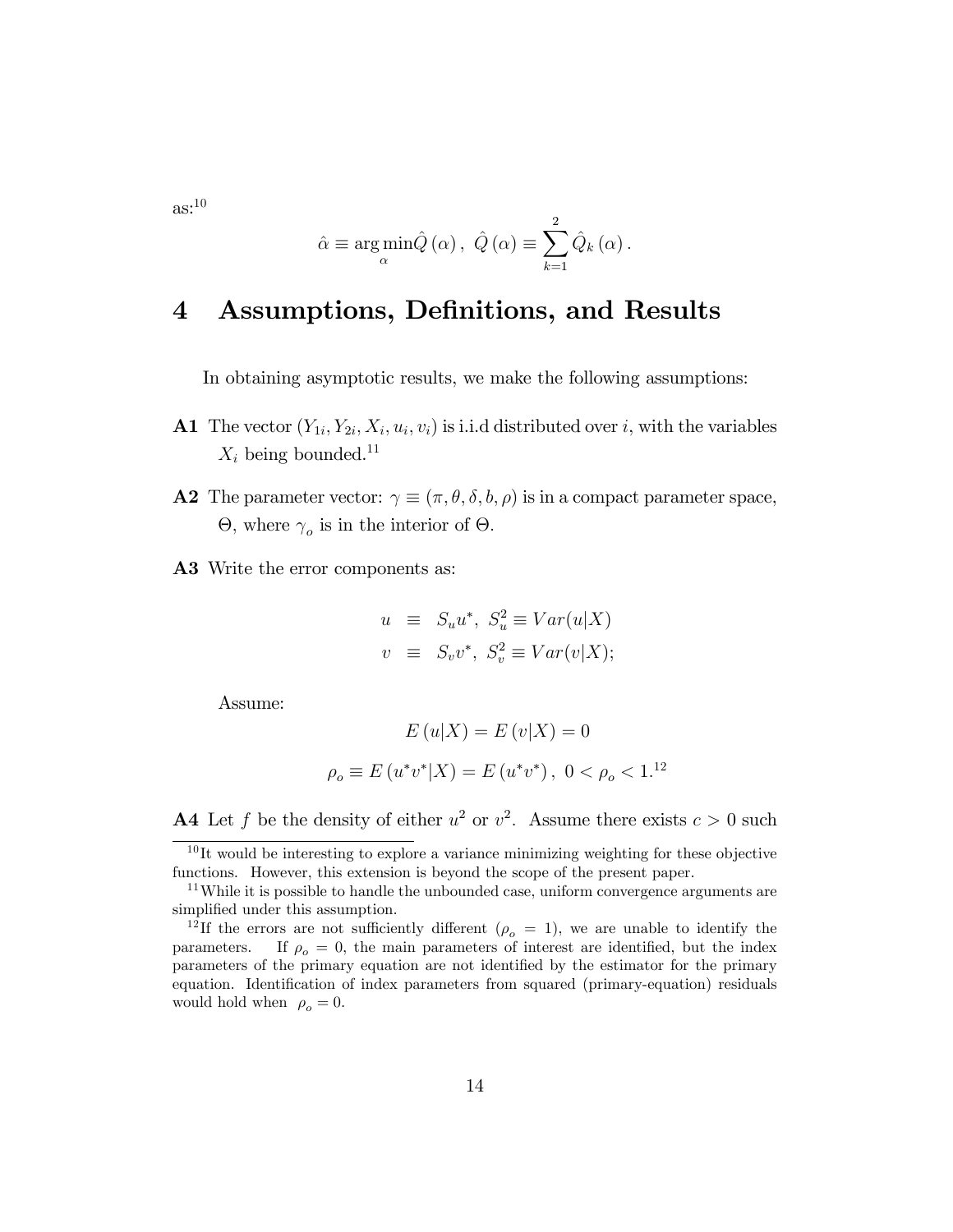that for  $t > c$ ,: f satisfies the tail condition:<sup>13</sup>

$$
f(t) \le 1/[1+t^2]^{(r+1)/2}, r \ge 5.
$$

**A5** Write  $X_i \equiv [X_{1i} \ X_{2i} \ X_{3i}]$ , where  $X_{1i}$  and  $X_{2i}$  are continuous variables that are not functionally related. Assume that  $I_{ui}$  depends on  $X_{1i}$ and that  $I_{vi}$  depends on  $X_{2i}$ . Then, without imposing any exclusion restrictions on variables entering the indices, write the normalized linear indices as:

$$
I_{ui} (b_o) \equiv X_{1i} + [X_{2i} \ X_{3i}] b_o
$$
  
\n
$$
I_{vi} (\delta_o) \equiv X_{2i} + [X_{1i} \ X_{3i}] \ \delta_o.
$$

With  $b_o \equiv [b_{1o}, b_{2o}]$  and  $\delta_o \equiv [\delta_{1o}, \delta_{2o}]$  assume  $1-b_{2o}\delta_{1o} \neq 0$  and that :

$$
S_u^2(\theta_o, b_o) \equiv E(u(\theta_o)^2 | X) = E[u(\theta_o)^2 | I_{ui}(b_o)] > 0
$$
  

$$
S_v^2(\delta_o) \equiv E(v(\pi_o)^2 | X) = E[v(\pi_o)^2 | I_{vi}(\delta_o)] > 0.
$$

For  $X$  in a compact set, these functions and their first six derivatives are uniformly bounded. Further, each index depends on a continuous variable.

- **A6** Referring to (A5), assume that the joint conditional density  $g(x_1, x_2|x_3)$ is bounded away from zero on the interior of its support and has bounded derivatives up to the sixth order.
- A7 For estimating expectations and densities, assume that the kernel func-

<sup>&</sup>lt;sup>13</sup>This assumption, which guarantees that both  $u^2$  and  $v^2$  have at least 4 moments, is stronger than is needed. We require uniform convergence results involving sample means whose elements  $u^2$  and  $v^2$ , may be unbounded random variables. As in Ichimura (1993), we can reduce the required order of the kernel if we assume that at least the  $3^{rd}$  moment of these variables is bounded. Under the stronger tail assumption employed here, we can simplify the proofs in addition to lowering the order of the required kernel.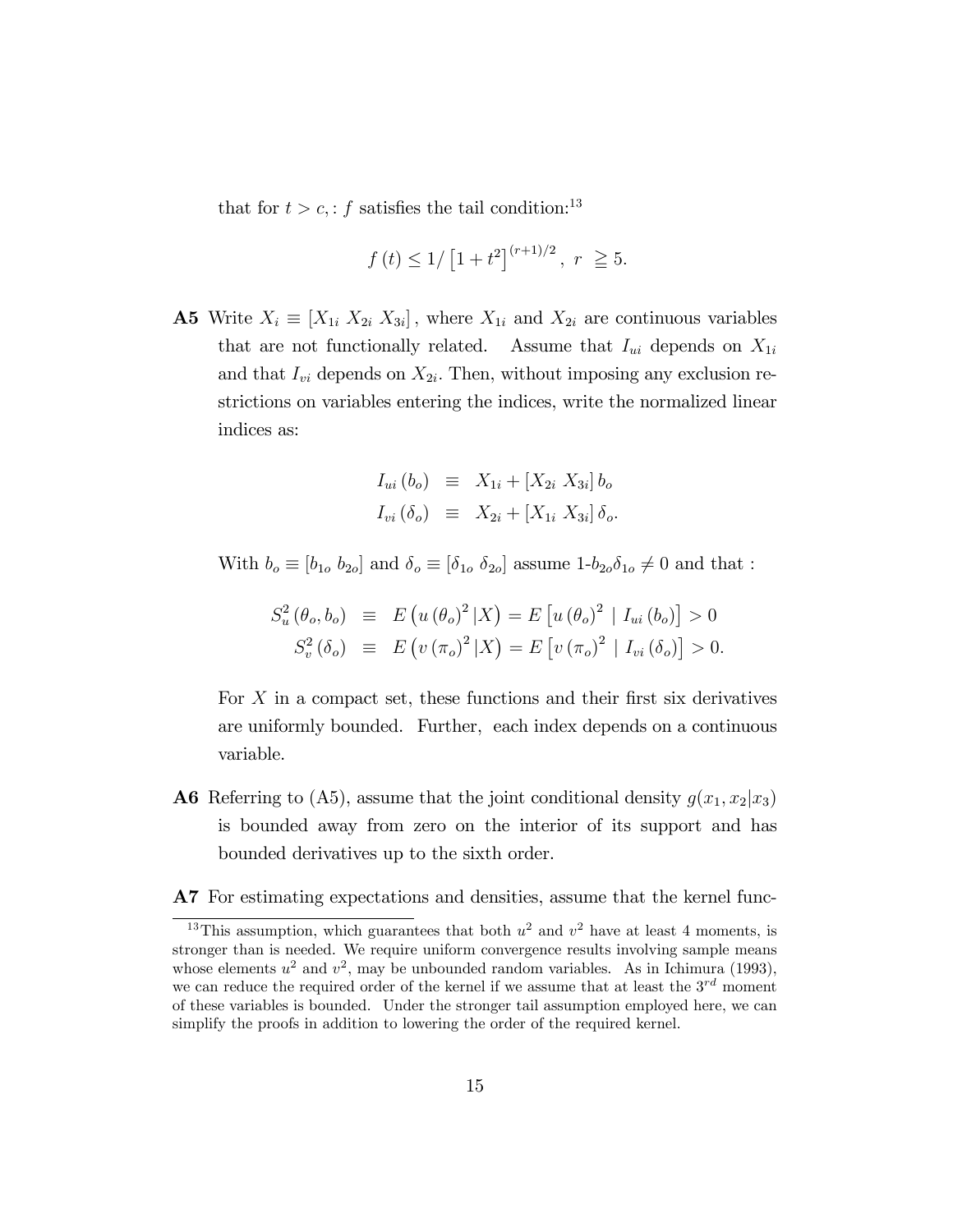tion, K, is a symmetric density with up to 4 bounded derivatives.

**A8** Let R be a matrix with  $i^{th}$  row:  $[X_i, Y_{2i}, (S_{ui}/S_{vi})v_i]$  and assume that R has full column rank.

As noted above in a footnote, (A4) is stronger than is needed. This assumption simplifies uniform convergence proofs pertaining to unbounded random variables and makes it possible to reduce the required order of the kernels employed. If the standardized errors  $u^*$  and  $v^*$  are independent of X, then it is possible to relax this assumption significantly.<sup>14</sup> Most of the remaining assumptions are somewhat standard, with the last assumption required for identification (see Theorem 2 of this section). In addition to these assumptions, we need to define the estimators and a bias reduction device used to establish asymptotic normality. In defining the kernels used below, we are motivated to employ kernels that provide the required degree of bias reduction, perform reasonably well in finite samples, and for which tedious detail in the resulting proofs is minimized. We have found that twicing kernels (see Newey et. al. (2004)) satisfy these objectives under an appropriate trimming sequence.<sup>15</sup>. Assumptions  $(A4-5)$  are useful in obtaining bias expansions for the components of a nonparametric expectations estimator. For example, the denominator of an expectations estimator involves the joint density of an index. Derivatives of this density need to be bounded up to the sixth order. Assumption (A6) guarantees that this is the case.

<sup>&</sup>lt;sup>14</sup>In this case, a variance function can be recovered up to a multiplicative constant (which is all that is required) with minimal assumptions on higher moments as follows. Let  $W \equiv u^{2/m}$  or  $v^{2/m}$  and estimate the variance function up to a multiplicative constant as:

 $\left[\hat{E}\left(W\right)\right]^{m}$ .

<sup>&</sup>lt;sup>15</sup>It is possible to follow a mixed strategy with single index components being estimated under locally-smoothed kernels. Under this strategy, double index components would be estimated with a twicing kernel. While the Önite sample performance of the estimator might be improved under this strategy, the resulting proofs would be significantly longer.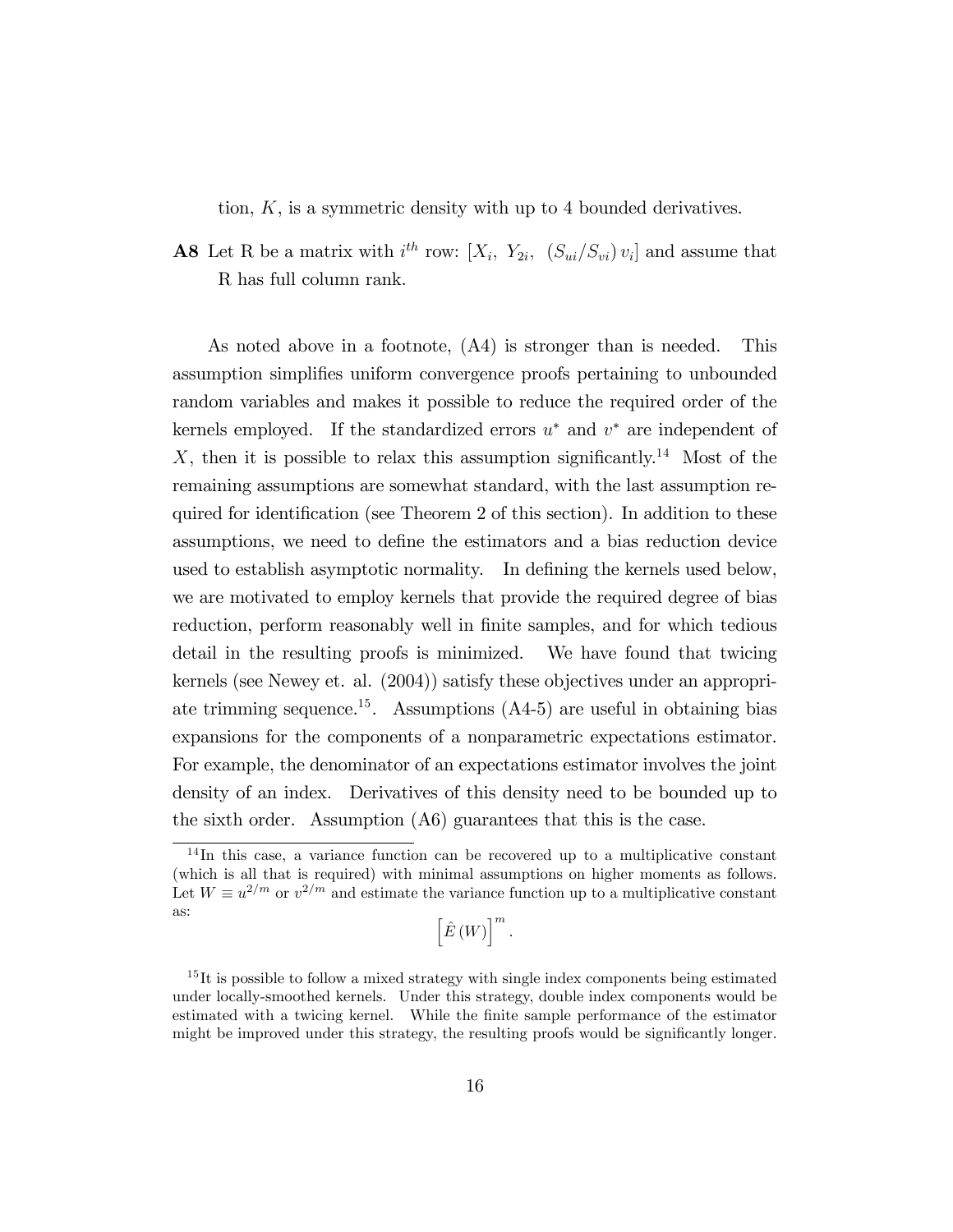**D1** Let  $\{W_i, I_i\}$  be i.i.d., where  $I_i$  is a single index upon which  $W_i$  depends. Then, the estimator for the expectation of  $W_i$  conditioned on  $I_i$  is given by:

$$
\hat{E}(W_i|I_i) = \sum_{j \neq i} \frac{W_j}{Nh} K_1 [(I_{iu} - I_{ju})/h] / \sum_{j \neq i} \frac{1}{Nh} K_1 [(I_{iu} - I_{ju})/h],
$$

where, with  $k(w)$  a standard normal:

$$
K_1(w) \equiv 2k(w) - \int k(w - v)k(v)dv.
$$

With s as the standard deviation of I, the window h is given by  $h = sN^{-r}$ ,  $1/8 < r < 2/15.^{16}$ 

**D2** Let  $\{W_i, I_{1i}, I_{2i}\}\)$  be i.i.d., where  $I_{1i}$  and  $I_{2i}$  are indices upon which  $W_i$ depends. Then, the estimator for the expectation of  $W_i$  conditioned on  $(I_{1i}, I_{2i})$  is given by

$$
\hat{E}(W_i|I_{1i}, I_{2i}) = \frac{\sum_{j\neq i} \frac{W_j}{N h_1 h_2} K_2 [(I_{1i} - I_{1j})/h_1] K_2 [(I_{2i} - I_{2j})/h_2]}{\sum_{j\neq i} \frac{1}{N h_1 h_2} K_2 [(I_{1i} - I_{1j})/h] K_2 [(I_{2i} - I_{2j})/h]},
$$

where with  $K_1(w)$  given as in (D1):

$$
K_2(w) \equiv 2K_1(w) - \int K_1(w - v)K_1(v)dv.
$$

<sup>&</sup>lt;sup>16</sup>The lower limit on  $r$  is required for bias control. Namely, for this kernel, numerator and denominator of the conditional expectation each has a bias uniformly of order  $h<sup>4</sup>$ , and we require that the bias vanish faster than  $N^{-1/2}$ . The tight upper bound is required to establish uniform convergence of a second derivative when the conditional expectation is being applied to an unbounded random variable. This condition can be relaxed under either a kernel of higher order than  $K_1$  or under a more restrictive tail condition than that in (A4).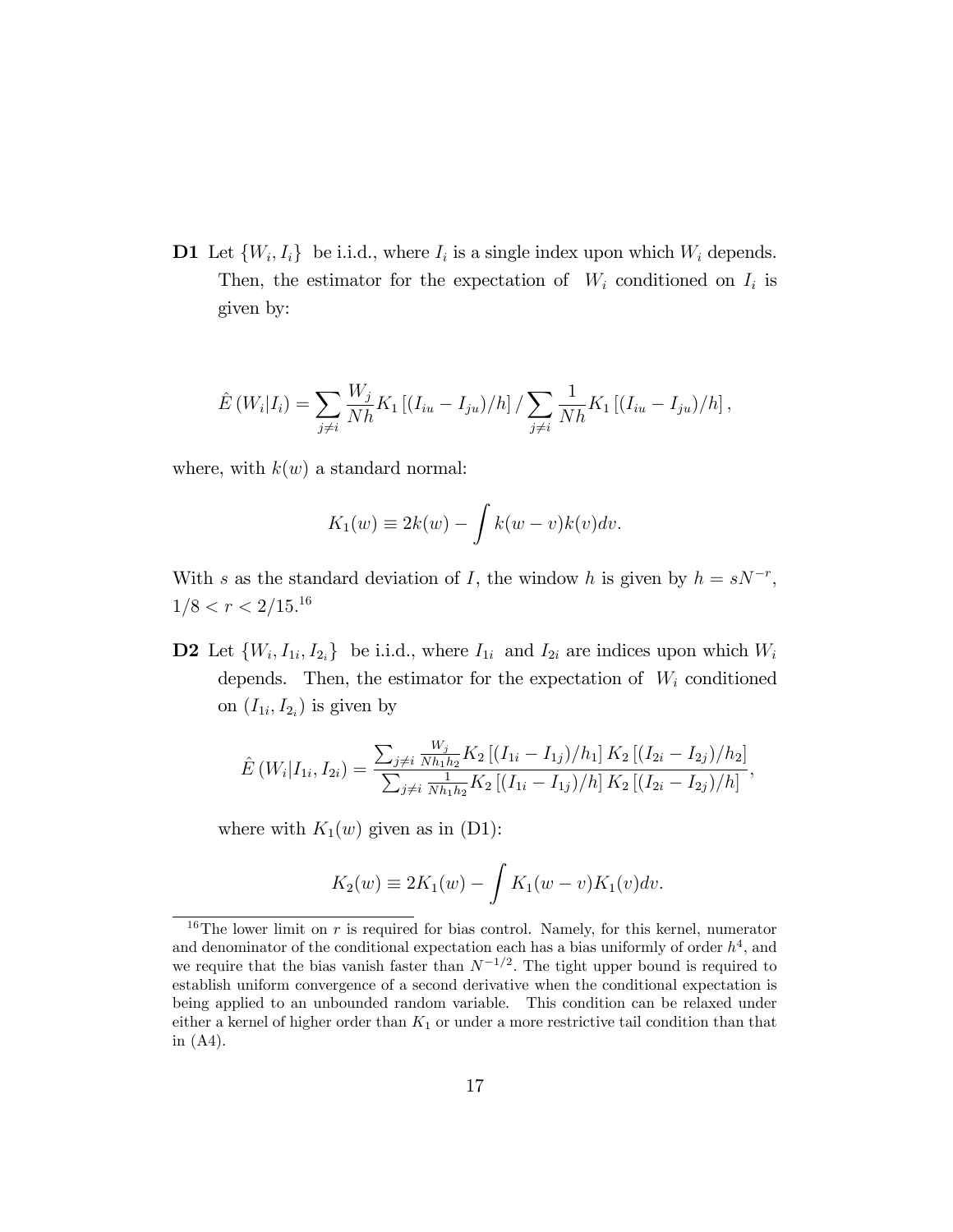With  $s_k$  as the standard deviation for  $I_k$ , set  $h_k = s_k N^{-r}$ ,  $1/12 < r \leq$  $1/10.$ 

To insure that various estimated denominators are bounded away from zero in large samples, we employ a trimming function that restricts the components of  $X$  to a compact set depending on estimated sample quantiles. As a result, the trimming function should be viewed as being estimated.  $^{17}$  This trimming function is given in (D3).

D3 Indicator Trimming. Let  $\mathbf c$  $\underline{c}_k$  and  $\overline{c}_k$  be lower and upper population quantiles for  $X_{ik}$ ,  $k = 1, ..., K$ . Let  $q_o$  be the vector of these quantiles. With x: 1xK, define  $\mathcal{P} \equiv \{x : \underline{c}_k < x_k < \overline{c}_k, \ k = 1, ..., K\}$ . With  $X_i \equiv$  $[X_{i1},...X_{iK}],$  define the trimming indicator:

$$
\tau_{ix} \equiv \tau_i (q_o) \equiv \{ X_i \in \mathcal{P} \}.
$$

With  $\hat{q}$  as a vector of sample quantiles, the estimated trimming function is given as:  $\hat{\tau}_{xi} \equiv \tau_i (\hat{q})$ .

**D4 Y<sub>2</sub>-Model**. Let  $\hat{\pi}$  be the GLS estimator from the regression of  $Y_2$  on  $X<sup>18</sup>$  Define the residual:

$$
\hat{v} \equiv Y_2 - X\hat{\pi}.
$$

$$
\hat{S}_{vi}^{2}=\hat{E}\left(\hat{v}_{i}^{2} \mid I_{vi}\left(\hat{\delta}\right)\right).
$$

<sup>&</sup>lt;sup>17</sup>For one of the gradient components (Lemma GA), estimated trimming may be taken as known under a result due to Pakes and Pollard (1989). In other gradient components (Lemma GB), under standard convergence arguments estimated trimming may be taken as known.

<sup>&</sup>lt;sup>18</sup>First, obtain OLS residuals  $\hat{v}_i$ . Second, obtain  $I_{vi}(\hat{\delta})$ , from the SLS estimator of  $\delta_o$ . Next, define estimate  $\hat{S}^2_{vi}$ :

Reweighting observations in the  $Y_2$  model provides the GLS estimator of  $\pi_o$ . All of the results in this paper hold using the OLS estimator of  $\pi_o$ . The finite sample properties of the estimator for the  $Y_1$  model are improved by employing the GLS estimator for the secondary equation.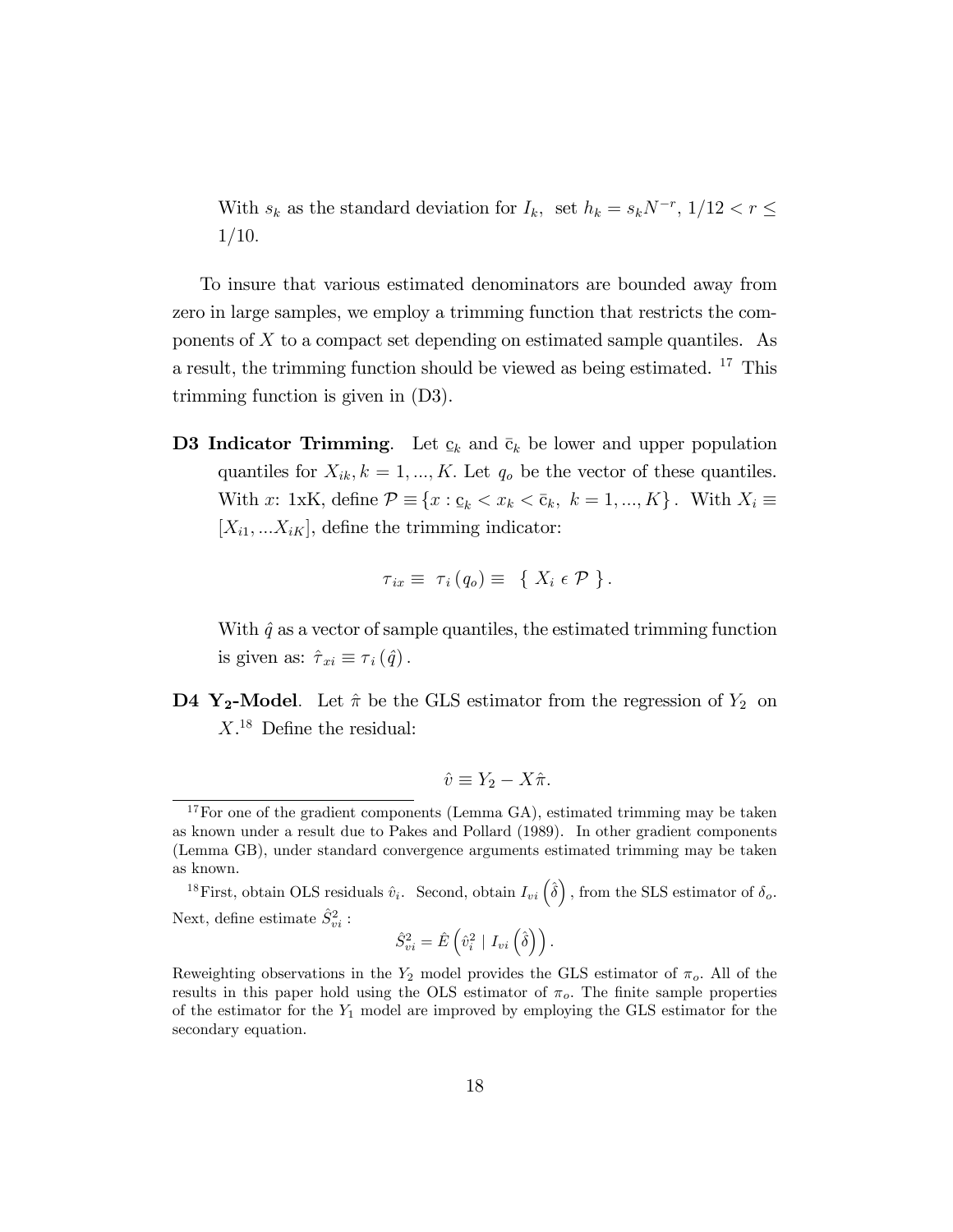The estimated index parameters of the conditional error variance are then given by:

$$
\hat{\delta} = \underset{\delta}{\arg\min} \hat{R}(\delta), \ \hat{R}(\delta) \equiv \sum_{i=1}^{N} \hat{\tau}_{i} \left[ \hat{v}_{i}^{2} - \hat{E} \left( \hat{v}_{i}^{2} \mid I_{vi}(\delta) \right) \right]^{2} / N,
$$

where  $\hat{E}$  is a nonparametric estimated expectation defined above. With  $\hat{\eta} \equiv (\hat{\pi}, \hat{\delta})$  estimating  $\eta_o \equiv (\pi_o, \delta_o)$ , we refer to  $\hat{\eta}$  as the (nuisance) vector of estimates for the secondary equation.

In estimating the model above, the monte-carlo results were improved under a two-stage trimming strategy similar to but less complicated than that in Klein and Spady (1993). Namely, in the Örst stage obtain estimates under X-trimming as described above with  $\hat{\tau}_i \equiv \hat{\tau}_{xi}$ . In a second-stage, reestimate the model with index trimming and minimal (for technical reasons) X-trimming. By targeting the problem at its source, such index trimming provides a better control for small values of the index density.<sup>19</sup> In either case, as argued below, the trimming function can be taken as known.

Employing the above definitions, it is now possible to define the estimated conditional variance from the  $Y_2$ -Model.

### D5 Estimated Conditional Variance. With  $\hat{\delta}$  given in (D4) and with expectations estimated under the kernel in (D1):

$$
\hat{S}_{vi}^2 \equiv \left| \hat{E} \left( \hat{v}_i^2 | I_{vi} \left( \hat{\delta} \right) \right) \right|.
$$

 $19$ In the first stage, we trimmed on the basis of the .975 upper and .025 lower sample quantiles of the continuous X-variables. In the second stage, let  $\hat{\tau}_{iv}$  denote trimming on the basis of the .975 and .025 index sample quantiles. Denote  $\hat{\tau}_{ix}$  as a trimming function under "minimal" X-trimming, where the .995 upper and .005 lower quantiles formed the basis for such trimming. The trimming function employed in the second stage is then given by the product:  $\hat{\tau}_{iv}$   $\hat{\tau}_{ix}$ . As an alternative to minimal X-trimming, it is possible to modify the expectations estimator as in Klein and Spady (1993).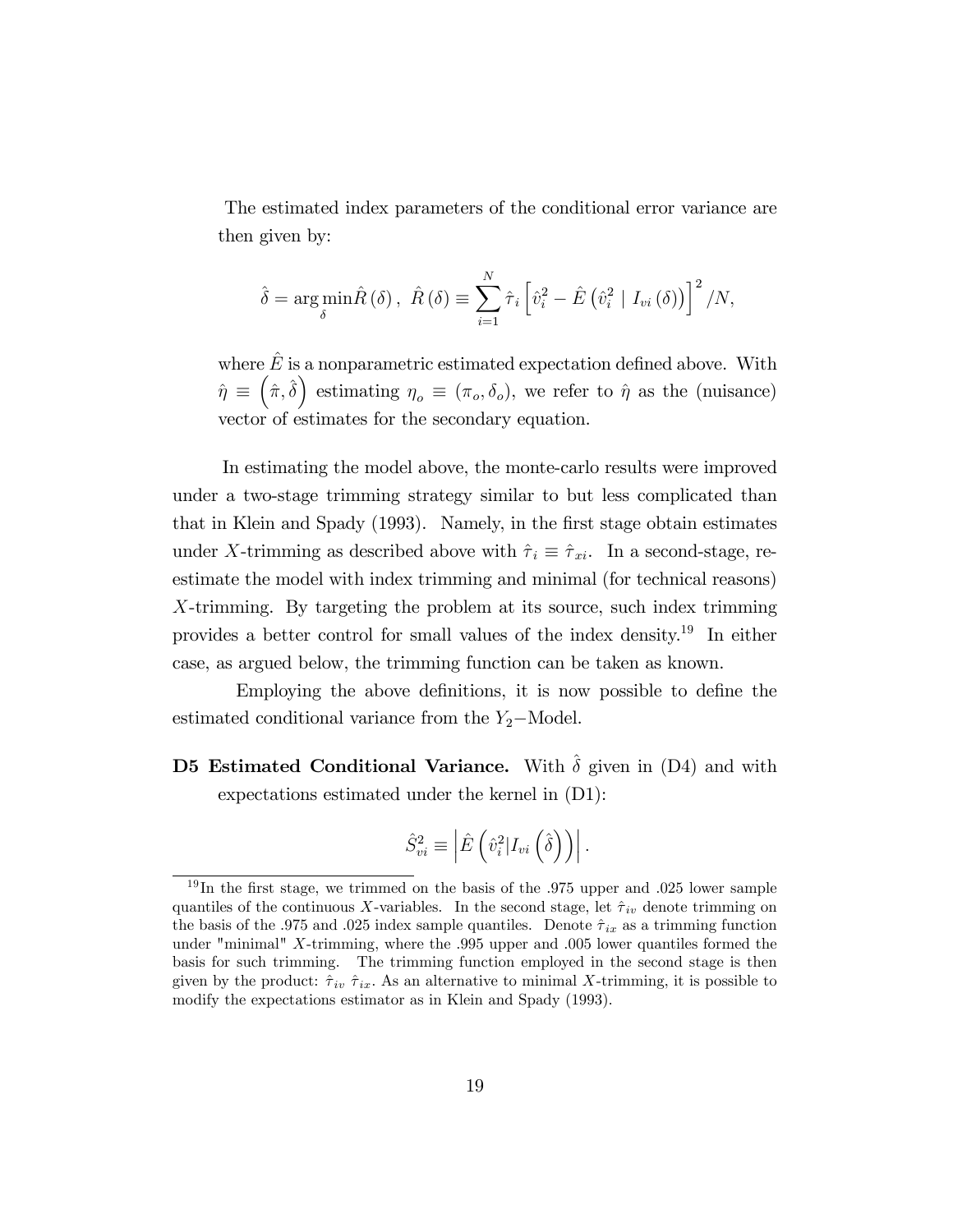Notice that absolute values are employed above. While the estimated expectation is positive under "regular" kernels, it can be negative under higher order kernels. While this is not a problem asymptotically, in any finite sample there can be a small fraction of observations for which the estimated expectation is negative. In estimating the primary,  $Y_1$ -model, we will smoothly trim out observations for which this problem occurs.<sup>20</sup> For this purpose, we employ the following smooth trimming function.

**D6** Smooth Trimming. With  $\hat{\sigma}_i^2 \equiv \hat{E} \left( \hat{v}_i^2 | I_{vi} \left( \hat{\delta} \right) \right)$ , define:

$$
\hat{\tau}_{si} \equiv \tau \left( \hat{\sigma}_i^2 \right) = \left[ 1 + \exp \left( -a_n \hat{\sigma}_i^2 \right) \right]^{-1}, \ a_n = Ln(N)^2.
$$

The function above will tend to 0 as  $\hat{\sigma}_i^2$  becomes negative and to 1 otherwise. As this function approximates an indicator, its derivative must become high in a neighborhood of zero. To control for the magnitude of the derivative, the slowly increasing sequence  $a_n$  is selected above. Note that this trimming function is based on the estimated index obtained from estimating the secondary equation and does not depend on any of the unknown parameter values for the primary equation.

**D7 Y<sub>1</sub>-Model.** With the  $Y_1$ – model given as:

$$
Y_1 = [X \ Y_2] \theta_o + u \equiv Z\theta_o + u,
$$

<sup>20</sup>When trimming is based on an estimated linear index, the lemma in Pakes and Pollard applies to indicator trimming. However, when the trimming involves nonparametric expectations, it does not appear that the required Euclidean property of this lemma holds for indicator trimming. Moreover, we have found trimming to be important for those few but influential observations where estimated variance functions are negative. Accordingly, a smooth trimming function is employed to control for this problem.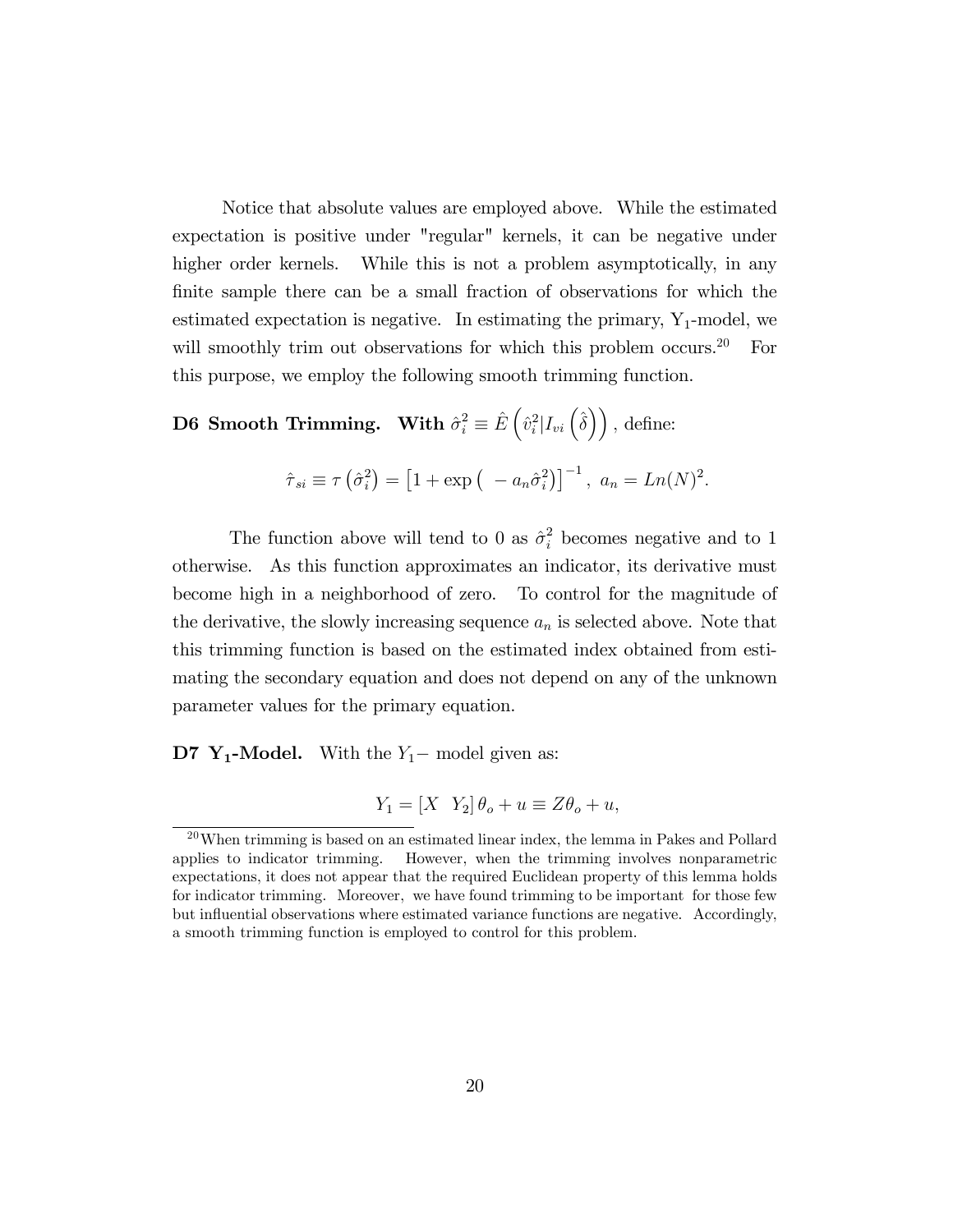define  $u(\theta) \equiv Y_1 - Z\theta$  and let:

$$
\hat{S}_{ui}^{2}(\alpha) \equiv \left| \hat{E} \left( u_{i}^{2}(\theta) | I_{ui}(b) \right) \right|
$$
  

$$
\hat{S}_{ui}^{*2}(\alpha) \equiv \left| \hat{E} \left( u^{2}(\theta) | I_{u}(b), \hat{I}_{v} \right) \right|
$$

where the first, single-index component is obtained under the kernel in (D1) and the second, double-index component is obtained under the kernel in (D2). Let:

$$
\hat{S}_{ui}(\alpha;k) \equiv \hat{S}_{ui}(\alpha), k = 1; \ \hat{S}_{ui}(\alpha;k) \equiv \hat{S}_{ui}^*(\alpha), k = 2.
$$

Then, for  $k = 1, 2$ :

$$
\hat{M}_{ik}(\theta, b, \rho) \equiv Z\theta + \rho \left[ \hat{S}_i / \hat{S}_{vi} \right] v_i,
$$
  

$$
\hat{Q}_k(\theta, b, \rho) \equiv \sum \hat{\tau}_{si} \hat{\tau}_i \left[ Y_1 - \hat{M}_{ik} \right]^2 / N.
$$

Then, with  $\alpha \equiv (\theta, b, \rho)$  and  $\hat{Q} \equiv \hat{Q}_1 + \hat{Q}_2$ :

$$
\hat{\alpha} = \arg\min_{\alpha} \hat{Q}(\alpha).
$$

As with the secondary equation, trimming is based on a two-stage process. Namely,  $\hat{\tau}_i$  is obtained under X-trimming in the first stage at the same levels as for the secondary equation (see the discussion following (D4) above). In the second stage,  $\hat{\tau}_i$  is a product of index and minimal X-trimming trimming similar to that for the secondary equation discussed above.

Employing the above assumptions and definitions, the Appendix provides all proofs for asymptotic results. In the remainder of this section, we summarize these results and provide a brief outline of the proof strategy.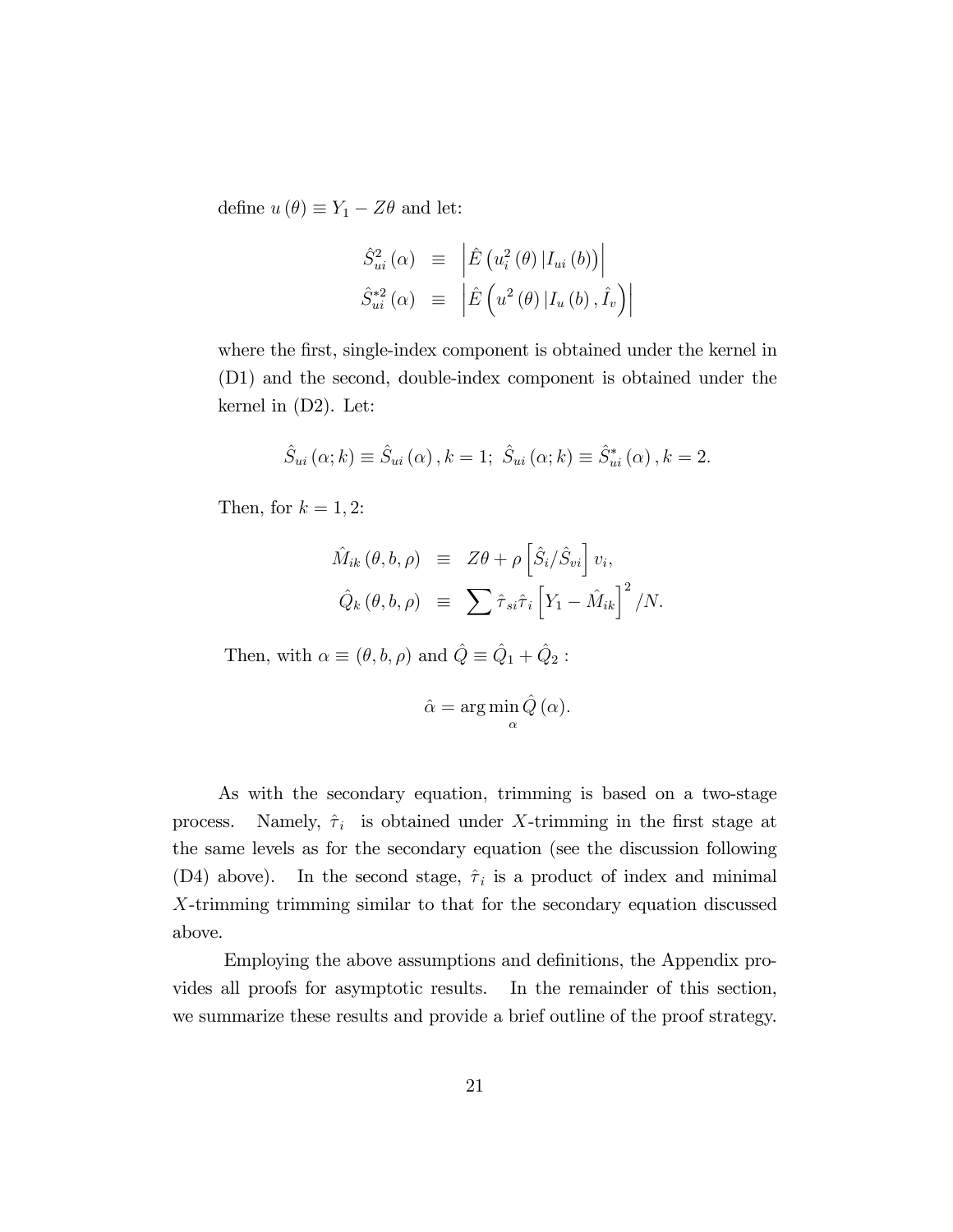Beginning with the secondary equation  $(Y_2-\text{Model})$ , Theorem 1 provides the large sample results for the estimators of the nuisance parameters.

**Theorem 1 (The Y<sub>2</sub>-Model)**. Under the above assumptions and definitions, estimates of regression and index parameters satisfy the characterizations:

$$
\sqrt{N}[\hat{\pi} - \pi_o] = \sqrt{N} \sum_{i=1}^{N} \varepsilon_{\pi i} / N
$$
 (a)

$$
\sqrt{N}\left[\hat{\delta} - \delta_o\right] = \sqrt{N} \sum_{i=1}^{N} \varepsilon_{\delta i} / N + o_p(1),\tag{b}
$$

where  $\varepsilon_{\pi i}$  and  $\varepsilon_{\delta i}$  each are i.i.d. with 0 expectation and finite variance.

The first result above is immediate and the second follows from a standard Taylor series argument and Ichimura (1993). This second result also follows from the same type of U-statistic arguments used to establish asymptotic normality for estimator of the primary equation :

For the  $Y_1$ -Model, Theorem 2 below provides the consistency/identification result.

**Theorem 2 (Consistency: the Y<sub>1</sub>-Model**). With  $\alpha_o \equiv (\theta_o, \rho_o, b_o)$  and  $\hat{\alpha} \equiv \left(\hat{\theta}, \hat{\rho}, \hat{b}\right)$ , under the above assumptions and definitions:

$$
\hat{\alpha} \xrightarrow{p} \alpha_o.
$$

To outline the consistency argument, which is provided in detail in the Appendix, recall from (D7) that:

$$
\hat{\alpha} = \arg\min_{\alpha} \hat{Q}(\alpha).
$$

Referring to (D7), obtain  $M_{ik}(\alpha)$  from  $\hat{M}_{ik}(\alpha)$  by replacing all estimated functions with their uniform probability limits. Then, define  $Q(\alpha)$  by re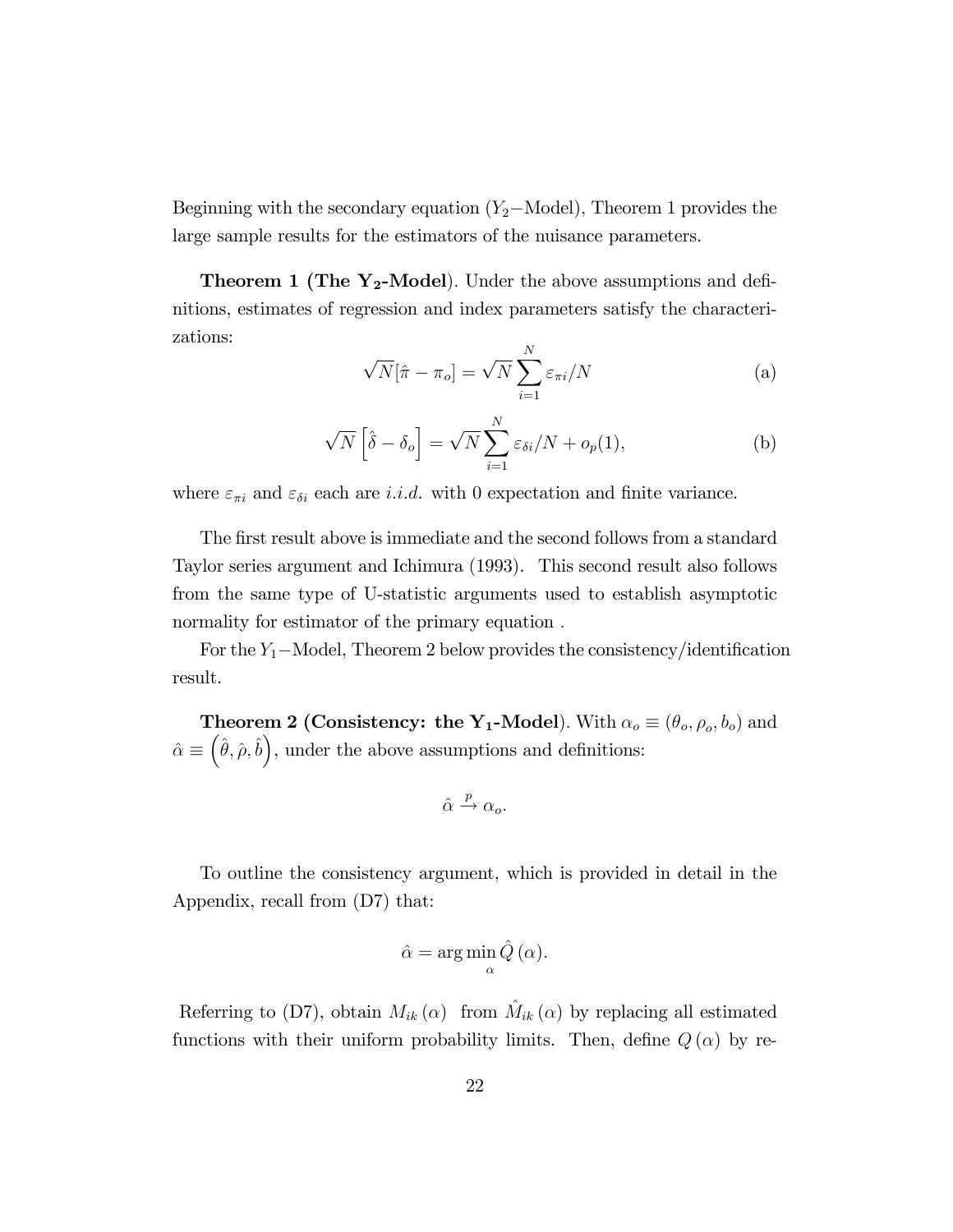placing  $\hat{M}_{ik} (\alpha)$  in  $\hat{Q} (\alpha)$  with  $M_{ik} (\alpha)$ . It can be shown that

$$
\left|\hat{Q}\left(\alpha\right) - Q\left(\alpha\right)\right|
$$
 and  $\left|Q\left(\alpha\right) - E\left[Q\left(\alpha\right)\right]\right|$ 

each converge in probability, uniformly in  $\alpha$  to zero. Consistency follows if  $E[Q(\alpha)]$  is uniquely minimized at  $\alpha_o$ . From an orthogonality condition between  $Y_{1i} - M_{ik} (\alpha_o)$  and  $[M_{ik} (\alpha_o) - M_{ik} (\alpha)]$ , any minimizing value of EQ must satisfy:

$$
M_i(\alpha_o) - M_{ik}(\alpha) = 0, \ k = 1, 2.
$$

Clearly,  $\alpha = \alpha_o$  is a minimizer. Under a constant correlation assumption, in the appendix we establish identification (uniqueness) when the matrix  $[X, Y_2, (S_u/S_v)v]$  has full column rank. The theorem in the appendix provides this result for both nonparametric and semiparametric specifications of conditional variance functions.

Theorem 3 below, which is proved in the appendix, provides the normality result.

**Theorem 3 (Normality: the Y<sub>1</sub>-Model)**. Under the assumptions and definitions above:

$$
\sqrt{N}\left[\hat{\alpha} - \alpha_o\right] \stackrel{d}{\rightarrow} Z, \ Z^{\sim}N\left(0, \Sigma\right).
$$

To outline the argument, note that under a standard Taylor series argument for the gradient<sup>21</sup> to the objective function and a uniform convergence argument for the Hessian, normality will follow if the normalized gradient is asymptotically distributed as normal. To establish this result, in the Appendix it is established that the gradient has an i.i.d. sample mean characterization to which a standard central limit applies. To outline the argument, for

 $^{21}$ With all estimating expectations functions converging uniformly to positive functions, this expansion is valid on a set with probability approaching one.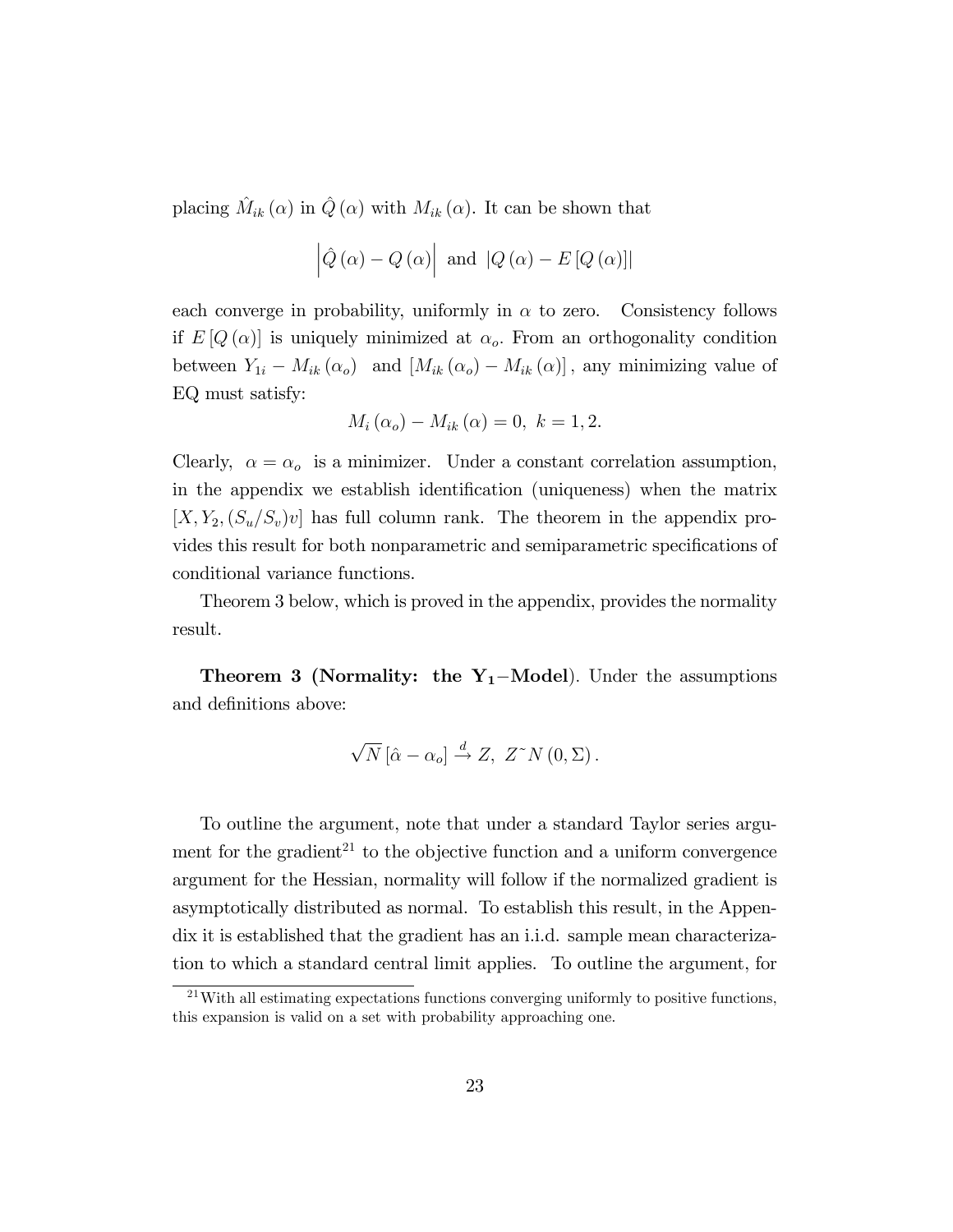expositional purposes, neglect first-stage estimation, which matters,  $^{22}\;$  but poses no technical difficulties. With  $\hat{w}_{ik} \, \equiv \, \hat{\tau}_{is} \nabla_\alpha \hat{M}_{ik} \;$  termed a weight function, define:

$$
\sqrt{N}\hat{G}_k \equiv -\sqrt{N} \sum \hat{\tau}_i \left[ Y_{1i} - M_i \right] \hat{w}_{ik}/N + \sqrt{N} \sum \hat{\tau}_i \left[ \hat{M}_{ik} - M_i \right] \hat{w}_{ik}/N
$$
  
\n
$$
\equiv \sqrt{N} \hat{G}_{Ak} (\alpha_o) + \sqrt{N} \hat{G}_{Bk} (\alpha_o), \ k = 1, 2.
$$
  
\n
$$
\sqrt{N} \hat{G}_A \equiv \sqrt{N} \left[ \hat{G}_{A1} + \hat{G}_{A2} \right]; \ \sqrt{N} \hat{G}_B \equiv \sqrt{N} \left[ \hat{G}_{B1} + \hat{G}_{B2} \right].
$$

The normalized gradient to the objective function is then given by:

$$
\sqrt{N}\hat{G} = \sqrt{N}\hat{G}_A + \sqrt{N}\hat{G}_B
$$

For the A-component, from results in Pakes and Pollard (1989) and mean-square convergence arguments, Lemma GA shows that the estimated trimming  $(\hat{\tau}_i)$  and weight  $(\hat{w}_{ik})$  functions may be taken as known. Accordingly:

$$
\sqrt{N}\hat{G}_{Ak}(\alpha_{o}) = \sqrt{N} \sum \tau_{i} [Y_{1i} - M_{oi}] w_{ik} + o_{p}(1).
$$

With

$$
\varepsilon_{Ai} \equiv \tau_i \left[ Y_{1i} - M_{oi} \right] \left[ w_{i1} + w_{i2} \right]
$$

it then follows that:

$$
\sqrt{N}\hat{G}_A = \sqrt{N}\bar{\varepsilon}_A + o_p(1), \ \bar{\varepsilon}_A \equiv \sum \varepsilon_{Ai}/N.
$$

For the B-component, Lemma 5 shows that the estimated trimming and weight functions may be taken as known:

$$
\sqrt{N}\hat{G}_{Bk} = \sqrt{N} \sum \tau_i \left[ \hat{M}_{ik} - M_{ik} \right] w_{ik}/N + o_p(1).
$$

 $22$ See Newey and McFadden  $(1994)$ .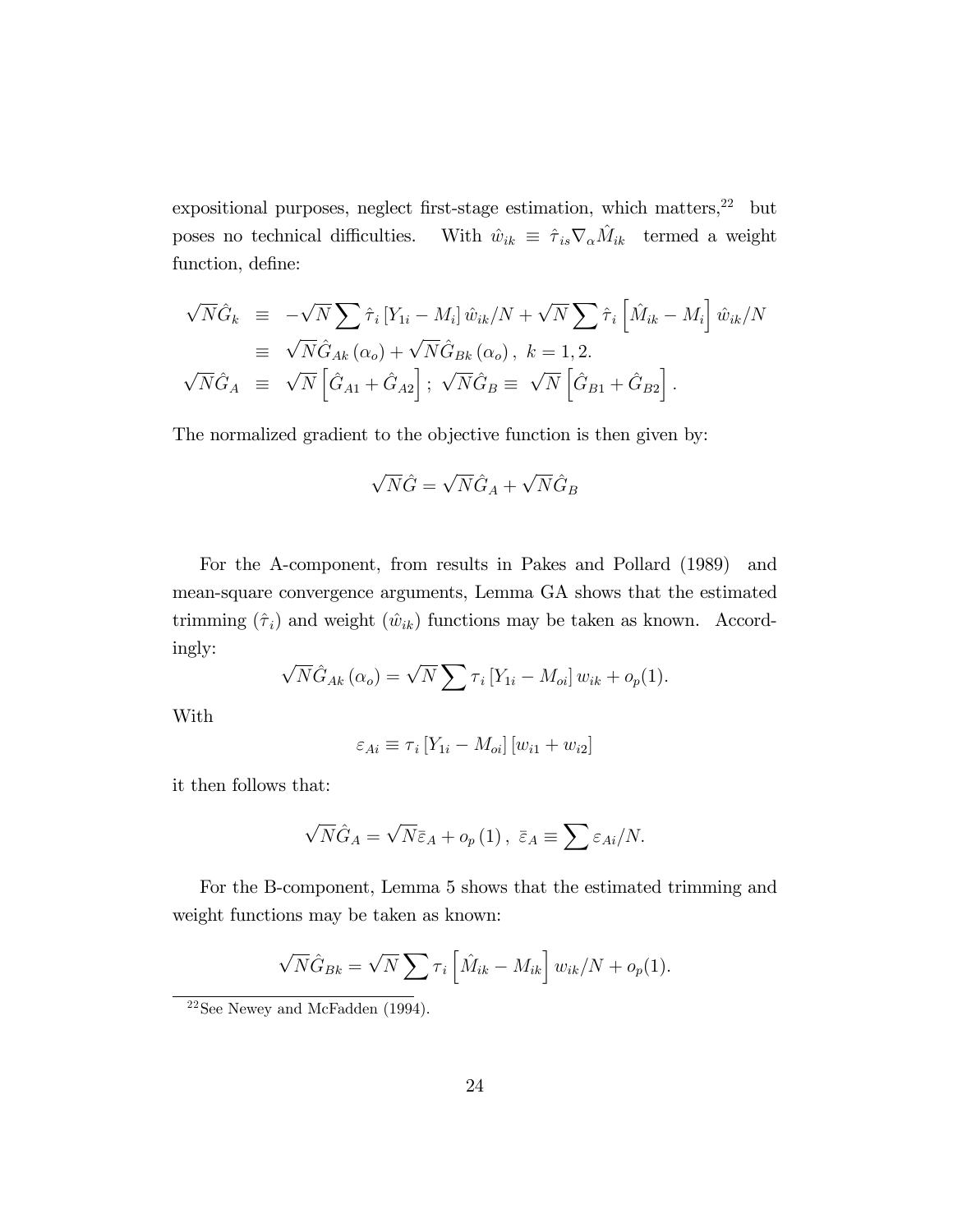Lemmas 5 and GB of the Appendix establishes that  $\sqrt{N}\hat{G}_{Bk}$  is close in probability to a linear combination of U-statistics. From a standard projection argument, it is then possible to characterize this gradient component in the same form as the A-component.<sup>23</sup> Namely in the Appendix we define a vector  $\varepsilon_{Bi}$  which is i.i.d. with expectation zero and finite variance components. Then, with  $\bar{\varepsilon}_B$  as the corresponding sample mean, we show that:

$$
\sqrt{N}\hat{G}_B = \sqrt{N}\bar{\varepsilon}_B + o_p(1).
$$

With first-stage estimation uncertainty having a similar i.i.d. characterization, asymptotic normality follows.

## 5 Simulation Evidence

To analyze the Önite sample performance of the estimator we examine the following setting. We simulated the following model where the same exogenous variables appear in the conditional means and the conditional variances of both endogenous variables. The two indices underlying the heteroscedasticity are also highly correlated. Moreover, we use the same functional form for the heteroscedasticity in each equation. The model has the form:

$$
Y_{1i} = 1 + x_{1i} + x_{2i} + Y_{2i} + u_i
$$
  
\n
$$
Y_{2i} = 1 + x_{1i} + x_{2i} + v_i
$$
  
\n
$$
u_i = 1 + \exp(.2 * x_{1i} + .6 * x_{2i}) * u_i^*
$$
  
\n
$$
v_i = 1 + \exp(.6 * x_{1i} + .2 * x_{2i}) * v_i^*
$$
  
\n
$$
u^* = .33 * v_i^* + N(0, 1) \text{ and } v_i^* \sim N(0, 1).
$$

We generate  $x_{1i}$  and  $x_{2i}$  as standard normal random variables and then transform  $x_{2i}$  into a chi-squared variable with 1 degree of freedom. We then esti-

 $23$ See Serfling (1980) and Powell, Stock, and Stoker (1989).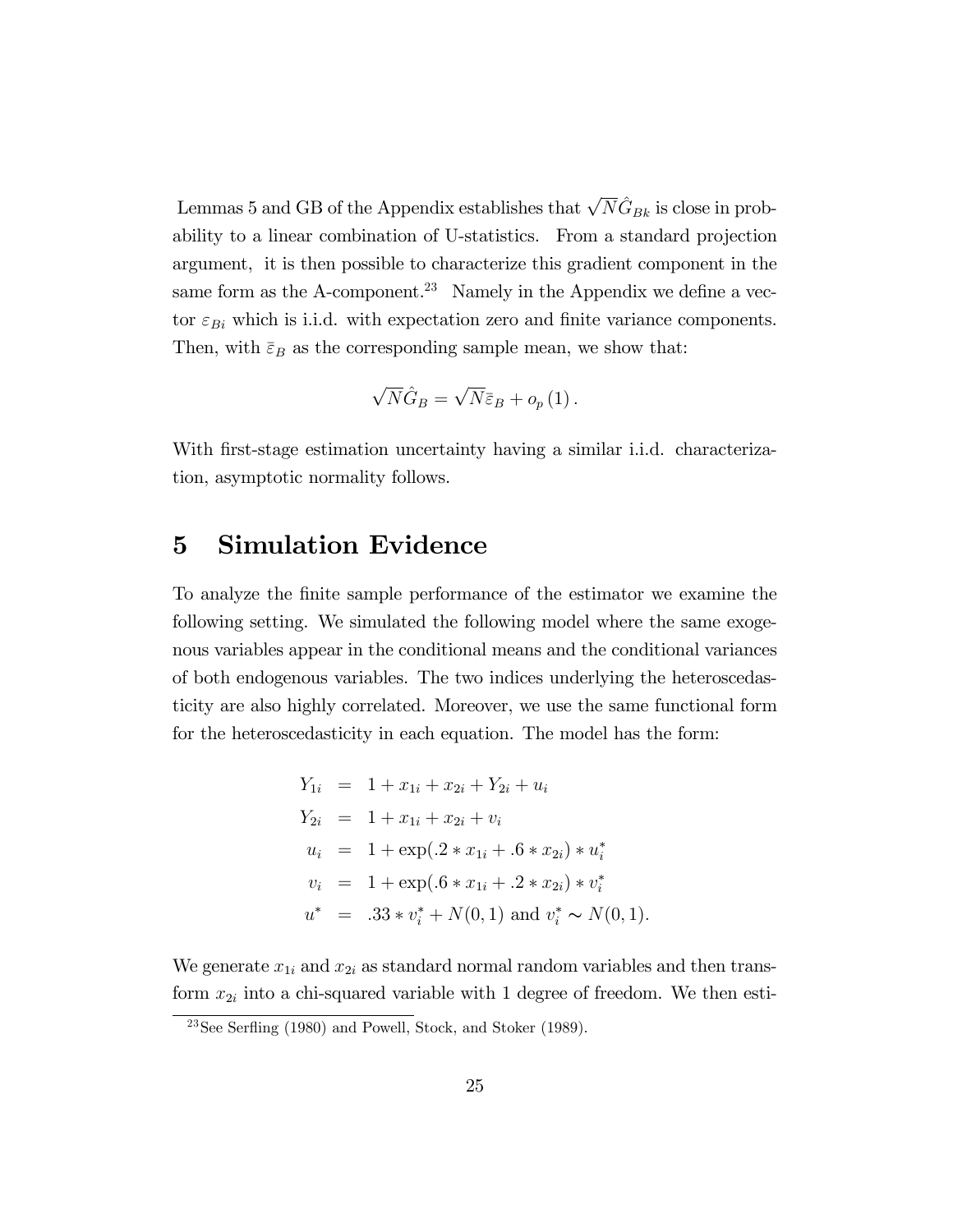mated the model by OLS and the control function procedure developed here, which we denote CF in the tables. The simulation results for  $n = 1000$  and 100 replications are reported in Table 1.

An examination of Table 1 reveals a number of interesting features of the simulations. First, consider the OLS estimates noting that the entries in the Table represent the mean value from the 100 replications with the standard deviation of the replications reported in parentheses under the estimate. The OLS estimates for the main equation's parameters in this specification are severely biased with respect to their true values of 1 indicating that there is a large degree of endogeneity in this model. The estimates for each of the  $x's$ are approximately .86, indicating a bias of around 14 percent, while the bias on the coefficient for the endogenous regressor is approximately 14 percent.

Column 2 shows results for the control function procedure. First consider the estimates of the parameters for the conditional mean of the main equation as these are our major focus. The average values of the coefficients for the  $x's$  and  $Y_2$  are all close to 1 indicating that the inclusion of the control function is accounting for the endogeneity bias. Moreover, while there is more variability in the estimates, in comparison to the OLS estimates, the estimates, as indicated by their standard deviations, are generally quite precise. Second, consider the auxiliary parameter estimates which are obtained in the estimation process. The parameter  $\rho$  corresponds to the coefficient on the control function. The true value is .3134 and thus the average estimate of .298 is reasonable. The parameter  $\delta$  is the parameter in the index generating the heteroscedasticity in the secondary equation. The average estimate is .377 which is reasonably close to the true value of .33, noting that it has a relatively large standard deviation. The parameter  $b$  is the coefficient in the index generating heteroscedasticity in the main equation. The average point estimate of .245 is reasonable relative to the true value of .33, but again there is a very large standard deviation associated with this estimate. Recall that this estimate is obtained simultaneously with the slope coefficients and its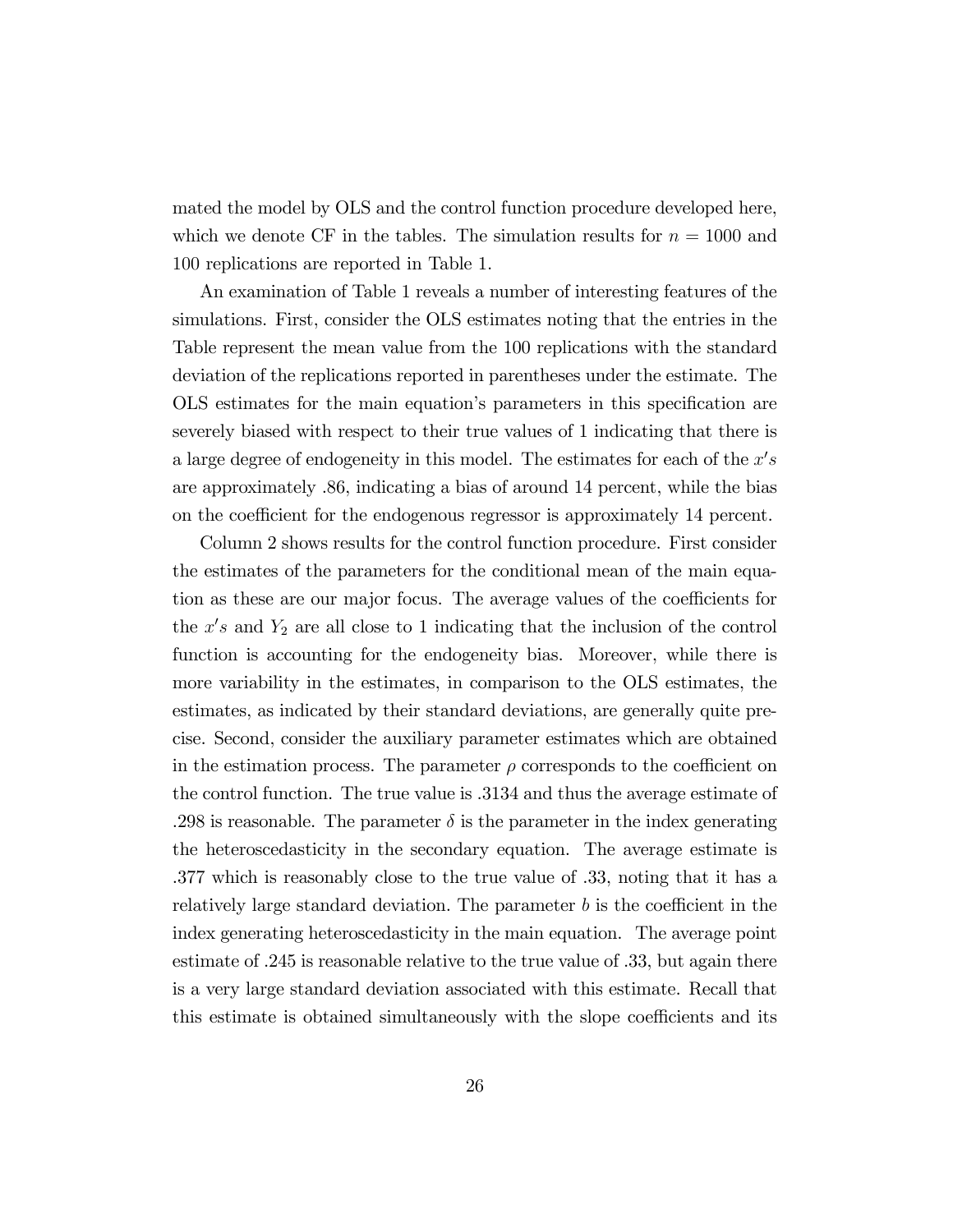imprecision reflects that it is difficult to estimate this parameter accurately while simply minimizing the squared residuals for this model.

If conditional variance parameters in the primary equation are of direct interest, then as described below, it is possible to exploit other sources of information to increase their precision. One approach which we employed was to employ the residual from the primary equation using the Önal estimates. Using this squared residual as the dependent variable, we obtained the SLS estimator as was done for  $\delta$ . The average estimate for b from this approach is reported as  $b_{sls}$  in Table 1. We see that there is a notable improvement with an average estimate of .358 and a large increase in the precision of the estimate. This would suggest that this additional step produces worthwhile gains.

Though not reported here, we also considered several variants on the estimator presented. Here, we have explored the case in which the conditional variance of the errors is characterized by a single index. However, suppose that the entire distribution of each error is characterized by a single index (as is the case in the simulations). Under this more restrictive index assumption, it may be possible to develop a modified version of the estimator presented here with better Önite sample performance (especially for index parameters).<sup>24</sup> We have also examined several "GLS" variants of the CF method presented here. While these resulted in a noticeable improvement in the estimates, we judged the improvement not sufficient to warrant any further (albeit minor) lengthening of the Appendix.<sup>25</sup>

 $24$ When the entire distribution of the errors depends on a single index, any function of the squared residual will satisfy a single index assumption. Accordingly, in an SLS regression, there will be many ways of estimating the index parameters. For the multiplicative heteroscedasticity employed in the monte-carlo, the (trimmed) log transform of the squared residual would appear to a natural transformation to employ.

<sup>25</sup>We examined estimators based on consistent residuals from the primary equation to estimate the conditional variance parameter in a manner similar to that employed for the secondary equation. Not surprisingly, as the information on the conditional variance is largely contained in the residuals, the resulting estimator for the index parameter had a much smaller variance that obtained from the control method reported here. Indeed,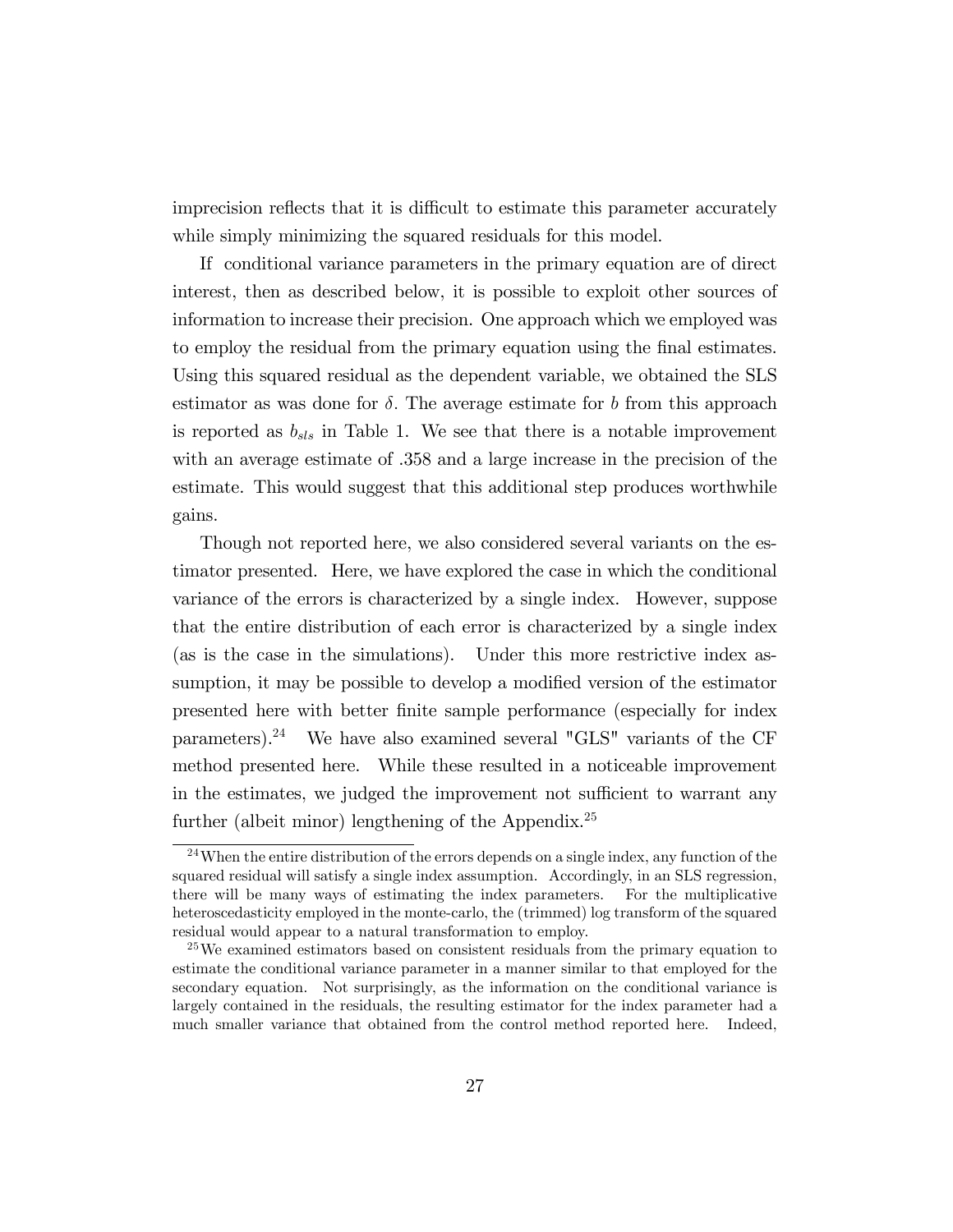|                  | <b>OLS</b> | CF     |
|------------------|------------|--------|
| constant .858    |            | 1.003  |
|                  | (.122)     | (.201) |
| $\overline{x}_1$ | .858       | 1.003  |
|                  | (.120)     | (.210) |
| $\overline{x_2}$ | .866       | 1.011  |
|                  | (.121)     | (.203) |
| $Y_2$            | 1.137      | .993   |
|                  | (.108)     | (.119) |
| $\rho$           |            | .298   |
|                  |            | (.110) |
| $\boldsymbol{b}$ |            | .245   |
|                  |            | (.435) |
| $b_{sls}$        |            | .358   |
|                  |            | (.193) |
|                  |            |        |
| $\delta$         |            | .377   |
|                  |            | (.245) |

Table 1: Simulation Results

it would be interesting to combine this moment information with that in the first-order conditions to the minimization problem defined here. We have not explored this possibility in the present paper.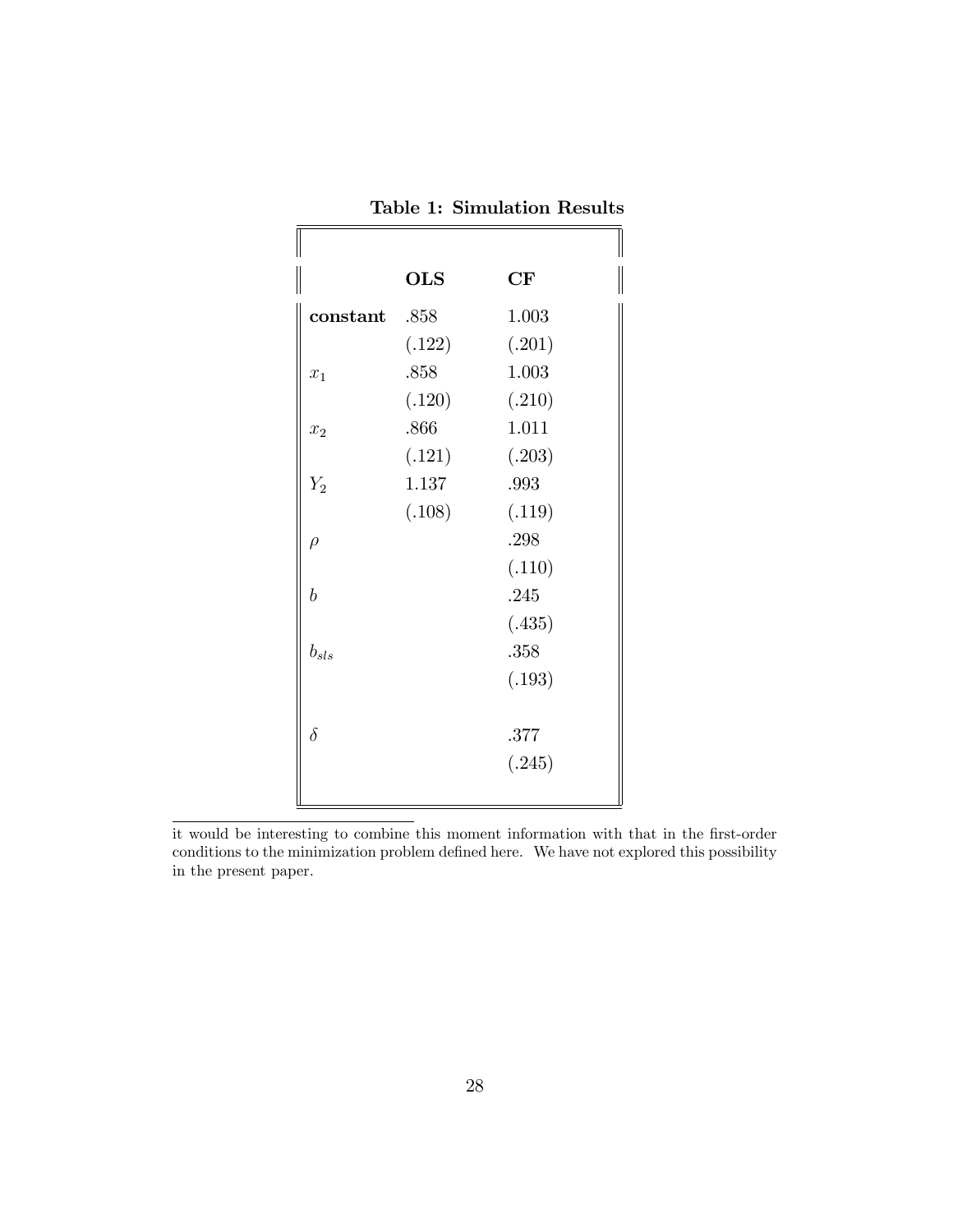#### 6 Conclusion

We have examined a triangular simulatenous model where there are no available exclusion restrictions to employ as instruments but where we allow for generalized forms of heteroscedasticity with the model's errors depending on the explanatory variables. We have shown that the model is identified and have formulated a method for estimating it. We have also established that the estimator is consistent and asymptotically distributed as normal. In a monte-carlo study the estimator for the parameters of interest in the primary equation performed quite well in Önite samples. As indicated previously, there is scope for further improvements in the estimator for the index parameters. Such improvements would come from fully exploring index structure in the monte-carlo (see footnote 24) or from making use of all available moment information (see footnote 25).

We have focused on the linear structure in part because it is most often used in practice. More importantly, in the absence of other information, it is this structure for which identification fails without exclusion restrictions. Nevertheless, it would seem relatively straight-forward to extend the model to allow nonlinear functions of the exogenous variables to enter both primary and secondary equations. With a control modified to reflect conditional mean rather than linear dependence of  $u$  on  $v$ , it may also be possible to allow for nonlinearities in the endogenous variables.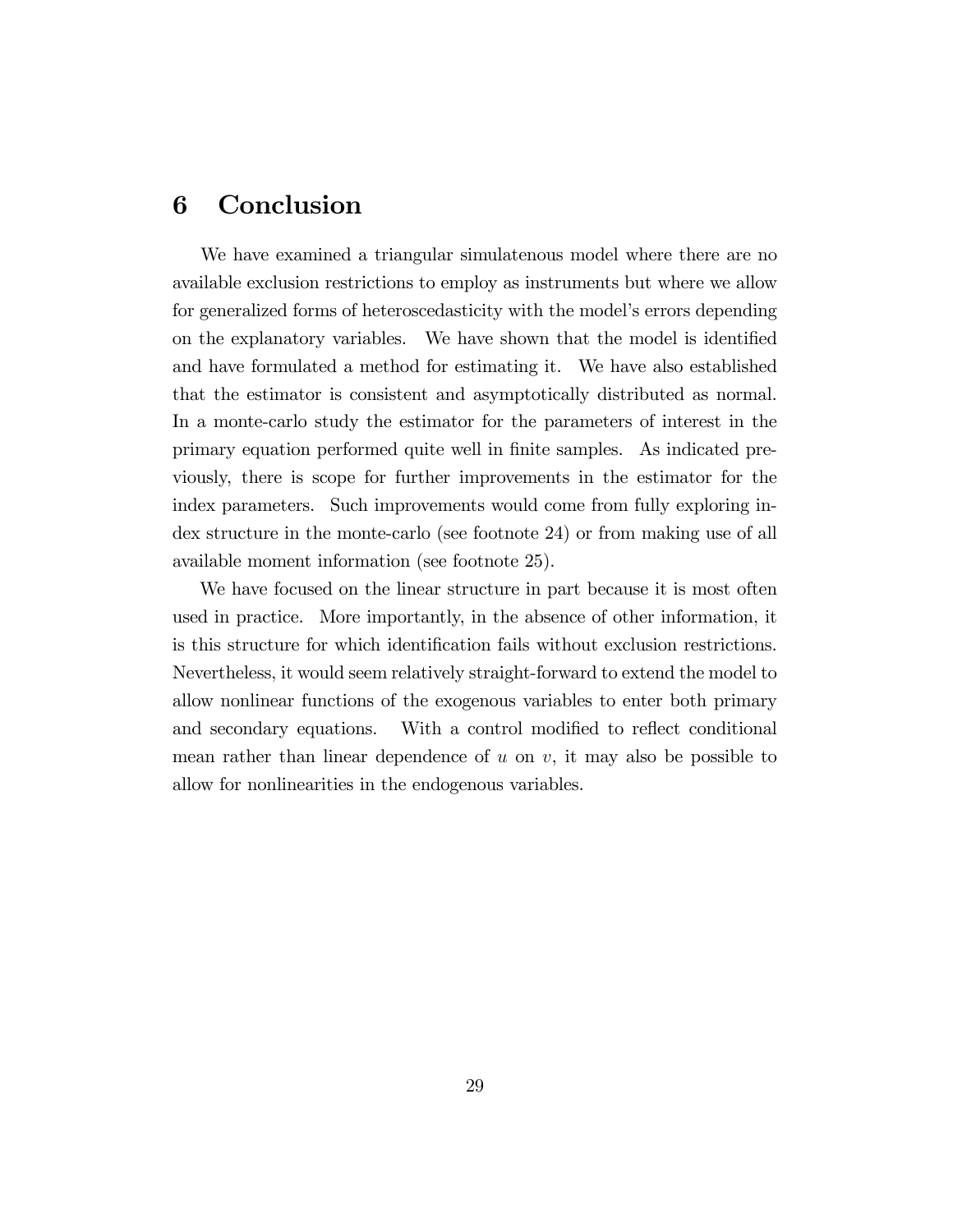## 7 Appendix

#### 7.1 Intermediate Lemmas

The Appendix is organized into a section on intermediate lemmas and a main section providing consistency and asymptotic normality of the proposed estimator for both primary and secondary equations. We begin with convergence rates for the components of the expectations estimator. In the primary equation, recall that  $u(\theta_o) \equiv Y_{1i} - Z_i \theta_o$  and that  $\pi_o$  denotes the true regression coefficients for the secondary equation. Let

$$
r_{2i} \equiv v_i (\pi_o)^2 \equiv v_i^2 \text{ or } u_i (\theta)^2,
$$

where the error in the primary equation,  $u_i(\theta)$ , is defined for an arbitrary value of the parameter vector.

To provide convergence results for estimated conditional expectations of the above squared errors and for estimated index densities, for  $m = 1, 2$ let  $W_m \equiv X_1 + X_2 \gamma_m$ ,  $\gamma \equiv (\gamma_1, \gamma_2) \equiv (\theta, \gamma)$ , and  $W \equiv (W_1, W_2)$ . With  $w_m \equiv x_1 + x_2 \gamma_m$  as a conditioning value for  $W_m$  and with  $\lambda \equiv (\theta, \gamma)$ , define  $w(\lambda)$  as the conditioning vector. Then, define:

$$
a(w(\lambda); \lambda, s) \equiv g(w) E(r_2^s | W = w), s = 0, 1,
$$

where  $g(w)$  is the density for W and  $\gamma \equiv (\gamma_1, \gamma_2)$ . For  $s = 0, 1$  and  $m =$  $1, ..., M \equiv \dim(W)$ , write the estimator for a as:

$$
\hat{a}(w(\lambda);\lambda,s) \equiv \sum_{j=1}^{N} r_{2i}^{s} \Pi_{m} \left[ \frac{1}{hN} K_{M} \left[ \left( w_{m} - W_{jm} \right) / h \right] \right].
$$

For  $M = 1$ ,  $K_1$  is the twicing kernel in (D1) while for  $M = 2$ ,  $K_2$  is the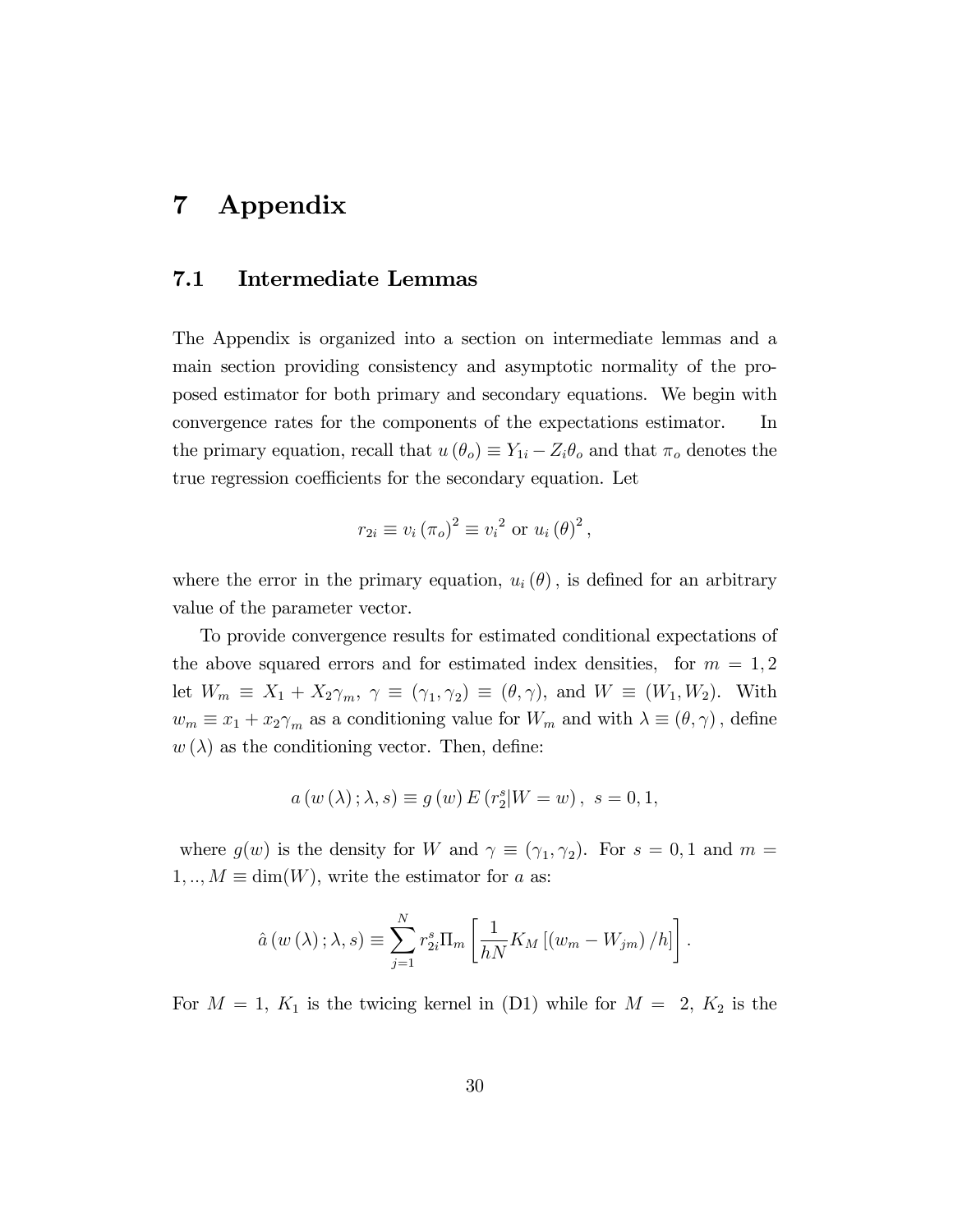(double) twicing kernel in (D2). Note that

$$
\hat{a}\left(w\left(\lambda\right);\lambda,1\right)/\hat{a}\left(w\left(\lambda\right);\lambda,0\right)\equiv\hat{f}/\hat{g}
$$

estimates a conditional expectation of the form shown in  $(D1-2)$ . Define the derivative operator:

$$
\nabla^d_\lambda(\hat{a}) \equiv \frac{\partial}{\partial \lambda} \hat{a}, \text{ with } \nabla^0_\lambda(\hat{a}) \equiv \hat{a}.
$$

Employing the above notation, the following lemma provides convergence results useful for analyzing the gradient.

**Lemma 1** Assume that  $a(w)$  has bounded derivatives to order 4 for M  $\equiv dim(W) = 1$  and to order 6 for  $M = 2$ . Then, for  $d = 1, 2, s = 0, 1$  and for  $X$  in a compact set:

a) : 
$$
\sup_{w} ( E [\hat{a}(w; \lambda, s)] - a(w; \lambda, m) )^{2} = \begin{cases} O(h^{8}) : M = 1 \\ O(h^{12}) : M = 2 \end{cases}
$$

$$
b) : \quad \sup_x \left| E\left[\nabla^d_\gamma \hat{a}\left(w;\lambda,s\right)\right] - \nabla^d_\gamma a\left(w;\lambda,s\right) \right|^2 = O\left(h^2\right), \ d = 1,2
$$

c) : 
$$
\sup_x E\left(\left[\nabla^d_\gamma \hat{a}(w;\lambda,s) - E\left(\nabla^d_\gamma \hat{a}(w;\lambda,s)\right)\right]^2\right) = O\left(\frac{1}{Nh^{2d-1+M}}\right).
$$

**Proof of Lemma 1.** Noting that the kernels in  $(D1-2)$  are higher order kernels, the proof for the squared bias readily follows from standard Taylor series arguments; the variance result is standard.

To establish consistency and to analyze the Hessian matrix, we require convergence uniform in the parameters. The following lemma provides these results.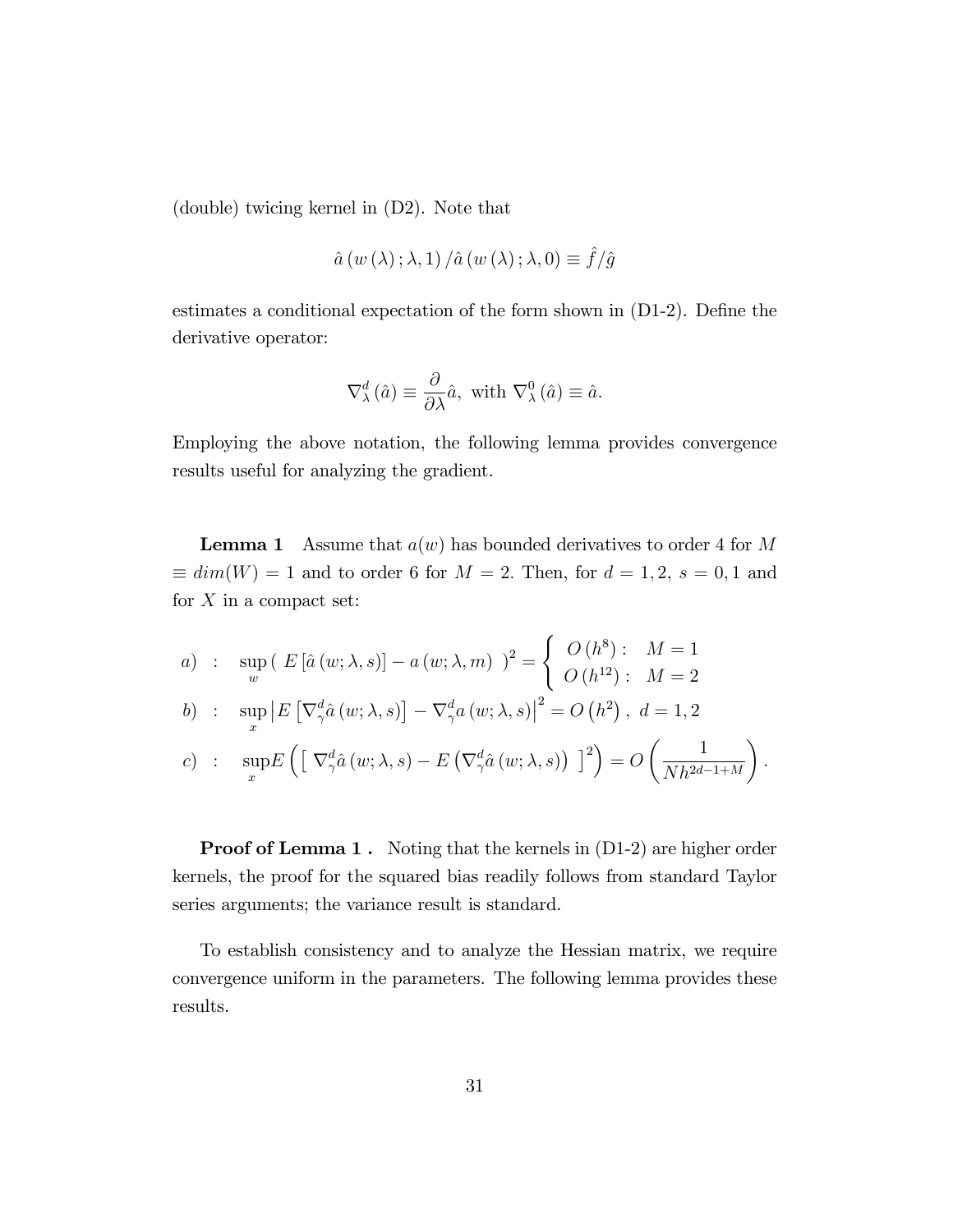Lemma 2 (Uniform Convergence). Under the assumptions and definitions in section 4, for  $s = 0, 1$  and  $d = 0, 1, 2$ :

$$
\Delta \equiv \sup_{z,\gamma} \left| \nabla^d_\gamma \hat{a} \left( w;\gamma,s \right) - E \nabla^d_\gamma \hat{a} \left( w;\gamma,s \right) \right| = o_p \left( 1 \right).
$$

**Proof of Lemma 2.** Here, we provide the result for  $d = 0$ ,  $s = 1$ ,  $M \equiv dim(W) = 1$ , and  $r_{2i} = u_i^2(\theta)$ . The proofs for other cases are similar and somewhat simpler when  $r_{2j} = v_j^2(\pi_o)$ . Write

$$
u_j^2(\theta) = u_j^2(\theta_o) - 2u_j(\theta_o) Z_j(\theta - \theta_o) + (\theta - \theta_o)' Z'_j Z_j(\theta - \theta_o).
$$

With  $\theta$  in a compact set, the argument for all three terms is quite similar. Below, we provide the argument for the first term. Following Ichimura  $(1993)$ , define:

$$
t_j \equiv \frac{1: |u_i^2(\theta_o)|}{0: Otherwise}
$$

and write:

$$
\hat{a}_1 \equiv \sum_{j=1}^N t_j u_j^2 (\theta_o) \left[ \frac{1}{hN} K \left[ (w - W_j) / h \right] \right]
$$
  

$$
a_{1n} \equiv E \left[ t_j u_j^2 (\theta_o) \mid W_j = w \right] g(w).
$$

Similarly, define  $\hat{a}_0$  and  $a_{0n}$  by replacing  $t_j$  with  $(1 - t_j)$ . Then, with  $\Delta$ defined as above,  $\Delta \leq \Delta_1 + \Delta_2 + \Delta_3$  , where:

$$
\Delta_1 \equiv \sup_{z,\gamma} |\hat{a}_1 - E(\hat{a}_1)| \,;\ \ \Delta_2 \equiv \sup_{z,\gamma} |\hat{a}_0| \,;\ \ \Delta_3 \equiv \sup_{z,\gamma} |E(\hat{a}_0)| \,.
$$

The proof then follows by showing  $\Delta_k = o_p (1)$ ,  $k = 1, 2, 3$ . Since  $N^{-\alpha} h \Delta_1$ is bounded, from Hoeffding's inequality (see Lemma 1 of Klein and Spady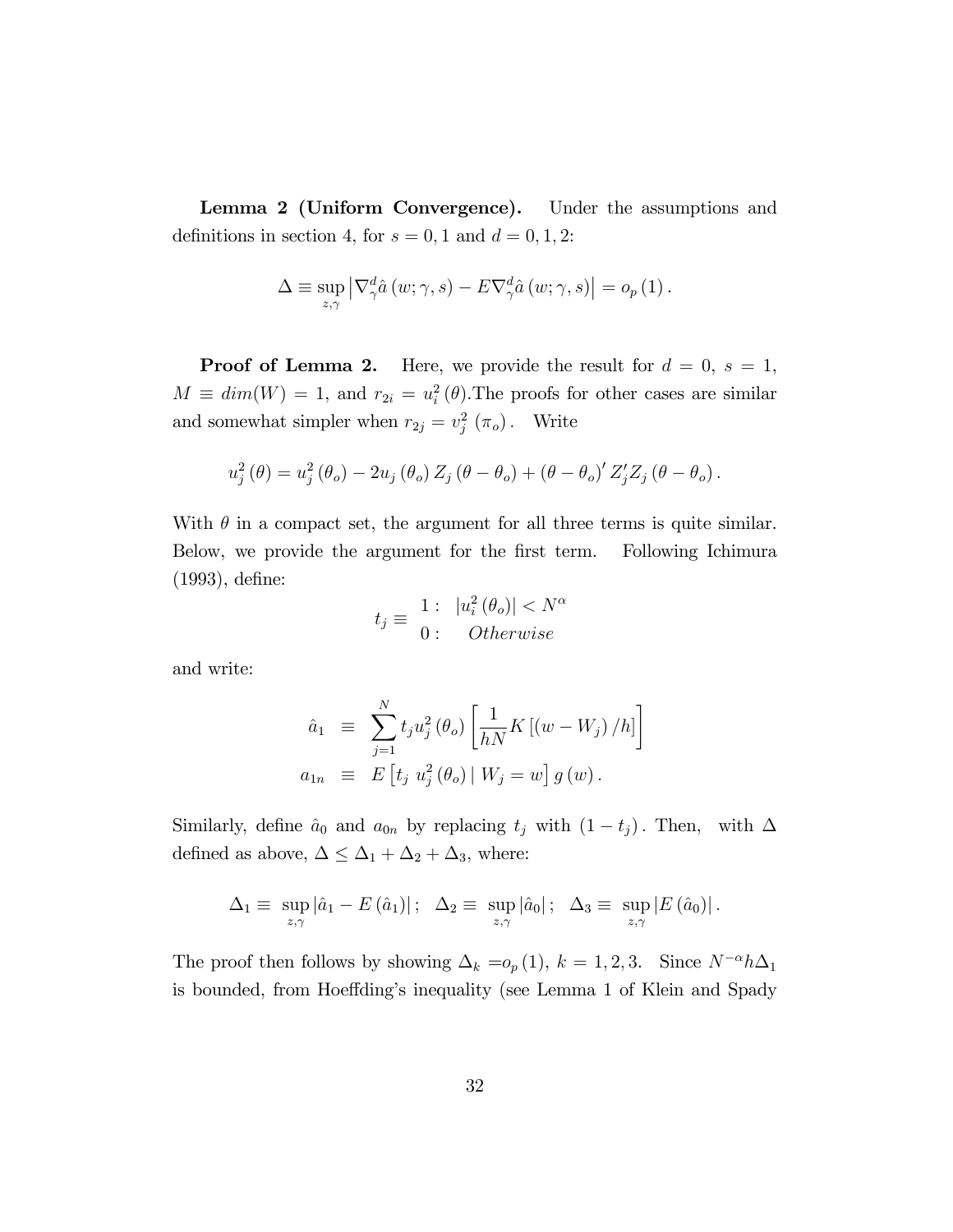(1993)):

$$
\Delta_1 = O_p\left(hN^{-\left[1/2-\alpha\right]}\right) = o_p\left(1\right)
$$

for the selected window and  $\alpha$  sufficiently small. For the second term:

$$
\Delta_2 \leq \left( c \sum_{j=1}^N \left( 1 - t_j \right) u_j^2 \left( \theta_o \right) / \left( hN \right) \right),
$$

where  $c$  is a positive and finite constant. The above expression converges to its expectation. From the tail-assumption on  $r_{2i}$ , this expectation tends to zero as:

$$
\frac{1}{h} \int_{N^{\alpha}}^{\infty} \left( \frac{w}{[1+w^2]^{(s+1)/2}} \right) dw < \frac{1}{h} \int_{N^{\alpha}}^{\infty} w^{-s} dw = o(1).
$$

A similar argument shows that  $\Delta_3 = o_p \left( 1 \right).$ 

Lemma 3. Assume:

$$
S_a \equiv \sum \hat{a}_i^2/N = O_p(N^{-s}), \ S_b \equiv \sum \hat{b}_i^2/N = O_p(N^{-t}),
$$

where  $s + t > 1$ . Then,

$$
\sqrt{N} \sum \hat{a}_i \hat{b}_i / N = o_p(1).
$$

**Proof of Lemma 3.** The result follows from Cauchy's inequality:

$$
\left|\sqrt{N}\sum \hat{a}_i\hat{b}_i/N\right| \leq \sqrt{N}S_a^{1/2}S_b^{1/2}.
$$

In the remainder of this intermediate section, we use the above lemmas to characterize the gradient to the objective function for the primary equation. Asymptotic normality for the estimator of the primary equation will then follow from this characterization. To preview the argument, we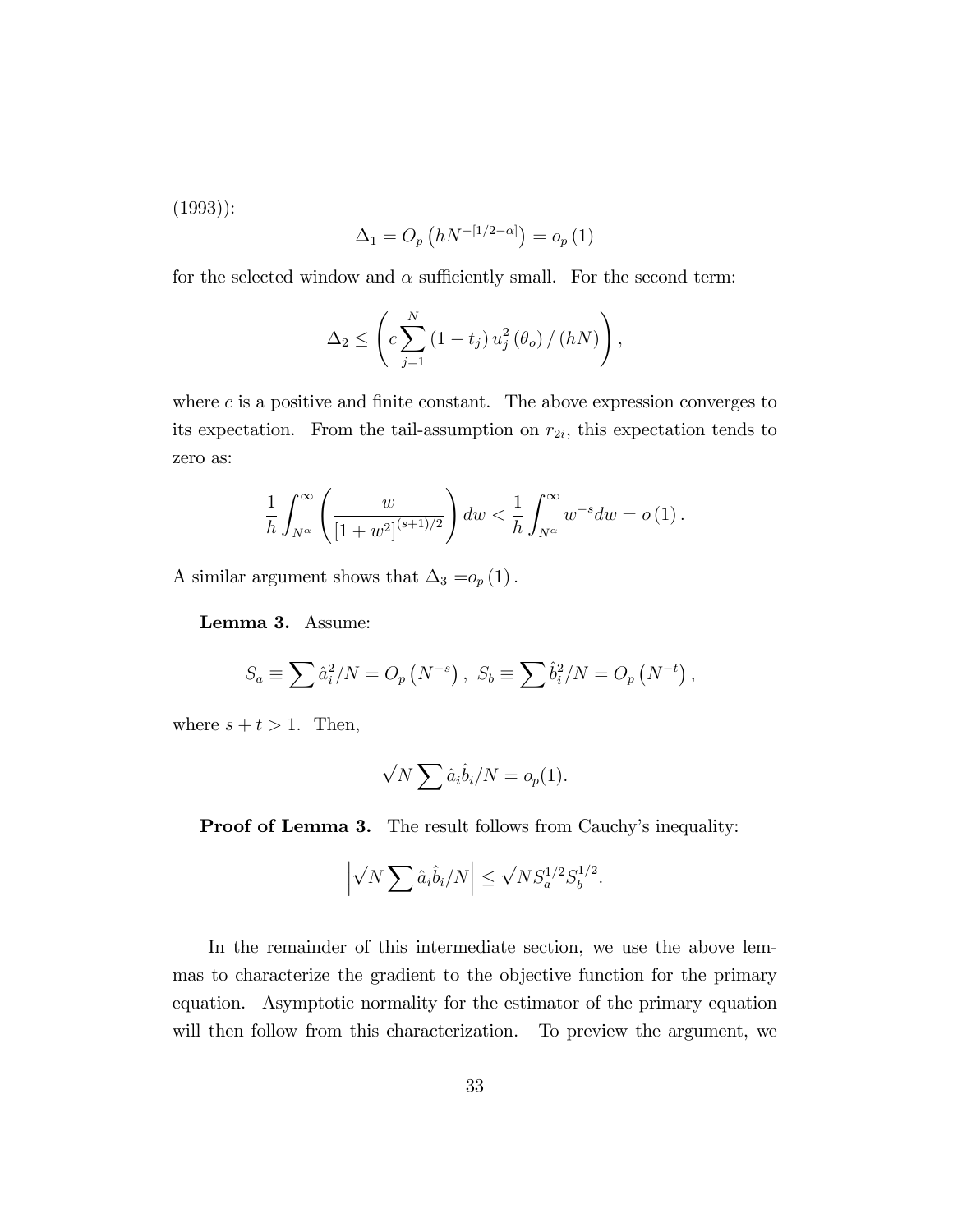require the following notation. Denote  $\hat{\eta}$  as the vector of estimated parameters from the  $Y_2$ -equation (including estimated parameters of the conditional error variance). Write  $\alpha_o \equiv (\theta_o', \rho_o, b_o')'$  for the vector of true parameter values from the  $Y_1$ -model (including correlation and conditional variance parameter values). Refer to the averaged objective function for the primary equation (Y<sub>1</sub>-model) shown in (D7). Taken with respect to  $\alpha$  let  $\hat{G} (\alpha_o; \hat{\eta})$ and  $H(\alpha_{o}; \hat{\eta})$  be the corresponding gradient and Hessian when estimated variance functions are positive.

With estimated conditional variance functions converging uniformly to positive functions, the following Taylor series expansion is valid on a set with probability approaching one:

$$
\sqrt{N} \left[ \hat{\alpha} - \alpha_o \right] = -\hat{H} \left( \alpha^+; \hat{\eta} \right)^{-1} \sqrt{N} \hat{G} \left( \alpha_o; \hat{\eta} \right), \tag{1}
$$

 $\alpha^+ \epsilon [\alpha_o.\hat{\alpha}]$ . Obtain  $H (\alpha; \eta)$  from  $\hat{H}$  by replacing all estimated nonparametric expectations by their probability limits in  $\hat{H}$ . Uniformly in the parameters, it can be shown that  $\left| \hat{H}\left(\alpha;\eta\right) \right| - H\left(\alpha;\eta\right) \right|$  and  $\left| H\left(\alpha;\eta\right) - EH\left(\alpha;\eta\right) \right|$ each converge in probability to zero. Therefore, once consistency is established,  $\hat{H} (\alpha^+; \hat{\eta})$  will converge in probability to  $H_o \equiv EH (\alpha_o; \eta_o)$ . Asymptotic normality will then follow if the gradient component is asymptotically normal.

To analyze the gradient, recall from (D7) that:

$$
\hat{M}_{ik}(\alpha_o, \eta_o) \equiv [X_i Y_{2i}] \theta_o + \rho_o \frac{\hat{S}_{ui}(\alpha_o; k)}{\hat{S}_{vi}(\eta_o)} \hat{v}_i(\eta_o)
$$
\n
$$
M_i(\alpha_o, \eta_o) \equiv [X_i Y_{2i}] \theta_o + \frac{S_{ui}(\alpha_o)}{S_{vi}(\eta_o)} v_i \equiv M_{oi}.
$$
\n(2)

From  $(D7)$ , recall that  $\hat{\tau}_{si}$  is a smooth trimming function for observations where  $S_{vi} < 0$ . Denote  $\hat{w}_{ik} \equiv \hat{\tau}_{si} \left[ \nabla_{\alpha} \hat{M}_{ik} (\alpha_o, \eta_o) \right], \hat{w}_i \equiv [\hat{w}_{i1} + \hat{w}_{i2}],$  and  $\hat{G}_C \equiv$  $\left[\nabla \hat{G}_{\eta}(\theta_o, b_o; \eta^+) \right] [\hat{\eta} - \eta_o].$  Then, the gradient with respect to  $\alpha$  at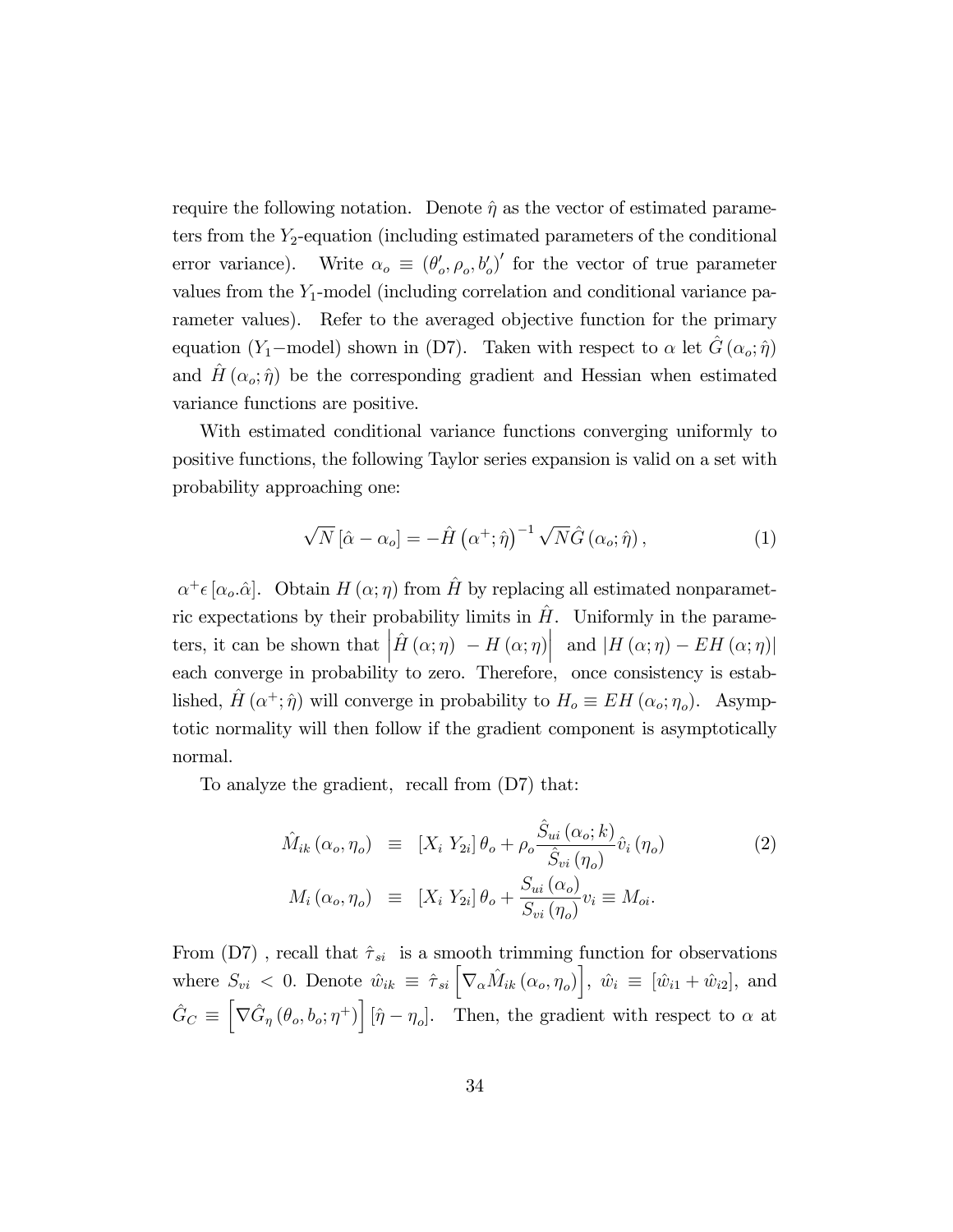$\alpha_o$  is given as:

$$
\hat{G}(\alpha_o; \hat{\eta}) = \hat{G}(\alpha_o; \eta_o) + \hat{G}_C = \hat{G}_A + \hat{G}_B + \hat{G}_C, \qquad (3)
$$
  

$$
\hat{G}_A \equiv -\sum \hat{\tau}_i \left[ Y_{1i} - M_{oi} \right] \hat{w}_i / N, \ \hat{w}_i \equiv \left[ \hat{w}_{i1} + \hat{w}_{i2} \right]
$$
  

$$
\hat{G}_B \equiv \hat{G}_{B1} + \hat{G}_{B2}, \ \hat{G}_{Bk} \equiv \sum_{i=1}^N \hat{\tau}_i \left[ \hat{M}_{ik} \left( \alpha_o, \eta_o \right) - M_{oi} \right] \hat{w}_{ik} / N.
$$

Lemmas GA and GB below provide appropriate characterizations for  $\sqrt{N}\hat{G}_A$  and  $\sqrt{N}\hat{G}_B$ . The characterization of the remaining component will immediately follow from the characterization of the first-stage estimator,  $\hat{\eta}$ , in Theorem 1 of the next section. All asymptotic results hold if trimming is based on  $X$  throughout or on  $X$  and estimated indices.<sup>26</sup> Below we will show that known trimming functions may replace estimated trimming functions in a number of terms. In one critical term (see Lemma GA below), this result will follow from Pakes and Pollard (1989, Lemma 2.17, p. 1037). In other cases, we will employ results on convergence rates for indicators in Klein (1993), which are based on inequalities due to Jim Powell.

Lemma GA (First Gradient Component). With  $\hat{M}_{ik}\left(\alpha,\eta_o\right)$  defined in (2) above:

$$
\nabla_{\alpha}\hat{M}_{ik}(\alpha_{o},\eta_{o}) = \begin{bmatrix} W_{i} + \rho_{o} \left( \nabla_{\theta}\hat{S}_{ui}(\alpha_{o};k) \right) v_{i}/\hat{S}_{vi} \\ \left( \hat{S}_{ui}(\alpha_{o};k) / \hat{S}_{vi} \right) v_{i} \\ \rho_{o} \left( \nabla_{b}\hat{S}_{ui}(\alpha_{o};k) \right) v_{i}/\hat{S}_{vi} . \end{bmatrix}
$$

Recalling that  $\hat{w}_i \equiv \hat{\tau}_{si} [\hat{w}_{i1} + \hat{w}_{i2}]$ , define  $w_i$  by replacing all estimated func-

 $^{26}$ As stated in the assumptions section, we have found that the finite sample performance is improved when X-trimming is followed by trimming based on estimated indices (with minimal X-trimming maintained for technical reasons).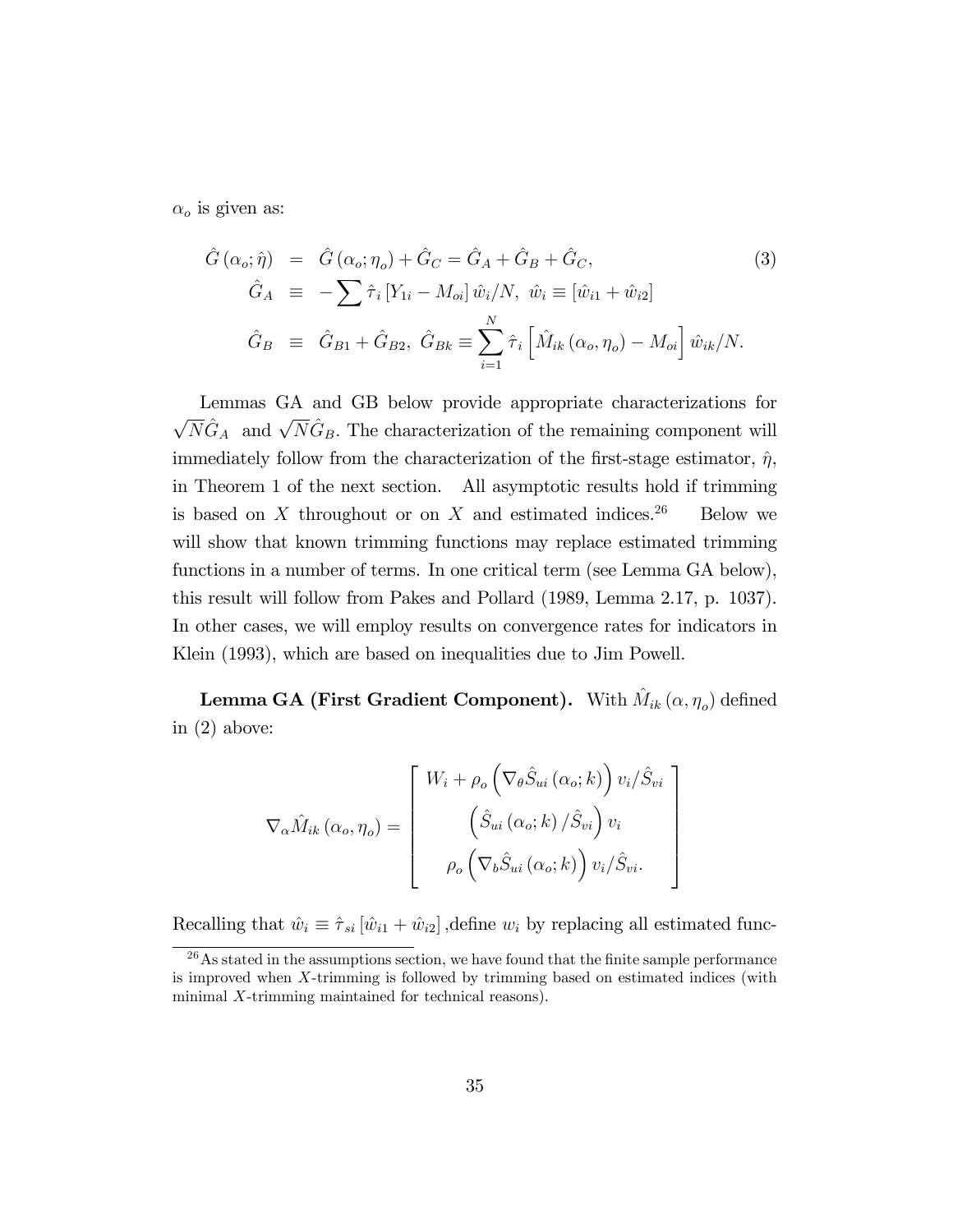tions with their probability limits. With  $\tau_{io} \equiv \tau_i(q_o)$ , let:

$$
\varepsilon_{1i} \equiv -\tau_{io} \left[ Y_{1i} - M_{oi} \right] w_{i}; \ \bar{\varepsilon}_{1} \equiv \sum_{i=1}^{N} \varepsilon_{1i} / N.
$$

Then, for  $\hat{G}_A$  in (3):

$$
\sqrt{N}\hat{G}_A \equiv -N^{-1/2}\sum \tau_{io}\left[Y_{1i}-M_{oi}\right]w_i = \sqrt{N}\bar{\varepsilon}_A + o_p\left(1\right).
$$

**Proof of Lemma GA.** With  $\hat{\tau}_i \equiv \tau_i(\hat{q}), \sqrt{N}\hat{G}_A$  is the sum of the following three terms:

$$
\mathbf{A} = N^{-1/2} \sum [Y_{1i} - M_{oi}] [\hat{\tau}_i - \tau_{io}] w_i \n\mathbf{B} = N^{-1/2} \sum [Y_{1i} - M_{oi}] [\hat{\tau}_i - \tau_{io}] [\hat{w}_i - w_i] \n\mathbf{C} = N^{-1/2} \sum [Y_{1i} - M_{oi}] \tau_{io} [\hat{w}_i - w_i].
$$

The proof will follow if each of these terms is  $o_p(1)$ . Employing a similar strategy to that in Klein (1993), denote  $q_o$  as a vector of population quantiles (see (D1), Section 4) and let  $N_{\varepsilon} \equiv \langle q : |q - q_o| < \varepsilon \rangle$ ,  $\varepsilon = o(1)$ . Then, A  $= o_p(1)$  if

$$
\mathbf{A}^* \equiv \sup_{N_{\varepsilon}} N^{-1/2} \sum \left[ Y_{1i} - M_{oi} \right] \left[ \tau_i \left( q \right) - \tau_i \left( q_o \right) \right] w_i = o_p(1)
$$

for all  $\varepsilon = o(1).^{27}$  From Pakes and Pollard (1989, Lemma 2.17, p. 1037),  ${\bf A}^* = o_p(1).$ 

For the term **B**, note that  $\hat{\tau}_i \equiv \tau_i (\hat{q})$  and  $\tau_{io} \equiv \tau_i (q_o)$ , where  $|\hat{q} - q_o| \equiv$  $o_p(N^{-s})$ . Letting  $N_{\delta} \equiv \langle q : |q - q_o| < \delta \rangle$ ,  $\delta = o(N^{-s})$  it suffices to show

<sup>&</sup>lt;sup>27</sup>If uniformity holds for  $\alpha \in \mathcal{N}_{\varepsilon}$  for all  $\varepsilon = o(1)$ , then uniformity holds over  $o_p(1)$ neighborhoods of  $q_o$ .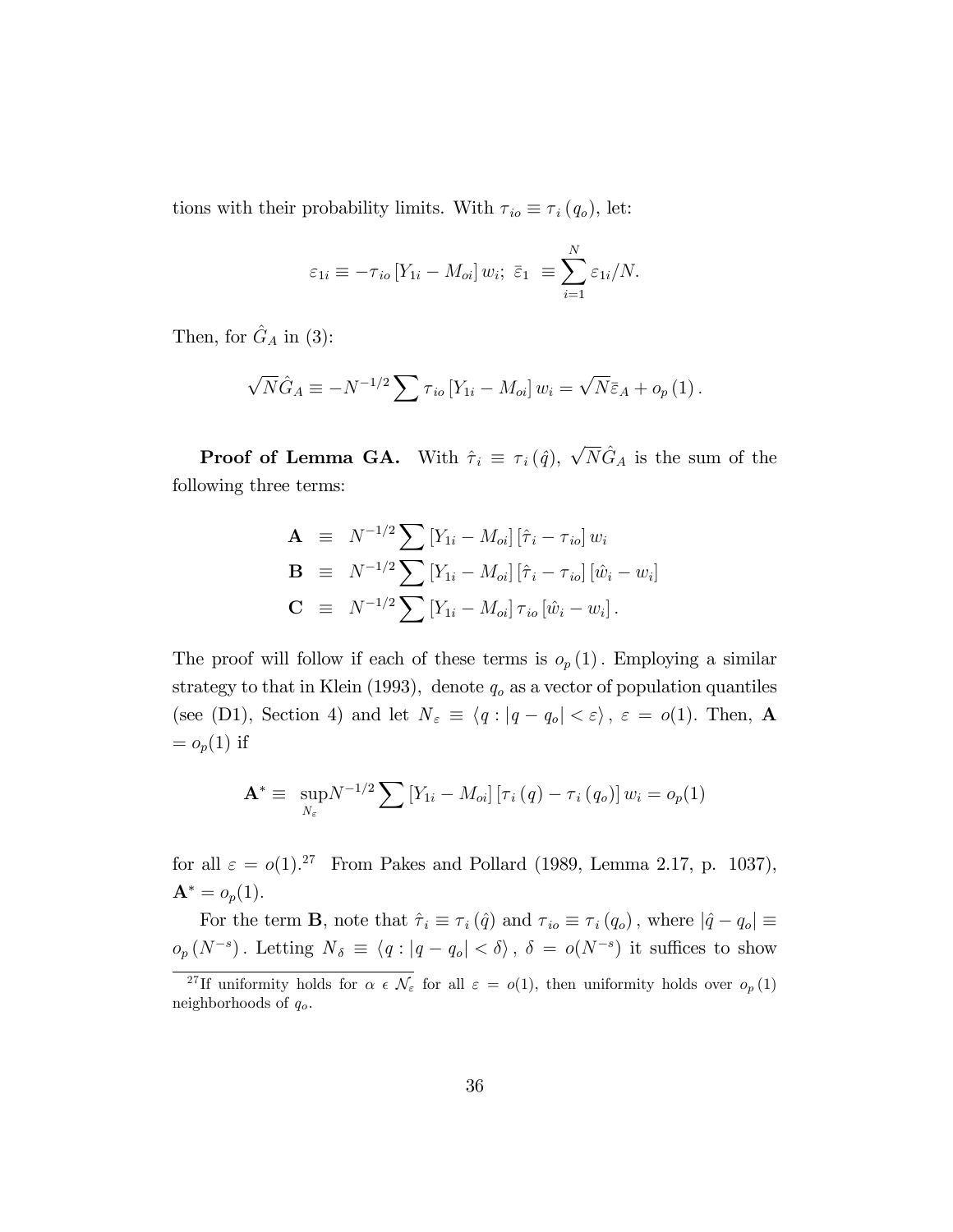that for all  $\delta = o(N^{-s})$ :

$$
\mathbf{B}^* \equiv \sup_{N_{\delta}} N^{-1/2} \left| \sum \left[ Y_{1i} - M_{oi} \right] \left[ \tau_i \left( q \right) - \tau_i \left( q_o \right) \right] \left[ \hat{w}_i - w_i \right] \right| = o_p(1).
$$

Let  $\tau_i^*(q)$  be an indicator defined on the union of the sets on which the indicators  $\tau_i(q)$  and  $\tau_i(q_o)$  are defined. Then, it suffices to show that:

$$
\mathbf{B}^* \equiv \sup_{N_{\delta}} N^{-1/2} \left| \sum \left[ Y_{1i} - M_{oi} \right] \left[ \tau_i \left( q \right) - \tau_i \left( q_o \right) \right] \tau_i^* \left( q \right) \left[ \hat{w}_i - w_i \right] \right| = o_p(1).
$$

From Cauchy's inequality (see Lemma 3):

$$
B* \leq N^{1/2}B1*B2*,\nB1* = \sup_{N_{\delta}} \left[ \sum [Y_{1i} - M_{oi}]^{2} [\tau_{i}(q) - \tau_{i}(q_{o})]^{2} / N \right]^{1/2} \nB2* = \sup_{N_{\delta}} \left[ \sum \tau_{i}^{*}(q) [\hat{w}_{i} - w_{i}]^{2} / N \right]^{1/2}.
$$

From Klein (1993), with indicators approximated by smooth functions, it can be shown that for any fixed  $\varepsilon$  arbitrarily small :  $\mathbf{B}_{1}^{*} = o_{p}(N^{-s+\varepsilon})$ . It also can be shown that  $\mathbf{B}_{2}^{*} = o_p\left(N^{-1/2+s-\varepsilon}\right)$ , which completes the argument for  $\mathbf{B}^{.28}$ 

Turning to C; the analysis is similar to that in Klein and Spady (1993), with the result following from a mean-square convergence argument. To illustrate the argument, with  $r_i \equiv [Y_{1i} - M_{oi}] v_i$ , the second component of

<sup>&</sup>lt;sup>28</sup>When  $\hat{q}$  is a X sample quantile,  $s = 1/2 - \varepsilon$ .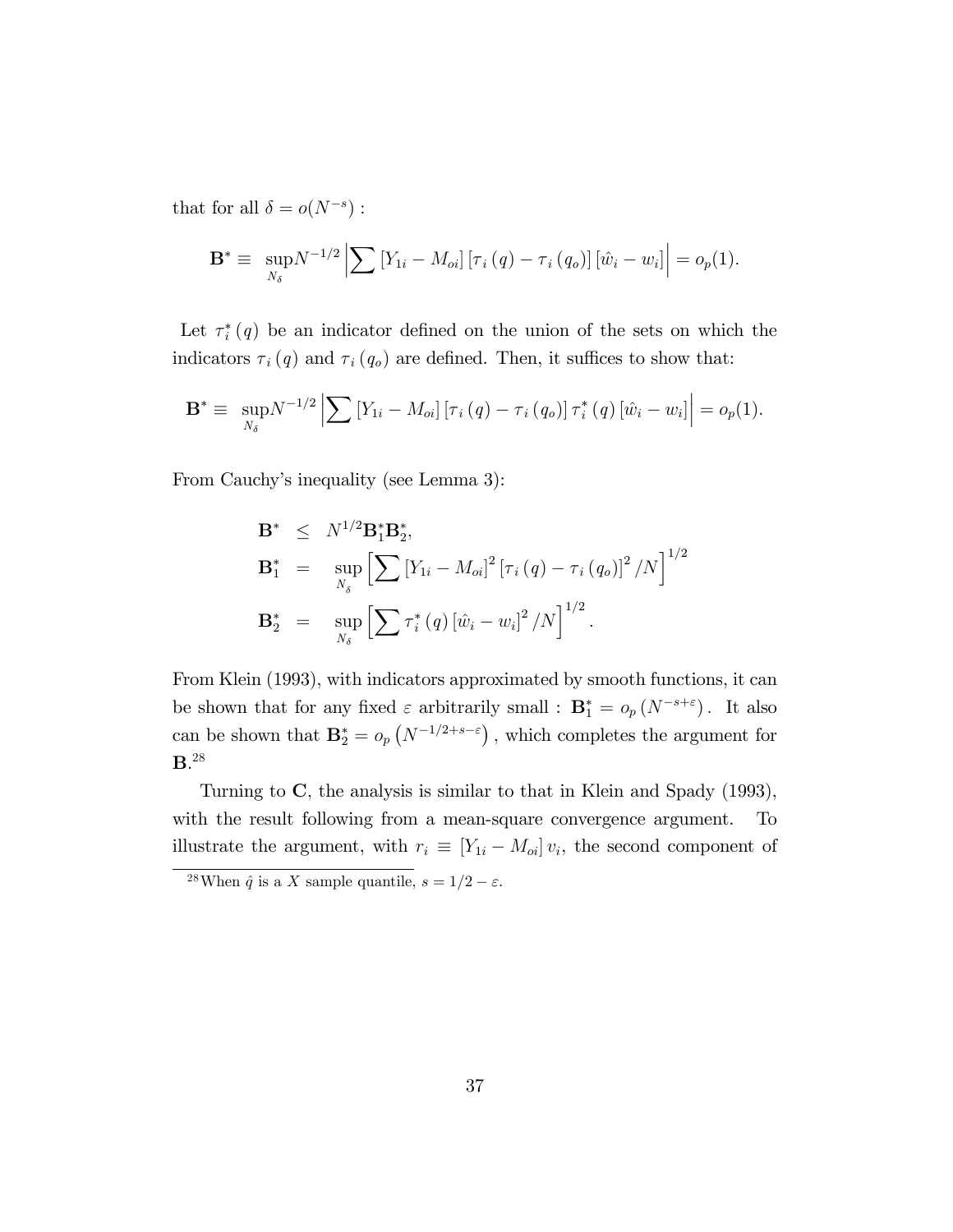the weight vector generates the following component of C:

$$
\begin{split}\n\mathbf{C}_{2} &\equiv N^{-1/2} \sum \tau_{io} r_{i} \left[ \hat{\tau}_{is} \frac{\hat{S}_{ui}}{\hat{S}_{vi}} - \tau_{is} \frac{S_{ui}}{S_{vi}} \right] \\
&= N^{-1/2} \sum \tau_{io} r_{i} \left[ \frac{\left( \hat{\tau}_{is} \hat{S}_{ui} - \tau_{is} S_{ui} \right)}{\hat{S}_{vi}} - \tau_{is} \frac{S_{ui}}{S_{vi}} \frac{\left( \hat{\tau}_{is} \hat{S}_{vi} - \tau_{is} S_{vi} \right)}{\hat{S}_{vi}} \right] \\
&\equiv D_{1} + D_{2}.\n\end{split}
$$

With the analysis for both of these terms being similar, focus on  $D_1$ . From Lemmas 1 and 3:

$$
D_1 = D_{11} - D_{12} + o_p(1),
$$
  
\n
$$
D_{11} = N^{-1/2} \sum \tau_{io} r_i \left[ \frac{\hat{\tau}_{is} \left( \hat{S}_{ui} - S_{ui} \right)}{\hat{S}_{vi}} \right] \frac{\hat{S}_{vi}}{S_{vi}},
$$
  
\n
$$
D_{12} = N^{-1/2} \sum \tau_{io} r_i \left[ \frac{S_{ui} \left( \hat{\tau}_{is} - \tau_{is} \right)}{\hat{S}_{vi}} \right] \frac{\hat{S}_{vi}}{S_{vi}}.
$$

For  $D_{11},$  from a Taylor series on  $\hat{\tau}_{is}$  and Lemmas 1 and 3:

$$
D_{11} = N^{-1/2} \sum \tau_{io} r_i \left[ \frac{\tau_{is} \left( \hat{S}_{ui} - S_{ui} \right)}{S_{vi}} \right] + o_p(1)
$$

On a set with probability approaching 1, from a Taylor series expansion of  $\left(\hat{S}_{ui}^2\right)^{1/2}$  about  $S_{ui}^2$  and Lemmas 1 and 3:

$$
D_{11} = N^{-1/2} \sum \tau_{io} r_i \tau_{is} \left( \hat{S}_{ui}^2 - S_{ui}^2 \right) / \left( 2 S_{ui} S_{vi} \right) + o_p(1)
$$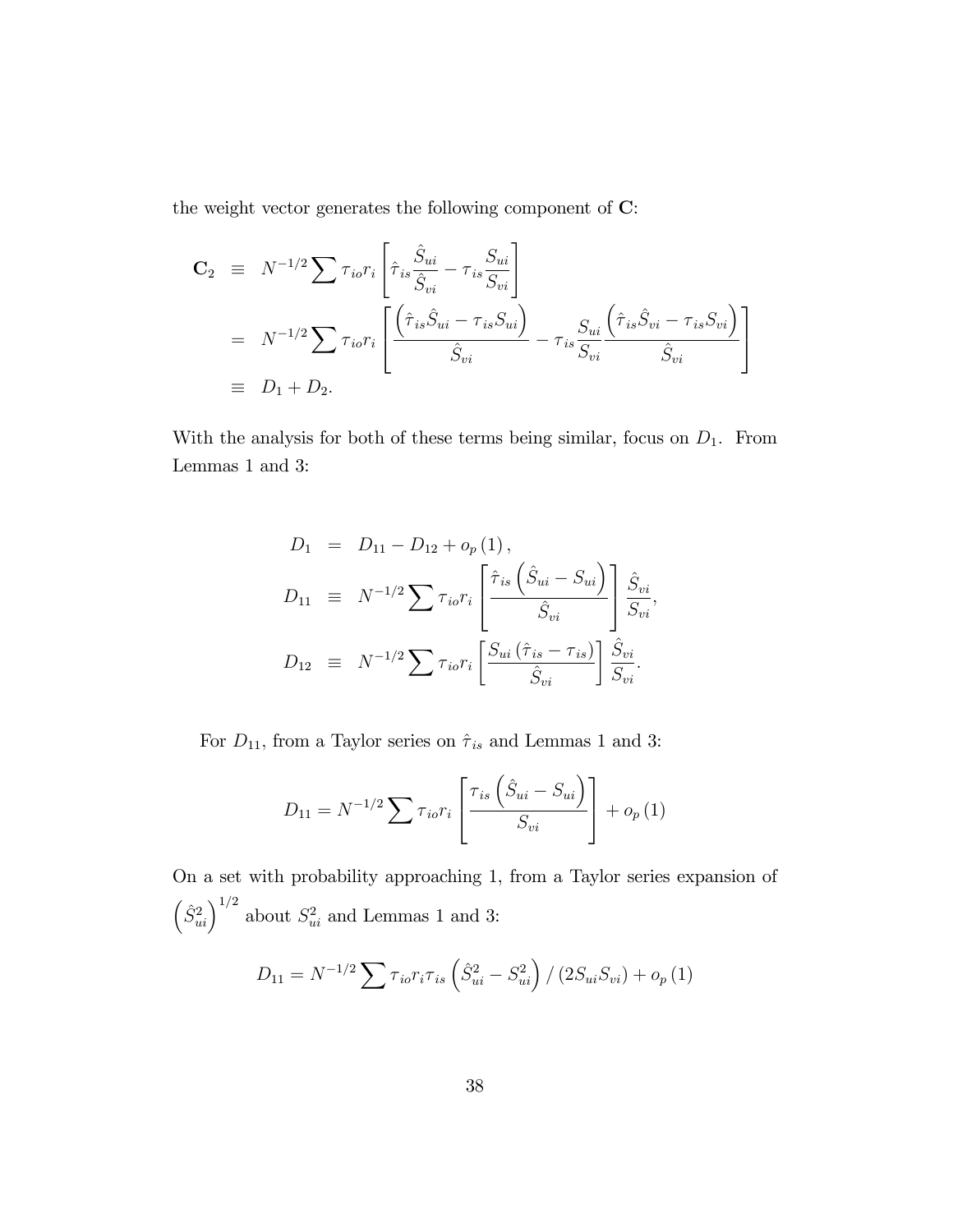Employing the ratio form of  $\hat{S}^2_{ui}$  and Lemmas 1 and 3:

$$
D_{11} = N^{-1/2} \sum \tau_{io} r_i \left[ \hat{f}_i / \hat{g}_i - S_{ui}^2 \right] \frac{\hat{g}_i}{g_i} \frac{\tau_{is}}{2S_{ui}S_{vi}} + o_p(1)
$$
  
=  $D_{11}^* + o_p(1)$ ,  

$$
D_{11}^* \equiv N^{-1/2} \sum \tau_{io} r_i \left[ \hat{f}_{ii} - \hat{g}_i S_{ui}^2 \right] \left[ \tau_{is} / (2g_i S_{ui} S_{vi}) \right].
$$

With the above term being linear in estimated functions and with  $r_i$  having expectation conditioned on  $X$  of 0, it can be shown that

$$
E\left[ \left(D_{11}^*\right)^2\right] \to 0.
$$

With  $\hat{\tau}_{is}$  being a smoothed indicator with derivative controlled by  $a_N$ , the analysis for  $D_{12}$  is similar.

To simplify  $\hat{G}_B \equiv G_{B1} + G_{B2}$ , the second gradient component in (3), Lemma 4 below shows that the estimated trimming and weight functions may be taken as known.

**Lemma 4.** With  $w_{ik}$  and  $\hat{w}_{ik}$  defined as in Lemma GA and with all terms evaluated at true parameter values:

$$
N^{1/2}\hat{G}_{Bk} \equiv \sqrt{N} \sum \tau_i \left[ \hat{M}_{ik} - M_{oi} \right] w_{ik}/N + o_p(1),
$$

where  $\hat{G}_{Bk}$  is a gradient given in (3).

**Proof of Lemma 4.** Referring to  $\hat{\tau}_i \hat{w}_i$  as an estimated weight, the difference in terms with estimated and true weights is given as:

$$
\Delta_k = N^{1/2} \sum \left[ \hat{M}_{ik} - M_{oi} \right] \left[ \hat{\tau}_i \hat{w}_{ik} - \tau_{io} w_{ik} \right] / N, k = 1, 2.
$$

The result follows from repeated application of Lemmas 1 and 3, a Taylor series arugment for the smooth trimming component of  $\hat{w}_{ik}$ , and a convergence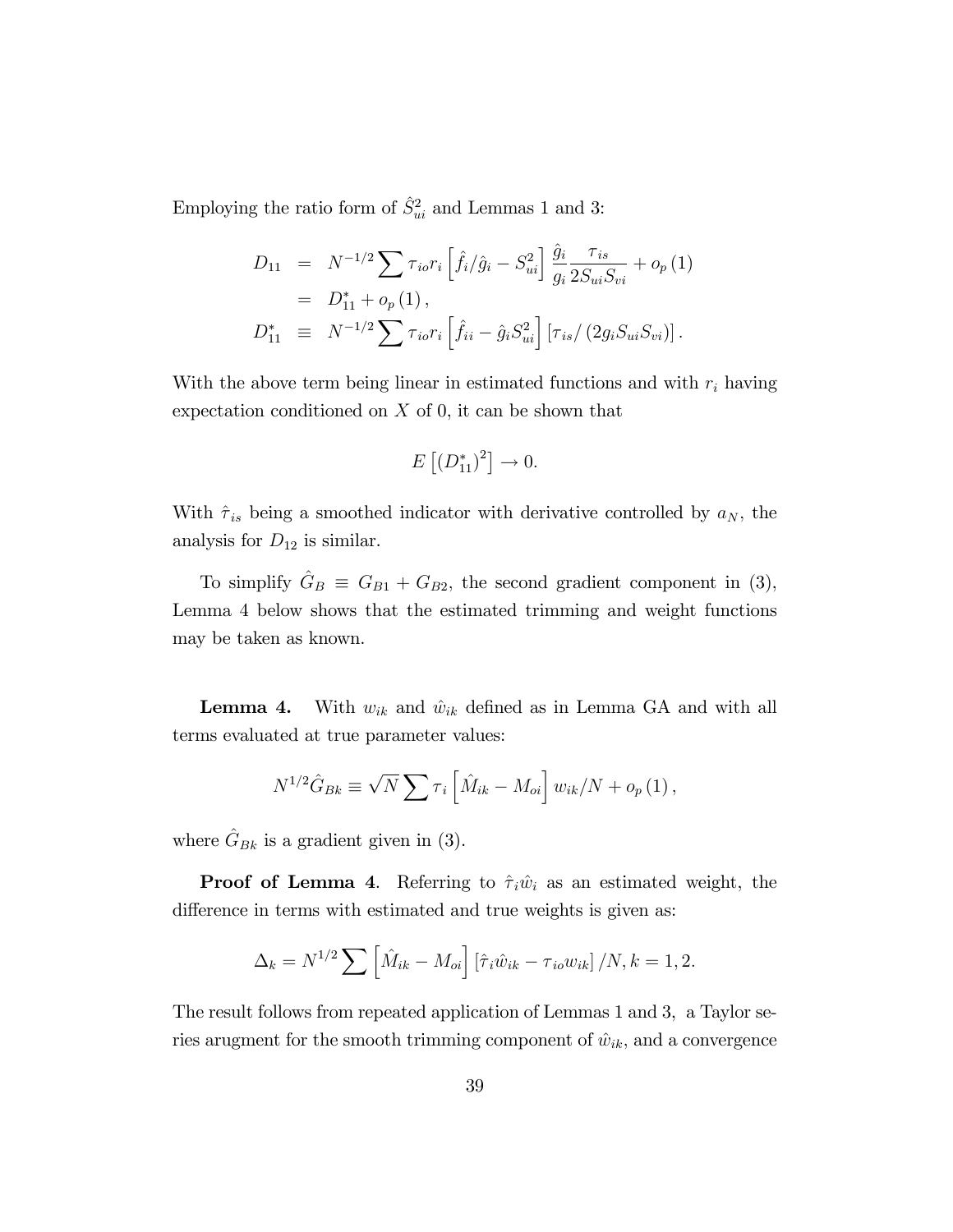rate for indicators in Klein (1993).

To further simplify  $\hat{G}_B$ , Lemma 5 below shows that the components of  $\hat{G}_B$  can be written as a linear combination of estimated functions. As this form will be a U-statistic, standard projection arguments will complete the characterization of this gradient term.

**Lemma 5.** Referring to Lemma 4 and the definition of  $\hat{M}_{ik}$  in (2):

$$
N^{1/2}\hat{G}_{Bk} = N^{1/2} \sum \tau_i v_i \left[ \frac{\left(\hat{S}_{ui}(\alpha_o; k) - S_{ui}\right)}{\hat{S}_{vi}} - \frac{S_{ui}}{S_{vi}} \frac{\left(\hat{S}_{vi} - S_{vi}\right)}{\hat{S}_{vi}} \right] w_{ik}/N
$$
  
\n
$$
\equiv N^{1/2}T_{1k} - N^{1/2}T_{2k}.
$$

For the single index case, (D1) provides the ratio form for  $\hat{S}^2_{ui}(\alpha_o; 1)$  and  $\hat{S}^2_{vi}$ . In the double index case, (D2) provides the ratio form for  $\hat{S}^2_{ui} (\alpha_o; 2)$ . Accordingly, write:

$$
\hat{S}_{ui}^2(\alpha_o; k) \equiv \hat{f}_{1i}(\alpha_o; k) / \hat{g}_{1i}((\alpha_o; k))
$$
  

$$
\hat{S}_{vi}^2 \equiv \hat{f}_{2i} / \hat{g}_{2i}.
$$

Define:

$$
a_{1i} \equiv \left[\frac{1}{2g_{1i}(\alpha_o; k) S_{vi} S_{ui}}\right]; \ a_{2i} \equiv \left[\frac{S_{ui}}{2g_{2i} S_{vi} S_{vi}}\right].
$$

Then, on a set with probability tending to one:

$$
N^{1/2}\hat{G}_{Bk} = N^{1/2}T_{1k}^* - N^{1/2}T_{2k}^* + o_p(1),
$$
  
\n
$$
T_{1k}^* \equiv \sum \tau_i \left[ \hat{f}_{1i} (\alpha_o; k) - \hat{g}_{1i} (\alpha_o; k) S_{ui}^2 \right] a_{1i} w_{ik}/N
$$
  
\n
$$
T_{2k}^* \equiv \sum \tau_i \left[ \hat{f}_{2i} - \hat{g}_{2i} S_{vi}^2 \right] a_{2i} w_{ik}/N.
$$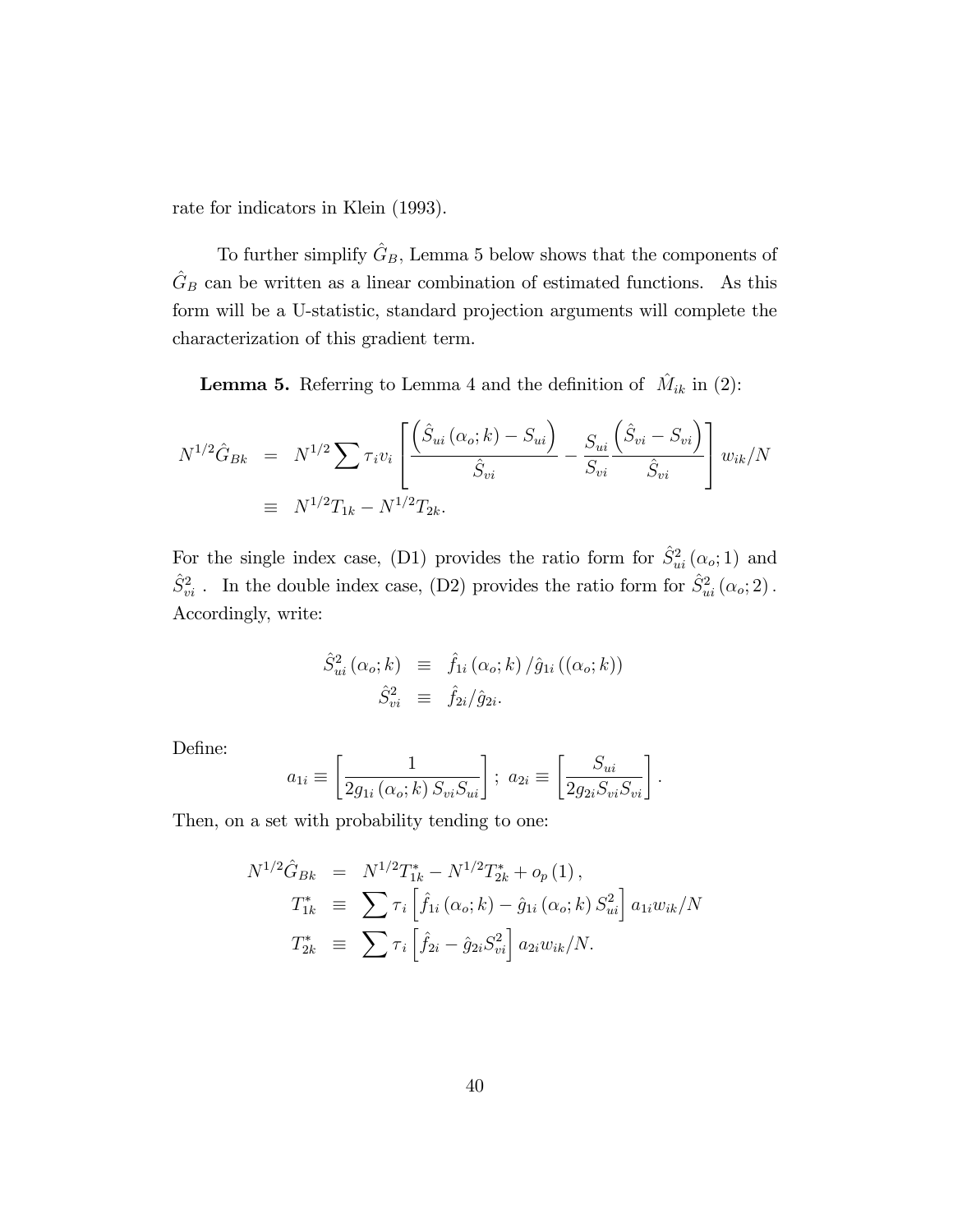**Proof of Lemma 5:** For the term  $T_{1k}$ , from Lemmas 1 and 3:

$$
N^{1/2}T_{1k} = N^{1/2} \sum \tau_i \tau_{is} \frac{\left(\hat{S}_{ui} \left(\alpha_o; k\right) - S_{ui}\right)}{\hat{S}_{vi}} \frac{\hat{S}_{vi}}{S_{vi}} + o_p\left(1\right).
$$

On a set with probability approaching 1, Taylor expand  $\left[\hat{S}^2_{ui}(\alpha_o; k)\right]^{1/2}$  about  $S_{ui}^2$  and employ Lemmas 1,3 to obtain:

$$
N^{1/2}T_{1k} = N^{1/2} \sum \tau_i \left( \hat{S}_{ui}^2 (\alpha_o; k) - S_{ui}^2 \right) \frac{\tau_{is}}{2S_{ui}S_{vi}} w_{ik}/N + o_p(1)
$$
  
\n
$$
= N^{1/2} \sum \tau_i \left( \frac{\hat{f}_{1i} (\alpha_o; k)}{\hat{g}_{1i} (\alpha_o; k)} - S_{ui}^2 \right) \frac{\tau_{is}}{2S_{ui}S_{vi}} w_{ik}/N + o_p(1)
$$
  
\n
$$
= N^{1/2} \sum \tau_i \left( \frac{\hat{f}_{1i} (\alpha_o; k)}{\hat{g}_{1i} (\alpha_o; k)} - S_{ui}^2 \right) \left[ \frac{\hat{g}_{1i} ((\alpha_o; k))}{g_{1i} ((\alpha_o; k))} \right] \frac{\tau_{is}}{2S_{ui}S_{vi}} w_{ik}/N + o_p(1),
$$

which completes the argument. The proof for  $T_{2k}$  is identical.

From Lemma 5,  $\hat{G}_{Bk}$  is a U-statistic to which standard projection arguments apply to complete the required characterization for this term. Lemma GB below provides this result.

Lemma GB (U-Statistic Projection): Referring to Lemma 5, write the trimming indicator as  $\tau_i \equiv \tau_{Ii}\tau_{xi}$ , the product of index and X-trimming indicators. Then, with indices  $I_{ui}$  and  $I_{vi}$  evaluated at the true parameter values:<sup>29</sup>

$$
N^{1/2}\hat{G}_{Bk} = N^{1/2}G_{Bk} + o_p(1),
$$
  
\n
$$
G_{Bk} \equiv \sum [u_i^2 - S_{ui}^2] E [\tau_i a_{1i} w_{ik} | I_i(k)] / N -
$$
  
\n
$$
\sum [v_i^2 - S_{vi}^2] E [\tau_i a_{2i} w_{ik} | I_{vi}] / N,
$$
\n(a)

 $^{29}$ Within the expectations, the indices are naturally evaluated at true parameter values. Though not theoretically necessary, for reasons argued earlier, we have adopted a strategy of re-estimating the model and trimming on the basis of estimated indices.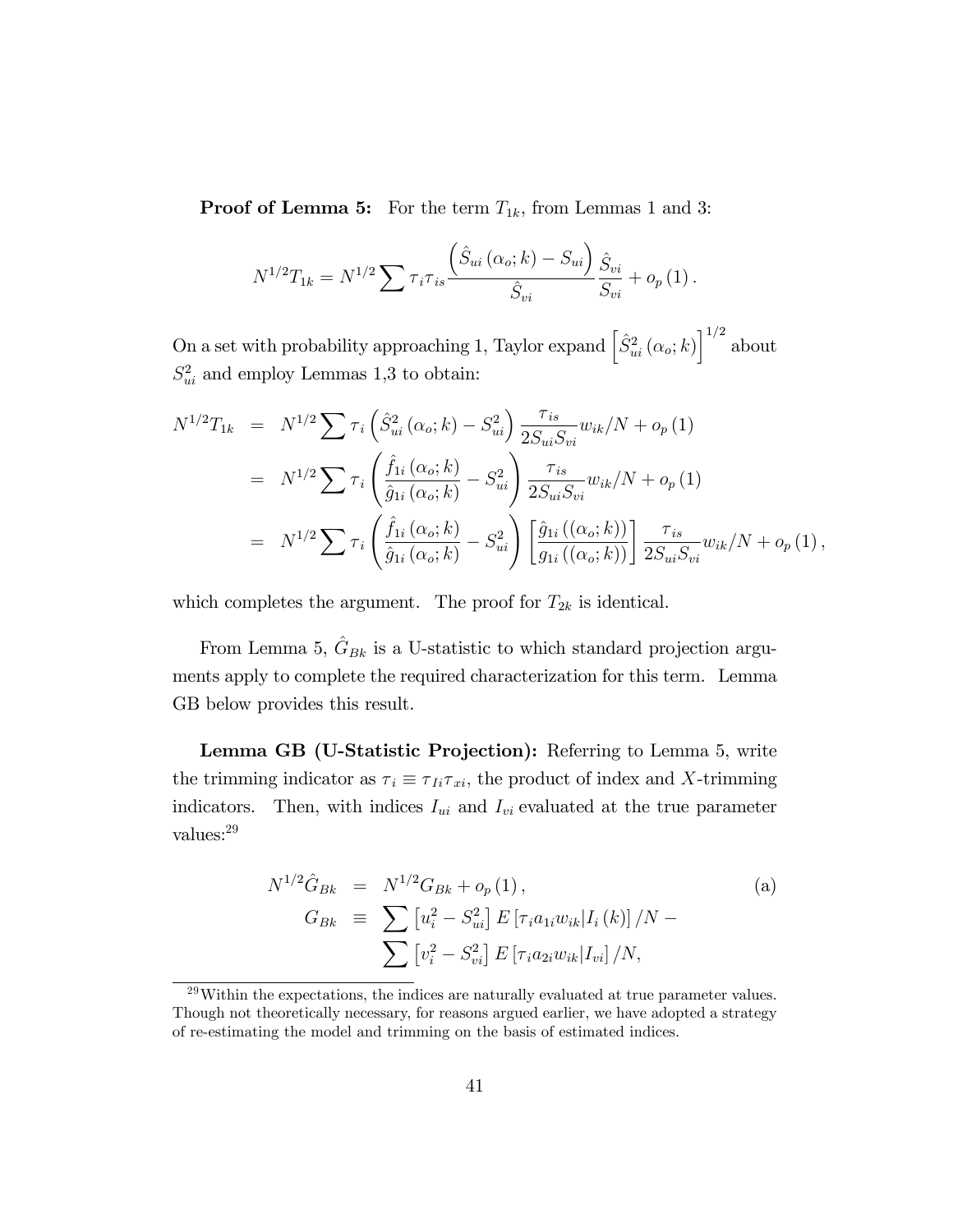where  $I_i(k) = I_{ui}$  for  $k = 1$  and  $(I_{ui}, I_{vi})$  for  $k = 2$ . With  $\varepsilon_{Bi}$  as the *i*<sup>th</sup> term of  $G_{B1} + G_{B2}$  it then follows that:

$$
N^{1/2}\hat{G}_B = N^{1/2} [G_{B1} + G_{B2}] \equiv N^{1/2} \sum \varepsilon_{Bi} / N \equiv N^{1/2} \bar{\varepsilon}_B.
$$
 (b)

**Proof of Lemma GB.** For  $k = 1$  (the argument for  $k = 2$  is identical), refer to Lemma 5 and write:

$$
T_{11}^{*} \equiv \sum \tau_{i} \left[ \hat{f}_{1i} \left( \alpha_{o}; 1 \right) - \hat{g}_{1i} \left( \alpha_{o}; 1 \right) S_{ui}^{2} \right] \tau_{i} a_{1i} w_{i1}/N
$$
  
\n
$$
= \frac{1}{N \left( N - 1 \right)} \sum_{i} \sum_{j \neq i} \rho_{ij}^{*}, \ \rho_{ij}^{*} \equiv \left[ u_{j}^{2} k_{1} \left[ i, j \right] - k_{1} \left[ i, j \right] S_{ui}^{2} \right] \tau_{i} a_{1i} w_{i1}
$$
  
\n
$$
= \left( \frac{N}{2} \right)^{-1} \sum_{i} \sum_{j > i} \left[ \rho_{ij}^{*} + \rho_{ji}^{*} \right] / 2 \equiv U_{N}.
$$

As the above expression is a U-statistic with expectation 0, from standard projection arguments:

$$
\sqrt{N}\left[U_N=\hat{U}_N\right]=o_p\left(1\right),\,
$$

$$
\hat{U}_N = \frac{2}{N} \sum_i E\left( \left[ \rho_{ij}^* + \rho_{ji}^* \right] / 2 \mid Y_{1i}, Z_i \right)
$$
  
= 
$$
\sum_i \left[ u_i^2 - S_{ui}^2 \right] E\left[ \tau_i a_{1i} w_{ik} | I_{ui} \right] / N,
$$

which follows because  $\rho_{ij}^*$  has conditional expectation of  $o(N^{-1/2})$  from the higher order kernel and  $\rho_{ji}^*$  has the conditional expectation shown above. Employing the same argument,  $T_{21}^*$  has a similar form. The characterization for  $\hat{G}_{B1}$  follows. The analysis of  $\hat{G}_{B2}$  is similar to that for  $\hat{G}_{B1}$ , which completes the argument for (a). The required form in (b) now directly follows from (a).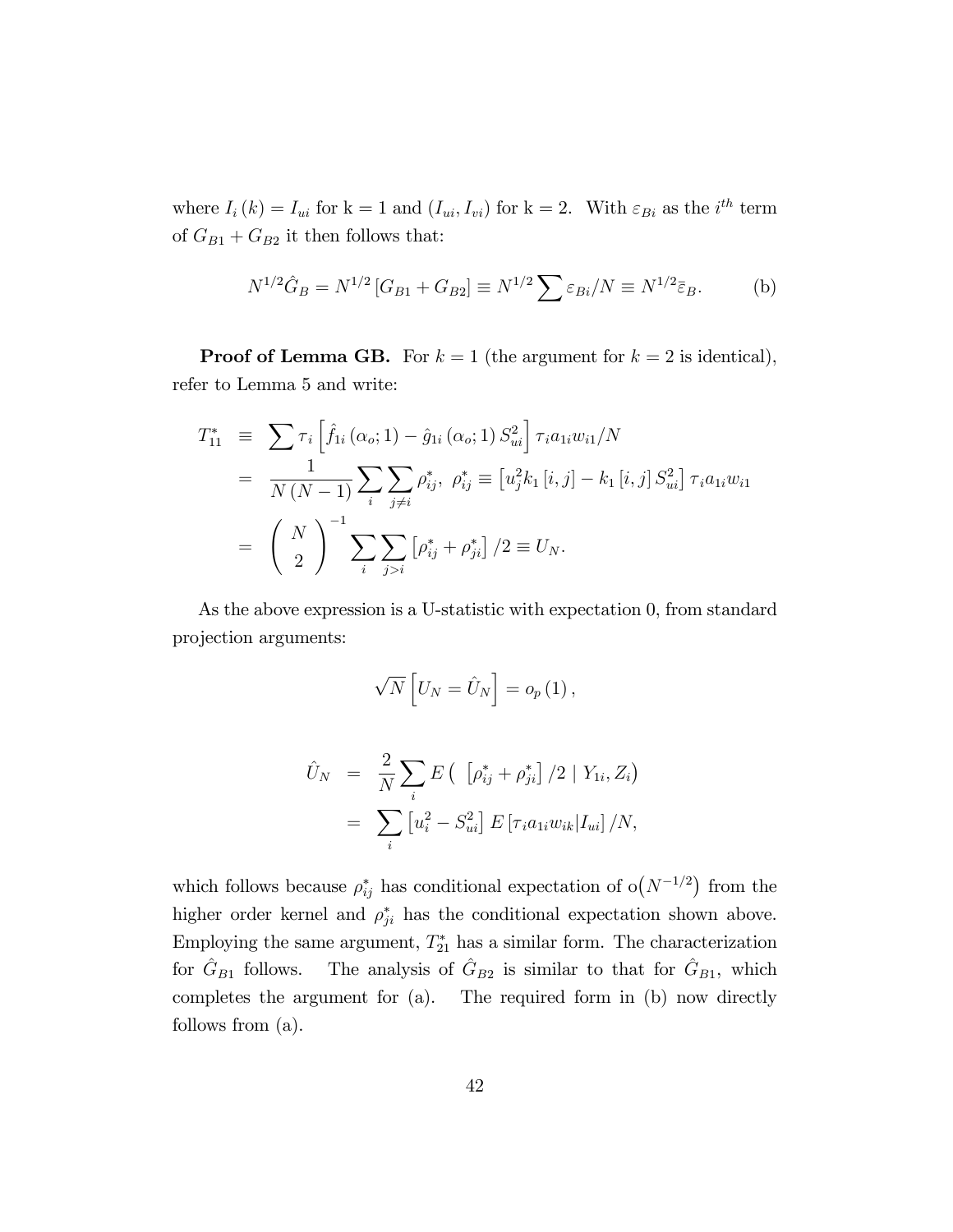## 7.2 Main Results

Recall that the third gradient component for the second stage estimator depends on  $\hat{\eta}$ , the estimator for the nuisance parameter vector from the Y<sub>1</sub>model. To analyze such first-stage estimation uncertainty, Theorem 1 below characterizes the components of  $\hat{\eta}$ .

Theorem 1: First Stage Consistency and Characterization. De-Öne:

$$
v_i^2(\pi) \equiv (Y_{2i} - X_i \pi)^2,
$$

where

$$
E[v_i^2(\pi_o) | I_{vi}(\delta_o)] = E[Y_i(\pi) | X_i].
$$

DeÖne

$$
\hat{R}(\delta; \pi) \equiv \frac{1}{N} \sum_{i=1}^{N} \hat{\tau}_{i} \hat{r}_{i}^{2}(\delta; \pi), \ \hat{r}_{i}(\delta; \pi) \equiv v_{i}^{2}(\pi) - \hat{E} [v_{i}^{2}(\pi) | I_{vi}(\delta)]
$$
\n
$$
\hat{\delta}(\pi) = \arg \min_{\delta} \hat{R}(\delta; \pi),
$$
\n
$$
\hat{S}_{v_{i}}(\pi) \equiv \left[ \left| \hat{E} \left( (Y_{2i} - X_{i} \pi)^{2} | I_{vi} \left( \hat{\delta}(\pi) \right) \right) \right| \right]^{1/2}.
$$

With  $\hat{\pi}_{ols}$  as the OLS estimator for  $\pi_o$ , let:

$$
\hat{X}_{i}^{*} \equiv X_{i}/\hat{S}_{v_{i}} (\hat{\pi}_{ols}) ; X_{i}^{*} \equiv X_{i}/S_{v_{i}} (\pi_{o}).
$$

Then, with  $\Omega \equiv p \lim (X^* X^* / N)$  and with  $\varepsilon_{\pi i} \equiv X_i^* v_i^*$ , the GLS estimator of  $\pi$ ,  $\hat{\pi}$ , satisfies:

$$
\sqrt{N} \left[ \hat{\pi} - \pi_o \right] = \Omega^{-1} \sqrt{N} \sum \varepsilon_{\pi i} / N + o_p \left( 1 \right). \tag{a}
$$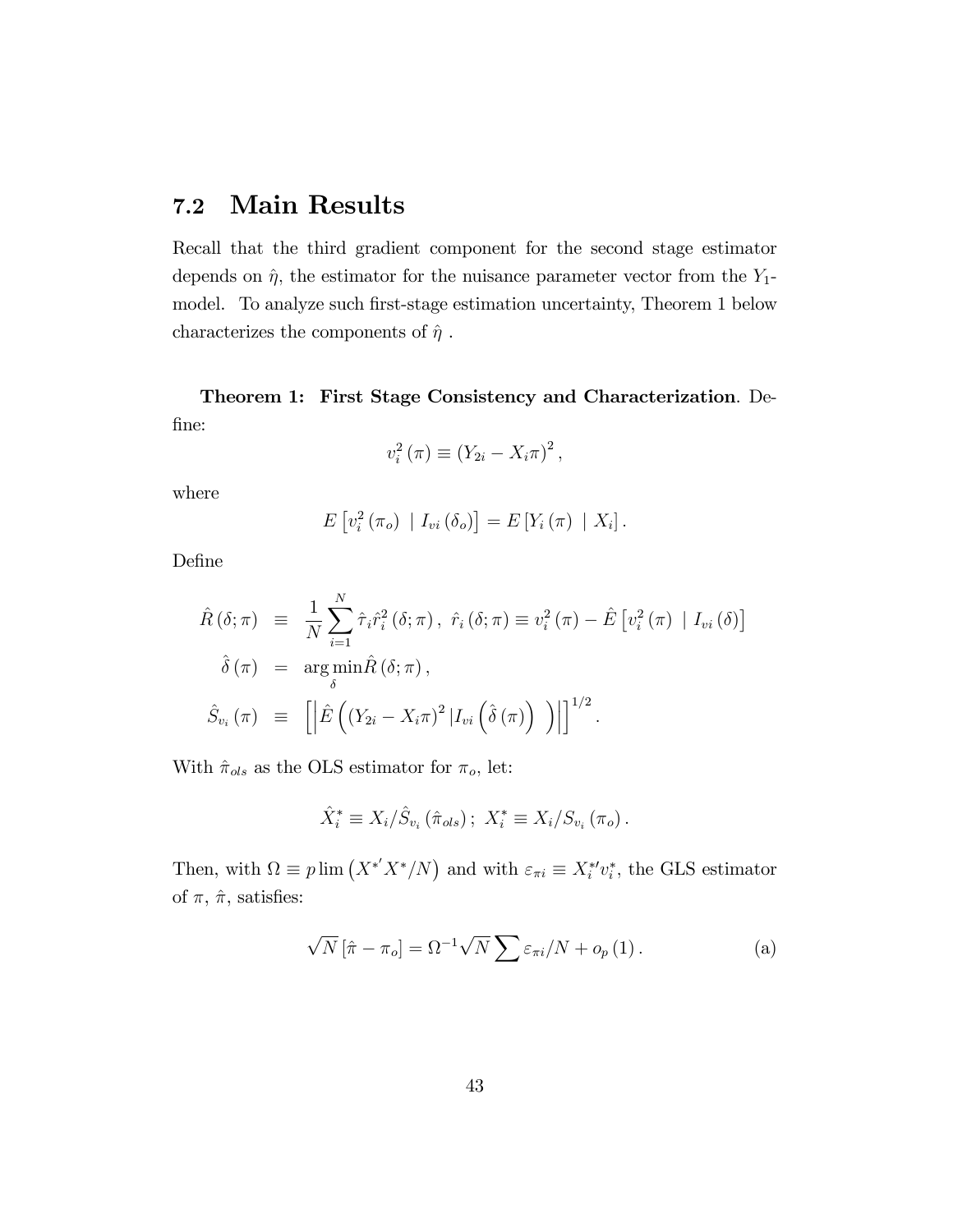DeÖne

$$
R(\delta; \hat{\pi}) \equiv \frac{1}{2N} \sum_{i=1}^{N} \tau_{io} r_{i}^{2}(\delta; \hat{\pi}), \ r_{i}(\delta; \pi) \equiv v_{i}^{2}(\hat{\pi}) - E[v_{i}^{2}(\hat{\pi}) | I_{vi}(\delta)]
$$
  
\n
$$
w_{i} \equiv \tau_{io} \frac{\partial}{\partial \delta} r_{i}(\delta_{o}; \pi_{o}), \ w_{i}^{*} \equiv w_{i} - E[w_{i}|I_{vi}(\delta_{o})]
$$
  
\n
$$
R_{11} \equiv p \lim \left[ \frac{\partial^{2}}{\partial \delta \partial \delta'} R(\delta_{o}; \pi_{o}) \right]; \ R_{21} \equiv p \lim \left[ \frac{\partial^{2}}{\partial \pi \partial \delta'} R(\delta_{o}; \pi_{o}) \right].
$$

The estimator for the index parameters,  $\hat{\delta}(\hat{\pi})$ , satisfies:<sup>30</sup>

$$
\sqrt{N}\left[\hat{\delta} - \delta_o\right] = -R_{11}^{-1}\sqrt{N}\left[\sum r_i\left(\delta_o; \pi_o\right)w_i^*/N + R_{21}\left[\hat{\pi} - \pi_o\right]\right] + o_p\left(1\right). \tag{b}
$$

**Proof of Theorem 1.** The proof for (a) is immediate. For (b), accounting for estimation uncertainty in  $\hat{\pi}$ , the proof follows from Ichimura  $(1993)$  or from the intermediate lemmas above.<sup>31</sup>

Recall from (1-3) at the beginning of the Appendix that the second stage estimator has three gradient components, with the first two being characterized in Lemmas GA and GB above. Lemma GC characterizes the third gradient component.

Lemma GC. Referring to  $(1-3)$  and employing the notation in Theorem 1, deÖne:

$$
\varepsilon_{\text{Ci}} \equiv p \lim \left( \nabla G_{\eta} \left( \theta_o, b_o; \eta_o \right) \right) \left[ \begin{array}{c} \Omega^{-1} \varepsilon_{\pi i} \\ \left( -R_{11}^{-1} \left[ r_i \left( \delta_o; \pi_o \right) w_i^* + R_{21} \Omega^{-1} \varepsilon_{\pi i} \right] \end{array} \right) \right].
$$

<sup>30</sup>This characterization holds under a more general semiparametric formulation of the  $Y_2$ -model. Here, to emphasize identification issues, we have focused on the case where the Y<sup>2</sup> model is linear with an unknown conditional variance function.

 $31$ With the weight redefined for the second-stage estimator, first and second-stage gradients have a similar structure. Consequently, the intermediate lemmas used to prove Theorem 3 could also be employed to prove Theorem 1.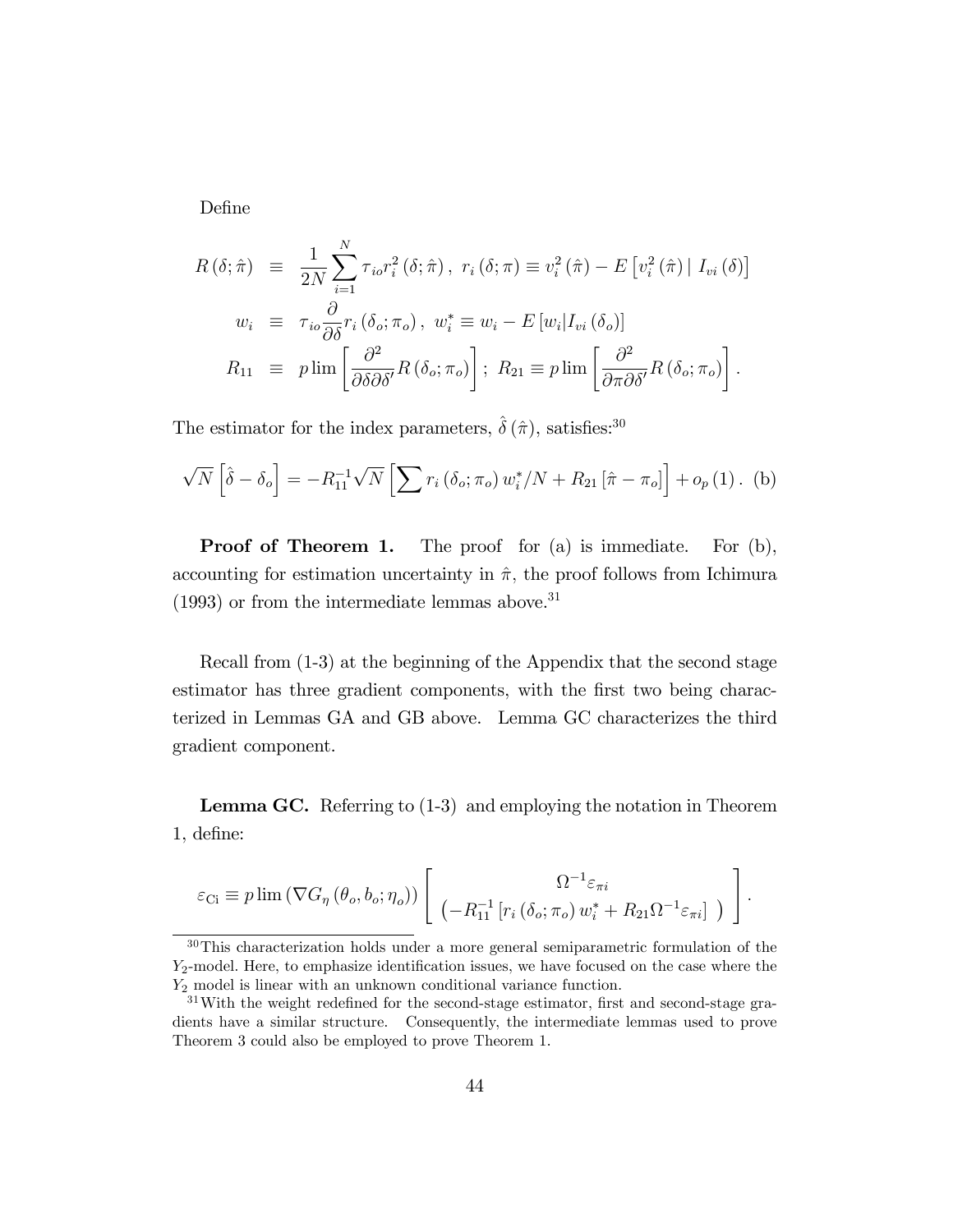Then:

$$
\sqrt{N}\hat{G}_C = \sqrt{N}\bar{\varepsilon}_C + o_p(1), \ \bar{\varepsilon}_C \equiv \sum_{i=1}^N \varepsilon_{\text{Ci}}/N.
$$

**Proof of Lemma GC.** The proof follows from  $(1-2)$ , Theorem 1, and a standard uniform convergence result.

Theorem 2: Second Stage Consistency and Identification. With  $Z_i \equiv [X_i Y_{2i}]$ , let R be the matrix with  $i^{th}$  row:

$$
[Z_i \left(S_{ui}(\theta_o, b_o) / S_{vi}) v_i].
$$

Then, the model is identified under the constant correlation assumption if  $R$  has full column rank and the correlation parameter satisfies:

$$
0<|\rho_o|<1.
$$

The proof for the above theorem is given separately for the case where  $S_{ui}(\theta_o, b_o)$  is obtained nonparametrically (case A) and the case in which a single index structure is imposed (case B).

Proof of Theorem 2A (Nonparametric Case). Let:

$$
u_i(\theta) \equiv Y_{1i} - Z_i \theta, Z \equiv [X \ Y_2]; \ \hat{S}_{ui}(\theta)^2 \equiv \hat{E} [u_i(\theta)^2 | X_i]
$$
  
\n
$$
\hat{M}_i \equiv Z_i \theta + \rho \left[ \frac{\hat{S}_{ui}(\theta)}{\hat{S}_{vi}} \right] \hat{v}_i
$$
  
\n
$$
\hat{Q}(\alpha) \equiv \frac{1}{2} \sum \hat{\tau}_i \hat{\tau}_{is} \left[ Y_{1i} - \hat{M}_i \right]^2 / N; \ \hat{Q}^*(\alpha) \equiv \left[ \hat{Q}(\alpha) - \hat{Q}(\alpha_o) \right]
$$
  
\n
$$
\hat{\alpha} \equiv \arg \min \hat{Q}(\alpha) = \arg \min \hat{Q}^*(\alpha).
$$

Replace estimated functions in  $\hat{Q}^*(\alpha)$  with their uniform probability lim-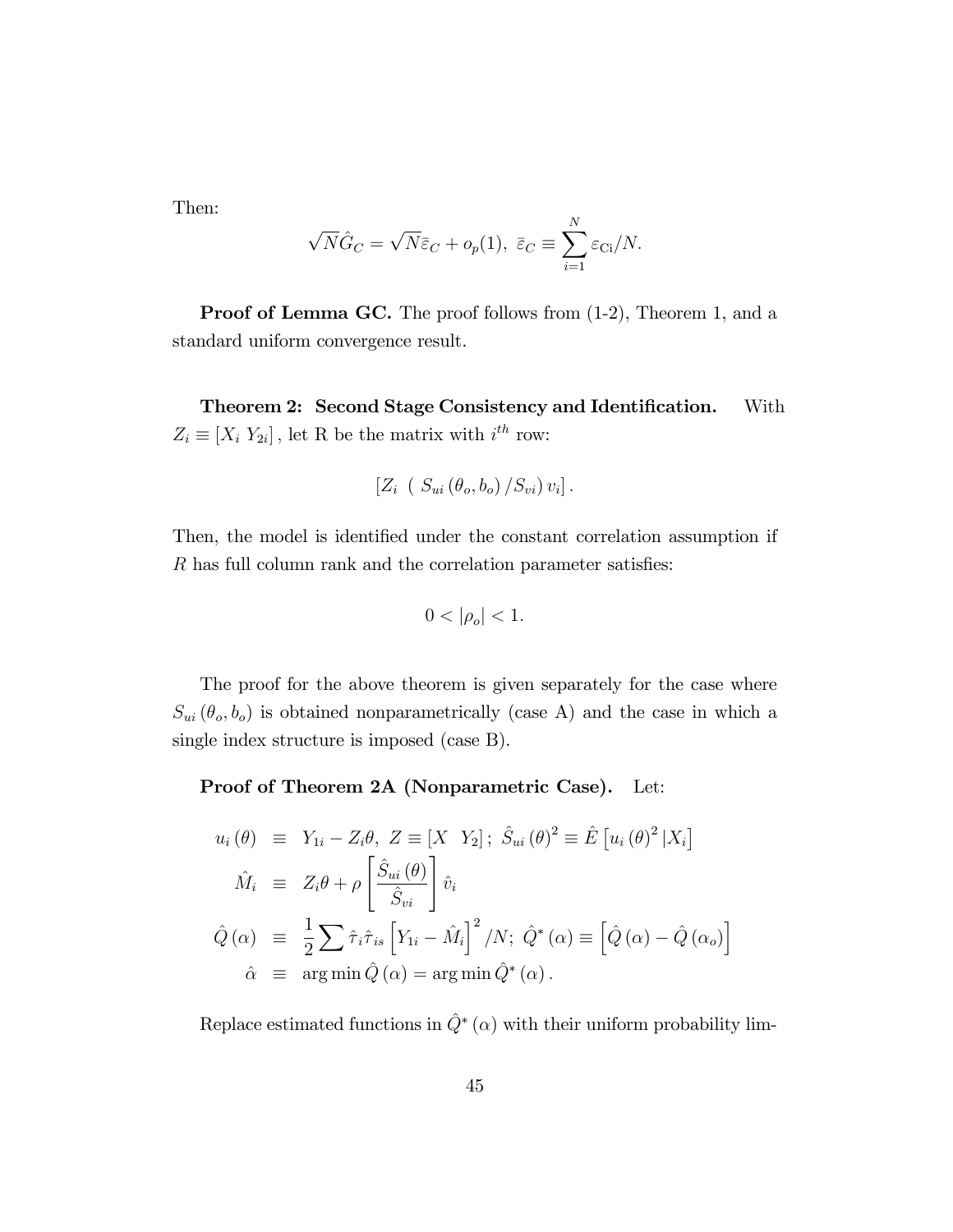its to obtain  $Q^*(\alpha) \equiv [Q(\alpha) - Q(\alpha_o)]^{32}$  It can be shown that  $\sup_{\alpha \in \mathbb{R}^3} |\hat{Q}^*(\alpha) - Q^*(\alpha)|$ is,  $o_p(1)$ , uniformly in  $\alpha$ . Further, the function  $Q^*(\alpha)$  converges uniformly in the parameters to its expectation:

$$
Q^*(\alpha) \stackrel{p}{\to} E[Q^*(\alpha)] \equiv E[Q(\alpha) - Q(\alpha_o)], \text{ uniformly in } \alpha.
$$

With

$$
M_i(\alpha) \equiv Z_i \theta + \rho \left[ \frac{S_{ui}(\theta, b)}{S_{vi}} \right] v_i \& M_{oi} \equiv M_i(\alpha_o),
$$

write  $Y_{1i} - M_i = [Y_{1i} - M_{oi}] - [M_i - M_{oi}]$ . It can be shown that

$$
EQ^{*} (\alpha) = E \sum_{i=1}^{N} \tau_i [M_i - M_{oi}]^2 / N.
$$

With  $M_i - M_{oi} = 0$  at the true parameter values, consistency follows if this minimum is unique. If the minimum is not unique, it must be the case that  $M_i - M_{oi} = 0$  at all potential minimizing parameter values. Then, for any minimizer,  $(\theta^*, \rho^*)$ 

$$
Z_i (\theta^* - \theta_o) + [\rho^* S_{ui} (\theta^*) - \rho_o S_{ui} (\theta_o)] v_i / S_{vi} = 0,
$$
 (2A.1)

from which it follows that:

$$
\rho^{*2} S_{ui}^2(\theta^*) \left( v_i^2 / S_{vi}^2 \right) = \rho_o^2 S_{ui}^2(\theta_o) \left( v_i^2 / S_{vi}^2 \right) \n-2 \rho_o S_{ui}(\theta_o) \left( v_i / S_{vi} \right) Z_i (\theta^* - \theta_o) \n+ (\theta^* - \theta_o)' Z_i' Z_i (\theta^* - \theta_o).
$$

<sup>32</sup>The function  $\hat{Q}^*$  is introduced to avoid convergence arguments for:

$$
\frac{1}{N}\sum \left[Y_i - M_{oi}\right]^2.
$$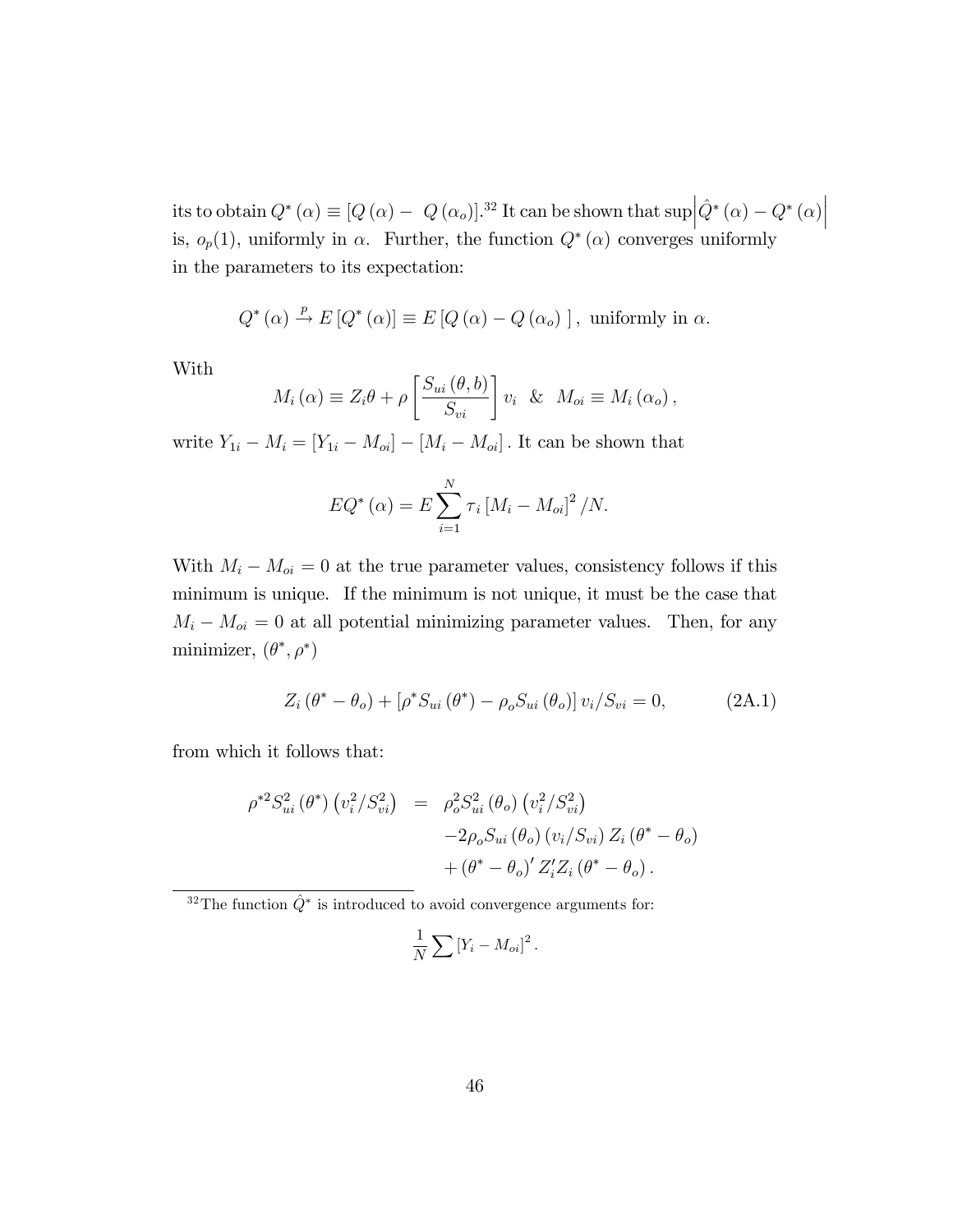Taking an expectation conditioned on  $X_i$ :

$$
\rho^{*2} S_{ui}^2(\theta^*) = \rho_o^2 S_{ui}^2(\theta_o) - 2\rho_o S_{ui}(\theta_o) S_{vi}(\theta_2 - \theta_{2o}) + (\theta^* - \theta_o)' E[Z_i' Z_i | X_i] (\theta^* - \theta_o).
$$
\n(2A.2)

From the definition of  $S^2_{ui}(\theta^*)$ :

$$
S_{ui}^{2}(\theta^{*}) = E [(Y_{i} - Z_{i}\theta^{*})^{2} | X_{i}]
$$
\n
$$
= E [(u_{i} (\theta_{o}) - Z_{i} (\theta^{*} - \theta_{o}))^{2} | X_{i}]
$$
\n
$$
= S_{ui}^{2} (\theta_{o}) - 2E (u_{i}v_{i}|X_{i}) (\theta_{2}^{*} - \theta_{2o})
$$
\n
$$
+ (\theta^{*} - \theta_{o})' E [ Z'_{i} Z_{i} | X_{i}] (\theta^{*} - \theta_{o})
$$
\n
$$
= S_{ui}^{2} (\theta_{o}) - 2\rho_{o} S_{ui} (\theta_{o}) S_{vi} (\theta_{2}^{*} - \theta_{2o})
$$
\n
$$
+ (\theta^{*} - \theta_{o})' E [ Z'_{i} Z_{i} | X_{i}] (\theta^{*} - \theta_{o}).
$$
\n(2A.3)

Differencing the expressions in  $(2A.2)$  and  $(2A.3)$ :

$$
\rho^{*2} S_{ui}^2(\theta^*) - S_{ui}^2(\theta^*) = \rho_o^2 S_{ui}^2(\theta_o) - S_{ui}^2(\theta_o).
$$
 (2A.4)

Note that  $\rho^{*2} < 1$ , because  $\rho^{*2} = 1$  implies  $\rho_o^2 = 1$ , which violates an identifying assumption. Let  $r \equiv \left[ (1 - \rho_o^2) / (1 - \rho^{*2}) \right]^{1/2}$  and substitute (2A.4) into (2A.1) to obtain:

$$
\left[Z_i, (S_{ui}(\theta_o)/S_{vi})v_i\right] \left[\begin{array}{c} \theta - \theta_o \\ \rho^*r - \rho_o \end{array}\right] = 0.
$$

Under a full rank assumption,  $\theta = \theta_o$  and  $\rho^* r = \rho_o$ . Since  $\theta = \theta_o$ , from  $(2A.3), S_{ui}(\theta_o) = S_{ui}(\theta^*)$ . Consequently, from  $(2A.4), r = 1$ . With  $\rho^*r = \rho_o$ , it follows that  $\rho^* = \rho_o$ .

Proof of Theorem 2B (The Index Case). In addition to the notation introduced above, recall that estimated conditional variance functions are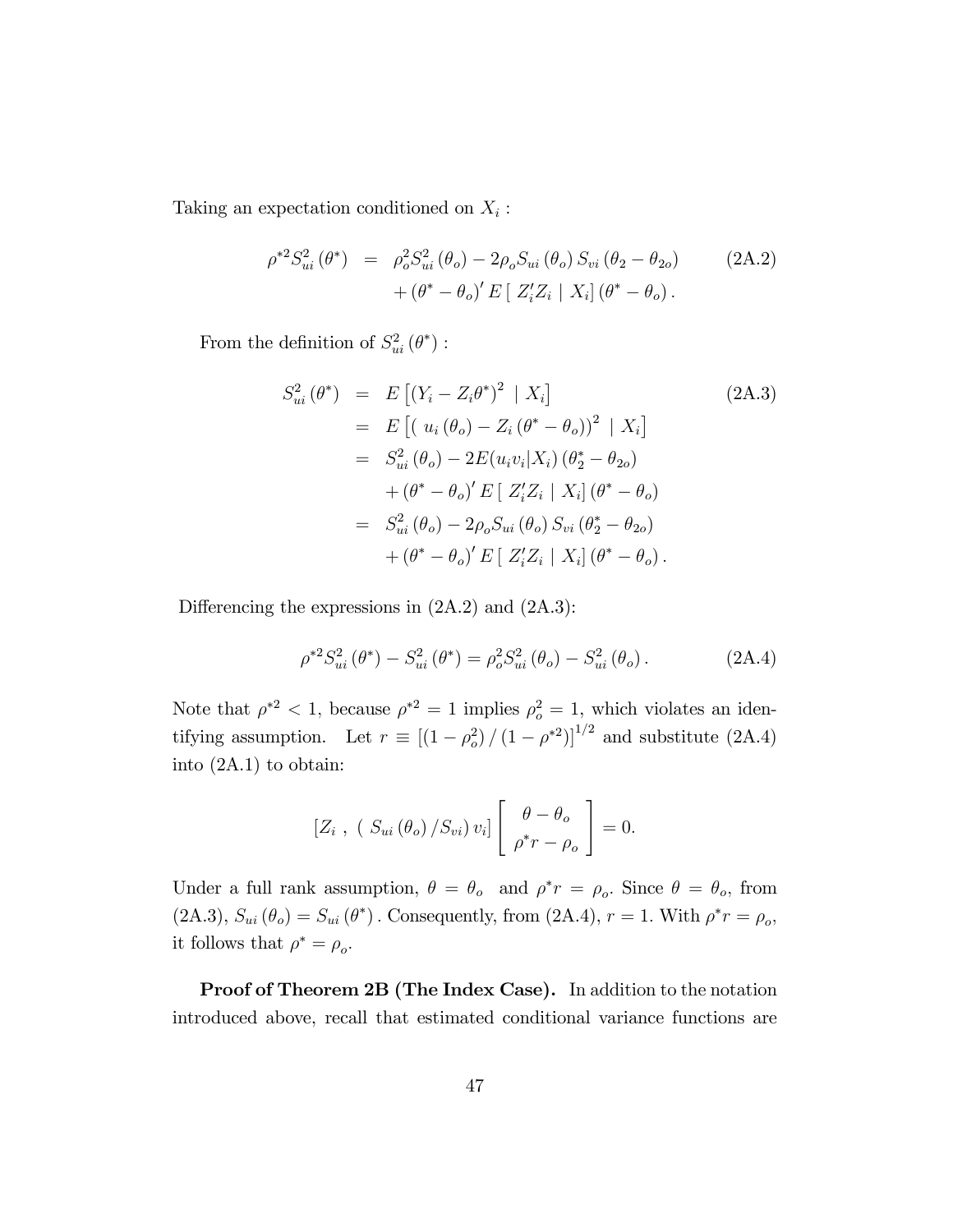given as:

$$
\hat{S}_{ui}^* (\theta, b)^2 \equiv \hat{E} [u_i (\theta)^2 | I_{ii} (b), I_{vi}]
$$
  

$$
\hat{S}_{ui} (\theta, b)^2 \equiv \hat{E} [u_i (\theta)^2 | I_{ii} (b)].
$$

Write estimated response functions as:

$$
\hat{M}_{1i} \equiv Z_i \theta + \rho \hat{S}_{ui} (\theta, b) \hat{v}_i / \hat{S}_{vi}
$$
  

$$
\hat{M}_{2i} \equiv Z_i \theta + \rho \hat{S}_{ui}^* (\theta, b) \hat{v}_i / \hat{S}_{vi}.
$$

Let  $\alpha \equiv (\theta, b, \rho)$  and

$$
\hat{Q}(\alpha) \equiv \sum_{k} \hat{Q}_{k}, \quad \hat{Q}_{k} \equiv \frac{1}{2N} \sum_{k} \hat{\tau}_{i} \hat{\tau}_{s} \left[ Y_{1i} - \hat{M}_{ki} \right]^{2}.
$$

Then, with  $\hat{Q}^*(\alpha) \equiv \hat{Q}(\alpha) - \hat{Q}(\alpha_o)$ , the estimator is given as:

$$
\hat{\alpha} \equiv \argmin_{\alpha} \hat{Q}(\alpha) = \argmin_{\alpha} \hat{Q}^*(\alpha).
$$

Similar to the argument above, with  $Q^*(\alpha) \equiv E[Q(\alpha) - Q(\alpha_o)]$ 

$$
\sup_{\alpha} \left| \hat{Q}^*(\alpha) - Q^*(\alpha) \right| = o_p(1).
$$

It can be shown that for  $k = 1, 2$ :

$$
EQ^*(\alpha) = EQ(\alpha) - EQ(\alpha_o) = E\Delta_1 + E\Delta_2,
$$
  

$$
E\Delta_k = E\sum_{i=1}^N \tau_i [M_{ki} - M_{oi}]^2 / N,
$$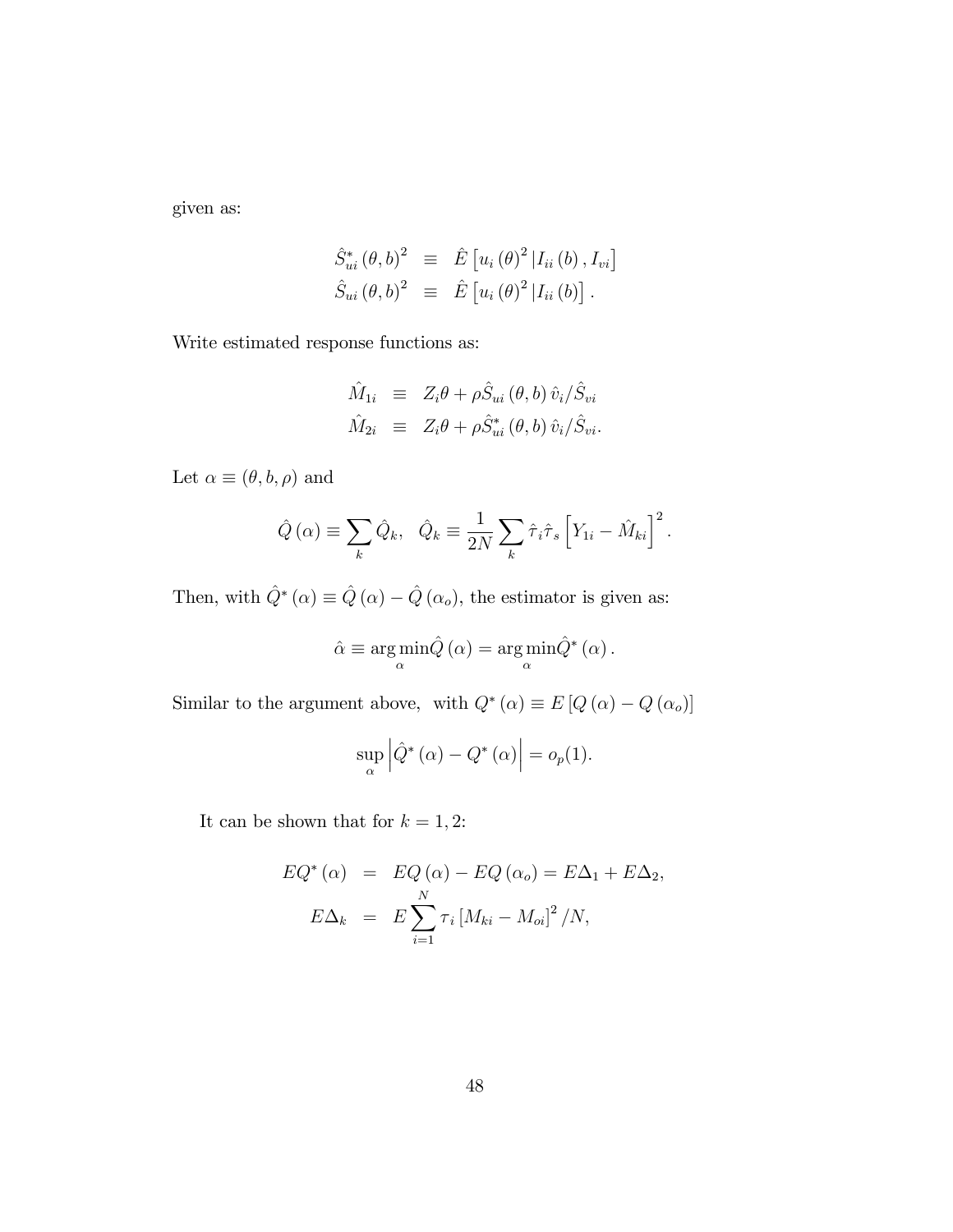where

$$
M_{1i}(\alpha) \equiv Z_i \theta + \rho S_{ui}(\alpha) v_i / S_{vi}
$$
  

$$
M_{2i}(\alpha) \equiv Z_i \theta + \rho S_{ui}^*(\alpha) v_i / S_{vi}.
$$

At the true parameter values,  $M_{ki} (\alpha_o) - M_{oi} = 0, k = 1, 2$ . Therefore, both  $Q_1$  and  $Q_2$  are separately minimized at the true parameter values. With  $\alpha^*$  as a candidate for a minimum,  $Q_1$  and  $Q_2$  must also be separately be minimized at  $\alpha^*$ . It then follows that:

$$
M_{ki}(\alpha^*) - M_{oi} = 0, \ k = 1, 2.
$$

For  $k = 2$ , from the above restriction:

$$
Z_i (\theta^* - \theta_o) + [\rho^* S_{ui}^* (\alpha^*) - \rho_o S_{ui} (\alpha_o)] v_i / S_{vi} = 0.
$$
 (2B.1)

Multiply (2B.1) by  $v_i$ , take an expectation conditioned on  $X_i$ , divide by  $S_{vi} \neq 0$ , and solve for  $\rho_o S_{ui}(\alpha_o) v_i/S_{vi}$  to obtain:

$$
\rho_o S_{ui} (\alpha_o) = S_{vi} (\theta_2^* - \theta_{2o}) + \rho^* S_{ui}^* (\alpha^*).
$$

Noting that the r.h.s. only depends on X through  $[I_v I_i(b^*)]$ , for  $\rho_o \neq 0$ , it follows that:

$$
S_{ui}^{m}(\alpha_{o}) = E[S_{ui}^{m}(\alpha_{o}) | I_{v} I_{i}(b^{*})], m = 1, 2.
$$

Returning to (2B.1), solve for  $\rho^* S_{ui}^* (\alpha^*) (v_i^2 / S_{vi}^2)$  to obtain:

$$
\rho^{*2} S_{ui}^* (\alpha^*)^2 (v_i^2 / S_{vi}^2) = \rho_o^2 S_{ui}^2 (\alpha_o) (v_i^2 / S_{vi}^2) -
$$
\n
$$
2\rho_o S_{ui} (\alpha_o) (v_i / S_{vi}) Z_i (\theta - \theta_o) +
$$
\n
$$
(\theta^* - \theta_o)' Z_i' Z_i (\theta^* - \theta_o).
$$
\n(2B.3)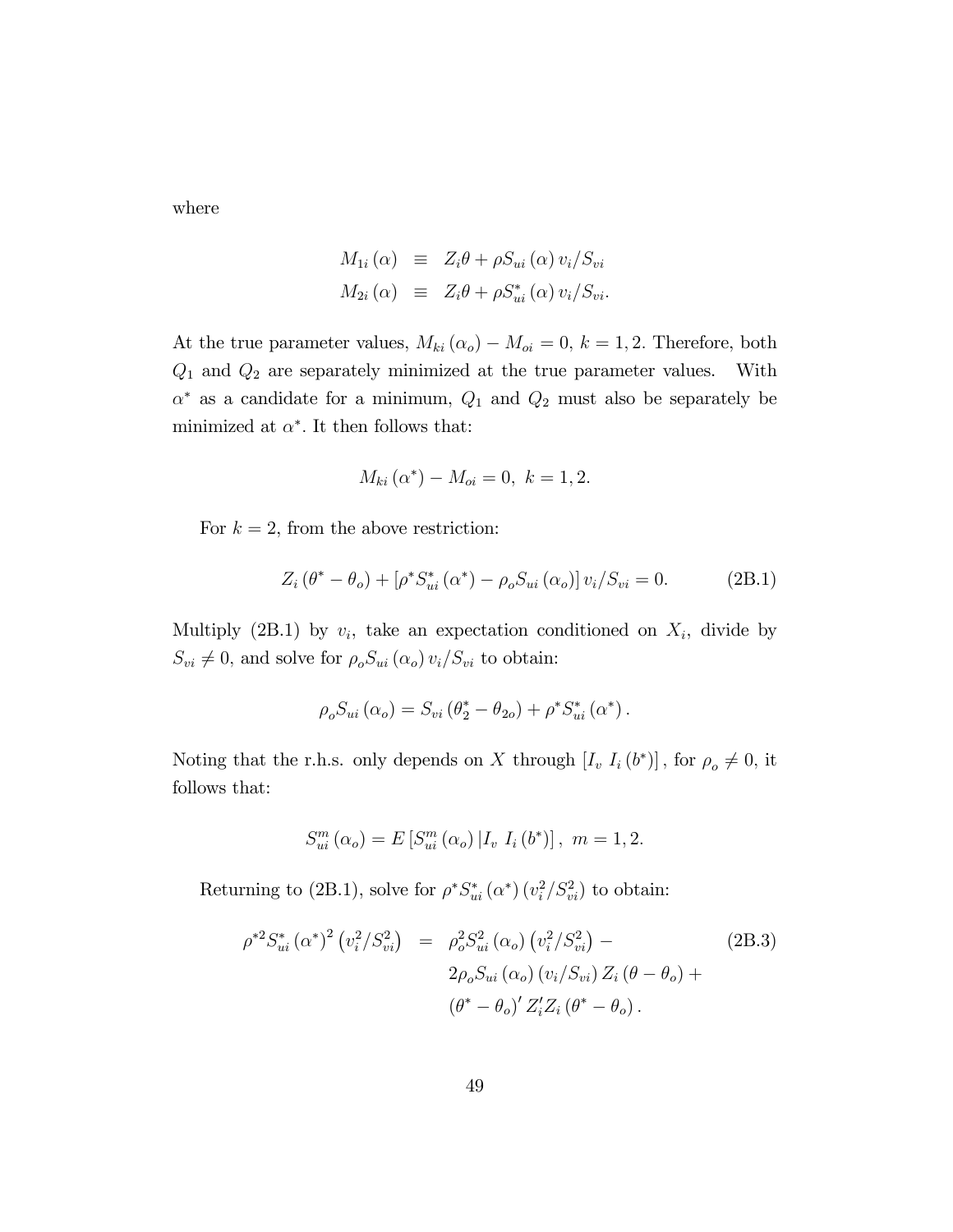Letting:

$$
B(X_i) \equiv 2\rho_o S_{ui}(\alpha_o) S_{vi} (\theta_2 - \theta_{2o})
$$
  
\n
$$
C(X_i) \equiv (\theta^* - \theta_o)' E[Z_i' Z_i | I_u (b^*), I_v] (\theta^* - \theta_o),
$$

employ (2B.2) and take an expectation in (2B.3) conditioned on  $I_u(b^*)$  and  $I_v$  to obtain:

$$
\rho^{*2} S_{ui}^* \left(\theta^*, b^*\right)^2 = \rho_o^2 S_{ui}^2 \left(\theta_o\right) - B\left(X_i\right) + C\left(X_i\right). \tag{2B.4}
$$

Proceeding with a strategy similar to the nonparametric case above, from the definition of  $S_{ui}^2(\alpha^*)$ :

$$
S_{ui}^* (\alpha^*)^2 \equiv E \left[ (Y_i - Z_i \theta)^2 | I_u(b^*), I_v \right]
$$
  
\n
$$
= E \left[ (u_i (\theta_o) - Z_i (\theta - \theta_o))^2 | I_u(b^*), I_{vi} \right]
$$
  
\n
$$
= E \left[ S_{ui}^2 (\alpha_o) | I_u(b^*), I_{vi} \right] - 2E(u_i v_i | I_u(b^*), I_v) (\theta_2^* - \theta_{2o})
$$
  
\n
$$
+ C(X_i).
$$
  
\n(2B.5)

From the constant correlation assumption and (2B.2):

$$
E(u_i v_i \mid X_i) = \rho_o S_{ui} (\theta_o) S_{vi} \Rightarrow
$$
  
\n
$$
E(u_i (\theta_o) v_i \mid I_u(b^*), I_v) = \rho_o E[S_{ui} (\theta_o) | I_u(b^*), I_v] S_{vi}
$$
  
\n
$$
= \rho_o S_{ui} (\theta_o) S_{vi}.
$$
\n(2B.6)

Substituting (2B.2) and (2B.6) into (2B.5):

$$
S_{ui}^* (\theta^*, b^*)^2 = S_{ui}^2 (\theta_o) - B(X_i) + C(X_i).
$$
 (2B.7)

Differencing  $(2B.4)$  and  $(2B.7)$ :

$$
\rho^{*2} S_{ui}^* \left(\theta^*, b^*\right)^2 - S_{ui}^* \left(\theta^*, b^*\right)^2 = \rho_o^2 S_{ui}^2 \left(\theta_o\right) - S_{ui}^2 \left(\theta_o\right). \tag{2B.8}
$$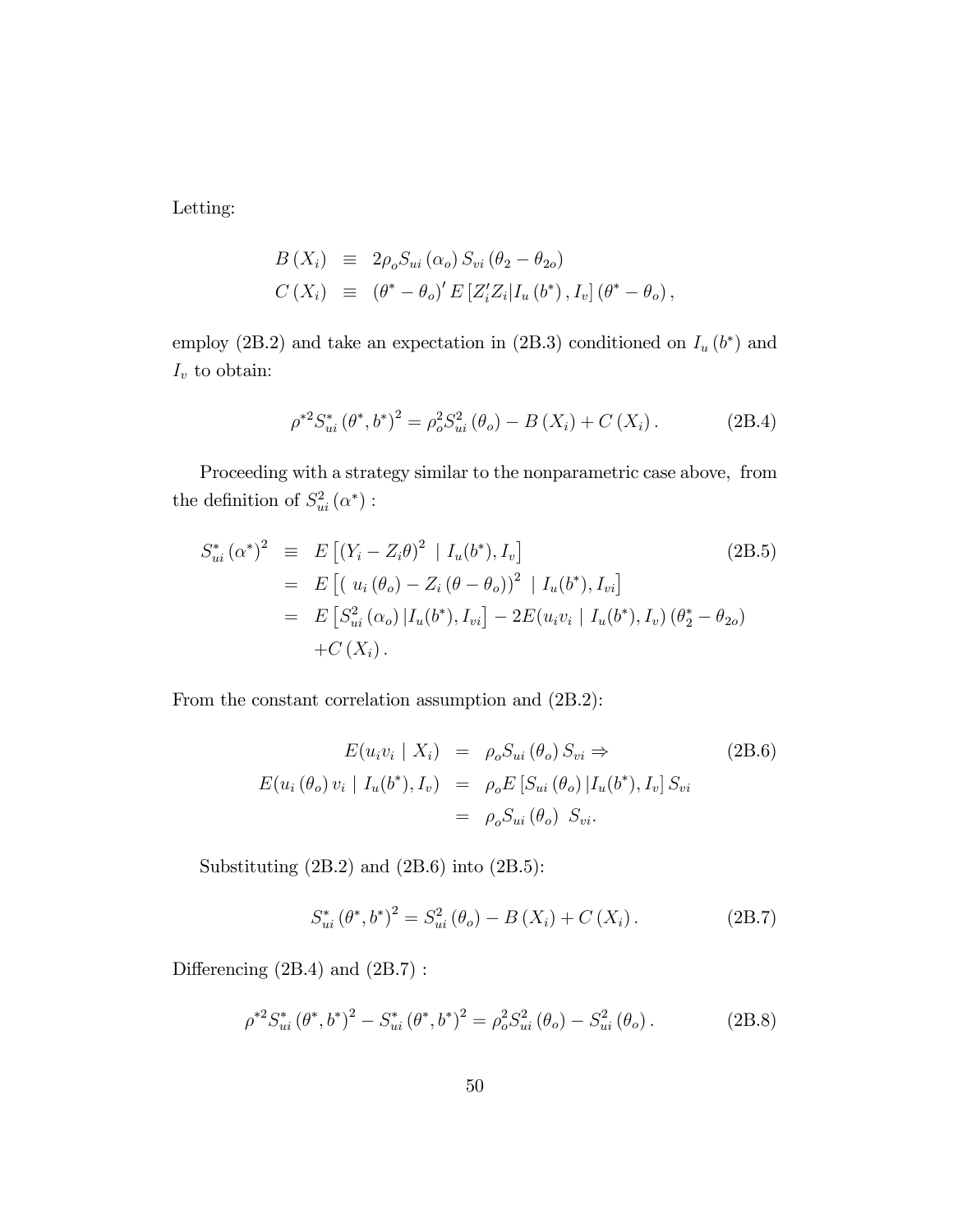Note that  $\rho^{*2} = 1 \Rightarrow \rho_o^2 = 1$ , which contradicts an identification assumption. With  $\rho^{*2} \neq 1$ , let  $r \equiv [(1 - \rho_o^2)/(1 - \rho^{*2})]^{1/2}$  and from (2B.4) write:

$$
S_{ui}^* \left( \theta^*, b^* \right) = rS \left( \theta_o \right). \tag{2B.9}
$$

Employing an argument identical to that in the nonparametric case, it now follows from (2B1), a full rank condition, and the above results that  $\theta^* = \theta_o$ and  $\rho^* = \rho_o$ .

Since  $\theta^* = \theta_o$ ,  $\rho^* = \rho_o$ , and  $M_{1i} = M_{2i}$ 

$$
S_{ui}^{2*}(\theta_o, b^*) = E[u_i(\theta_o)^2 | I_u(b^*), Iv] = E[u_i(\theta_o)^2 | I_u(b^*)]
$$
  
=  $S_{ui}^2(\theta_o) = E[u_i(\theta_o)^2 | I_u(b_o)].$ 

It can now follows that  $b^* = b_o$  (Ichimura 1993).

Theorem 3 : Asymptotic Normality of the Second Stage Estimator. Employing notation in Lemmas GA-C, let:

$$
\varepsilon_i \equiv \varepsilon_{Ai} + \varepsilon_{Bi} + \varepsilon_{Ci}.
$$

From (1-3) of the previous section and with  $H_o \equiv E[H(\alpha_o; \eta_o)]$ :

$$
\sqrt{N} \left[ \hat{\alpha} - \alpha_o \right] \stackrel{d}{\rightarrow} Z, \ Z \stackrel{\sim}{\rightarrow} N \left( \ 0, H_o^{-1} E \left( \varepsilon_i \varepsilon_i' \right) H_o^{-1} \right).
$$

Proof of Theorem 3. With  $\alpha^+ \in (\hat{\alpha}, \alpha_o)$ , in a set with probability tending to 1, from  $(1-3)$ :

$$
\sqrt{N} \left[ \hat{\alpha} - \alpha_o \right] = - \left[ \hat{H} \left( \alpha^+; \hat{\eta} \right) \right]^{-1} \left[ \sqrt{N} \left( \hat{G}_1 + \hat{G}_2 + \hat{G}_3 \right) \right],
$$

For the Hessian term, from standard uniform convergence arguments:  $\hat{H} \stackrel{p}{\sim}$  $\rightarrow$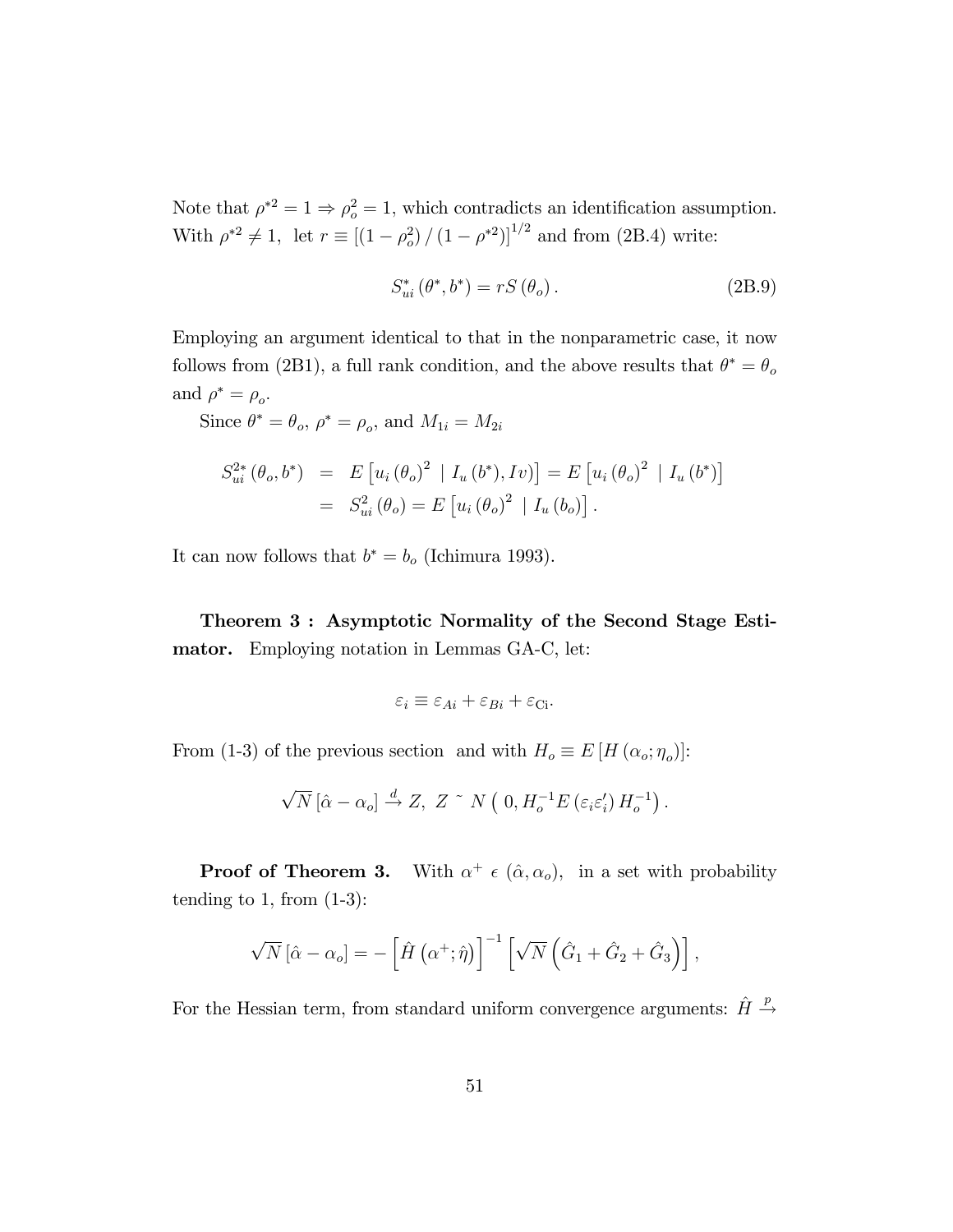$H_o.$  For the gradient, from Lemmas GA-C:  $\,$ 

$$
\sqrt{N}\left(\hat{G}_A + \hat{G}_B + \hat{G}_C\right) = \sqrt{N}\bar{\varepsilon}, \ \bar{\varepsilon} = \sum_{i=1}^N \varepsilon_i/N.
$$

The result now follows.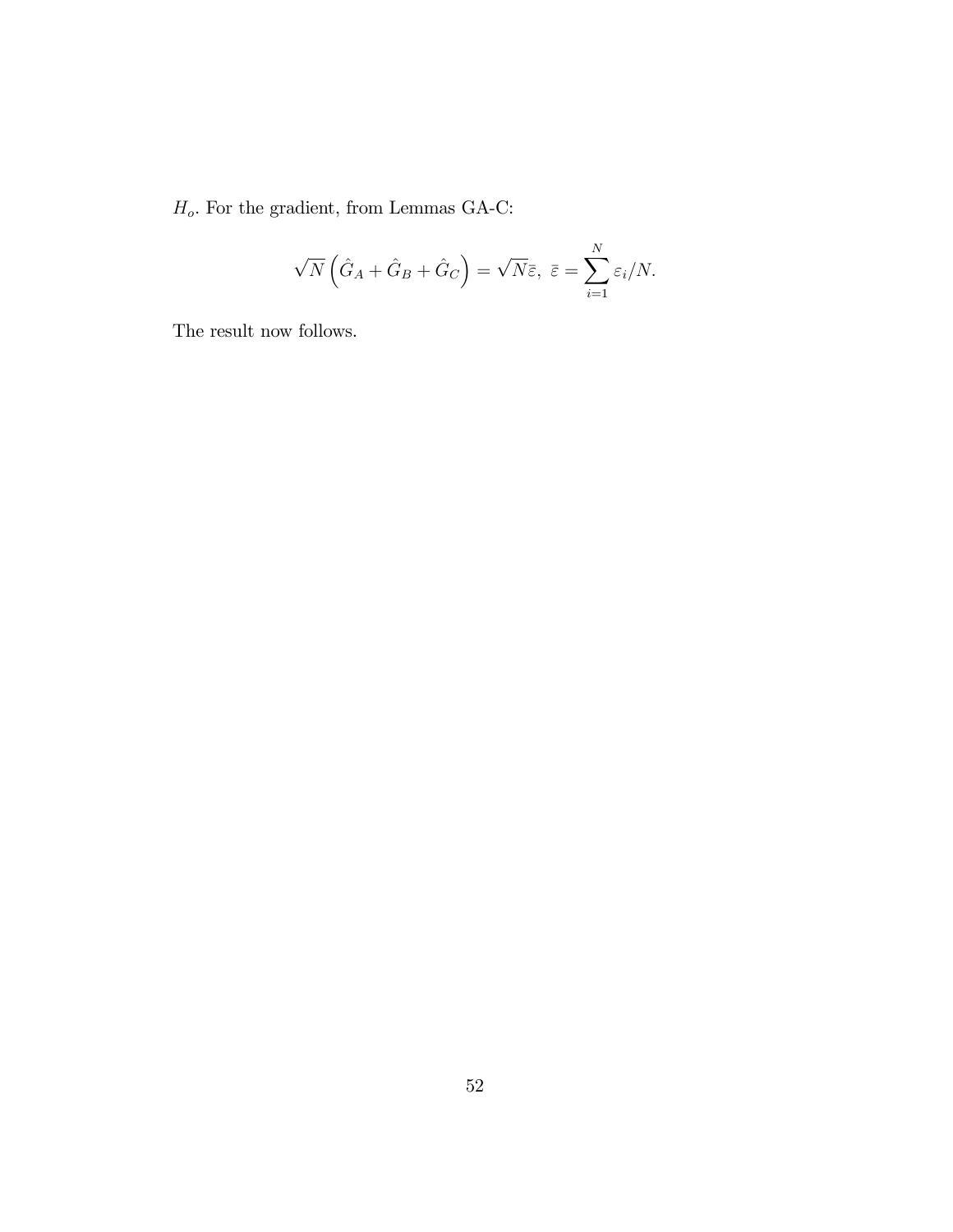#### References

- [1] Bollerslev, T. (1990): " Modelling the Coherence in Short-Run Nominal Exchange Rates: A Multivariate Generalized GARCH Approach," Review of Economics and Statistics, 72, 498-505.
- [2] Dagenais, M., and D.Dagenais (1997): "Higher Moment Estimators for Linear Regression Models with Errors in Variables," Journal of Econometrics, 76 (1-2), 193-222.
- [3] Ichimura, H, (1993): "Semiparametric least squares (SLS) and weighted SLS estimation of single index models" Journal of Econometrics, 58, 71-120.
- [4] Klein, R. (1993): "Specification Tests for Binary Choice Models Based on Index Quantiles, Journal of Econometrics, 59, 343-375.
- [5] Klein, R. and F.Vella (2004): "A Semiparametric Model for Binary Response and Continuous Outcomes Under Index Heteroscedasticity," unpublished manuscript.
- [6] Lewbel, A. (1997): "Constructing Instruments for Regressions with Measurement Error when No Additional Data are Available, With an Application to Patents and R&D," Econometrica, 65, 1201-1213.
- [7] Lewbel, A.  $(2004)$ : "Identification of Heteroskedastic Endogenous Models or Mismeasured Regressor Models," unpublished manuscript.
- [8] Newey, W. and D. McFadden (1994): "Large Sample Estimation and Hypothesis Testing," Handbook of Econometrics, v. 4, Chapter 36, Amsterdam, North Holland.
- [9] Newey, W., F. Hsieh, and J. Robins (2004): "Twicing Kernels and a Small Bias Property of Semiparametric Estimators," Econometrica, 72, 947-962.